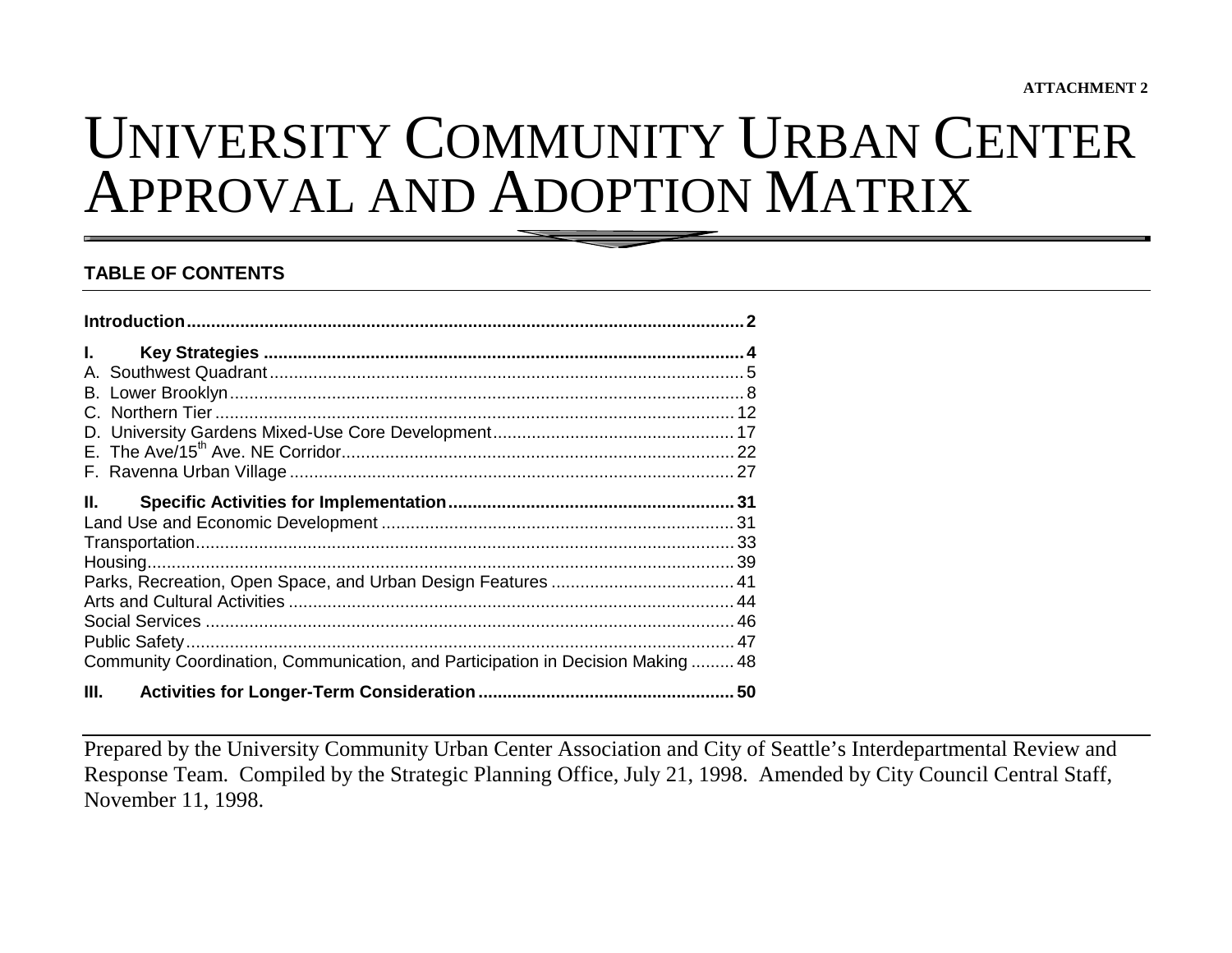### **Introduction**

Through the City of Seattle's Neighborhood Planning Program, 37 neighborhoods all over Seattle are preparing neighborhood plans. These plans enable people in neighborhoods to articulate a collective vision for growth and change over the next 20 years and identify activities to help them achieve that vision. The plans are also intended to flesh out the City's Comprehensive Plan. Because each plan is unique, this Approval and Adoption Matrix has been designed as a standard format for the City to establish its work program in response to the recommended activities proposed in the specific neighborhood plan.

The matrix is divided into three sections:

- I. *Key Strategies*: usually complex projects or related activities that the neighborhood considers critical to the successful implementation of the neighborhood plan.
- II. *Additional Activities for Implementation:* clearly defined activities that are not directly associated with a Key Strategy, ranging from high to low in priority.
- III. *Activities for Longer Term Consideration:* activities that, for a variety of reasons, are not yet ready for a formal City response or are intended to be implemented several years in the future.

The neighborhood planning group or its consultant generally fill in the Activity, Priority, Time Frame, Cost Estimates and Implementor columns. The Executive Response and Executive Recommended Action columns are filled in by City departments. Staff from almost every City department have participated in these planning efforts and in the preparation of this Matrix. The Council Action Taken column is filled in by the City Council. Ultimately, the City Council will approve the Matrix by resolution along with the neighborhood plan.

### **ACCOMPLISHMENTS DURING THE UNIVERSITY COMMUNITY URBAN CENTER PLANNING PROCESS**

During the past 3 1/2 years, while the University Community Urban Center was working on its plan, the community undertook many initiatives (all of which are referred to in the plan) with community and City support.

They include the following:

• The Ave Plan was initiated prior to the neighborhood plan and had several important outcomes. The plan produced an Ave Charette and five work sessions with the UW Cascadia Institute. It also helped to initiate a new University District BIA that has been in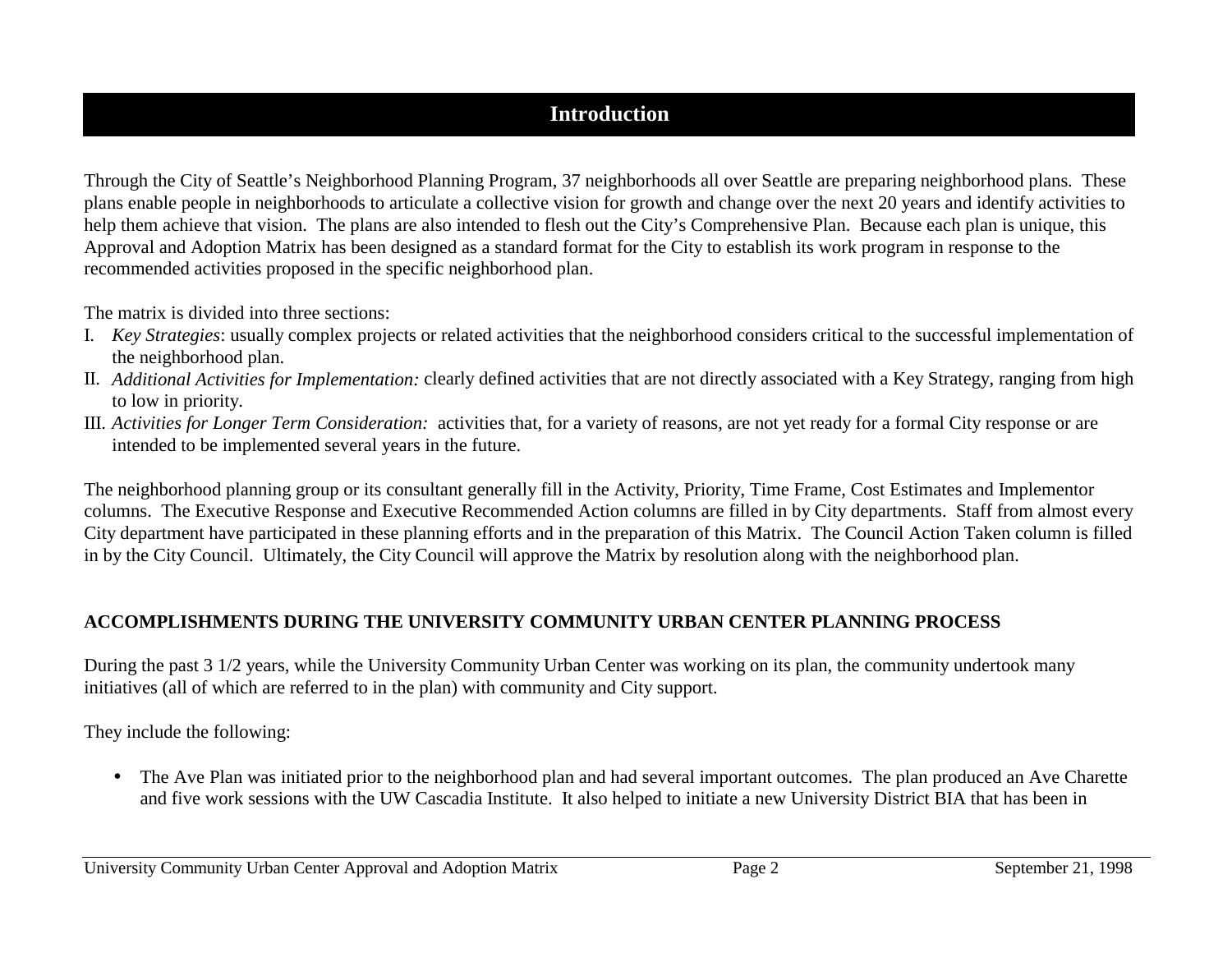operation for over two years. In addition the Ave planning process focused on community safety and introduced the SARA process to the community with a workshop and report. Outcomes of this earlier plan include a mini police office on the Ave (in the Neighborhood Service Center) and working with SEATRAN on a pilot project where bus bulbs were installed on one block of the Ave as a demonstration project of proposed street improvements.

- The City-University agreement on new lease lid was developed with a broad variety of representatives from communities surrounding the UW. UCUCA members participated extensively in this process and are pleased with the revised agreement.
- $\bullet$ SEATRAN was successful in soliciting funding for sidewalks along Blakely Ave. that were a high priority for Ravenna residents.
- Representatives of both University Village and the Ravenna Urban Village worked with DCLU and NPO to reach agreement to work collaboratively on a master plan for University Village.
- SPU has initiated a 50th Street master controller project which will provide a mechanism for multiple street and lighting improvements in the planning area. NPO is represented on the planning committee for this project.
- The Arts and Culture Committee of the UCUCA has agreed to form an ongoing Arts Council and meets on a monthly basis. The Chamber of Commerce has initiated an Arts and Culture Campaign for promotion of the business district.
- The UCUCA sponsored and planned a Sound Transit charrette which provided clear guidance to Sound Transit on the preferred alignment, station locations, and key issues related to design, access, and operations.
- A UW Architecture and Urban Planning studio provided a lot by lot photographic record of the Southwest Quadrant area with analysis of key open space and design issues.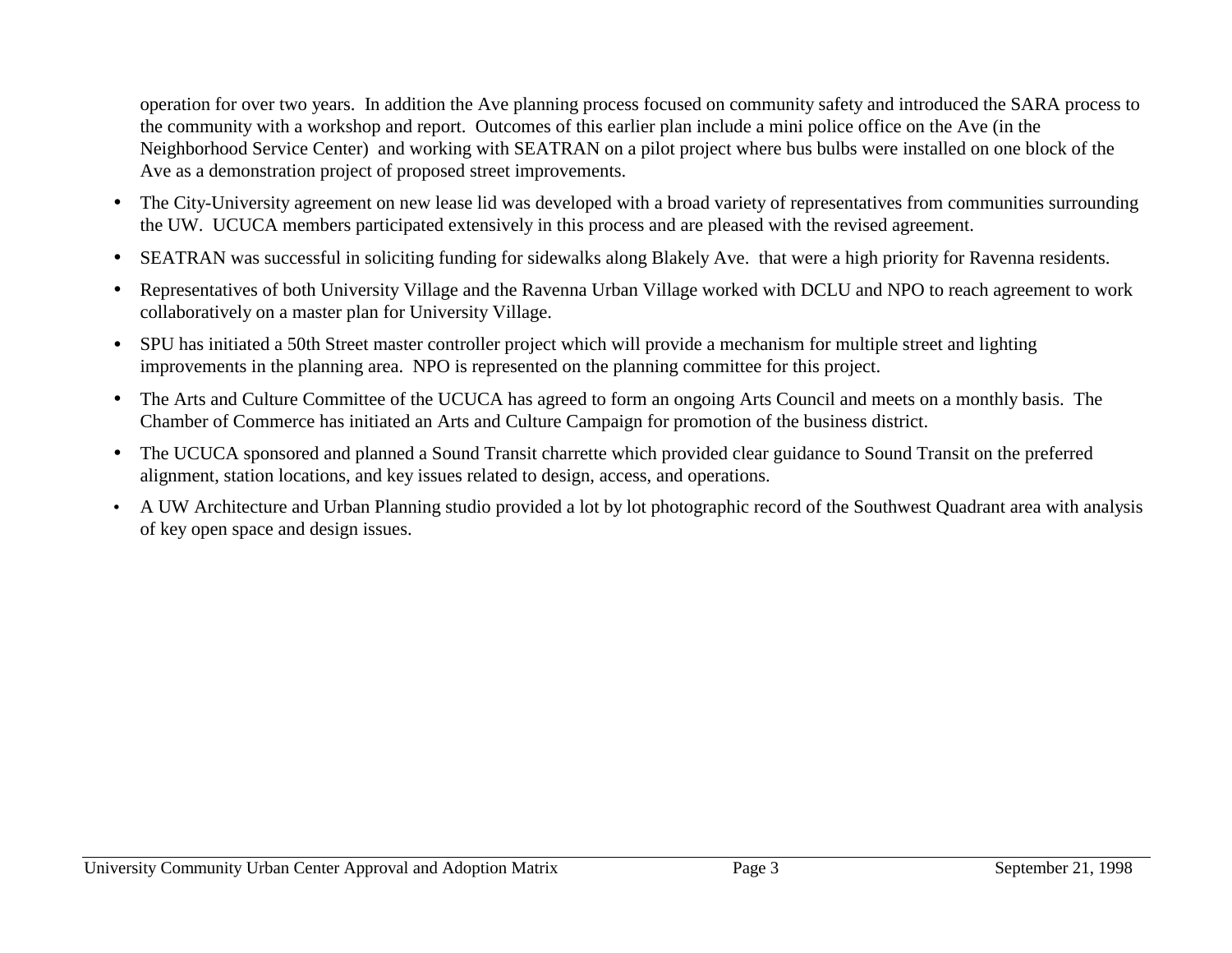# **I. Key Strategies**

Each Key Strategy consists of activities for a single complex project or theme that the neighborhood considers critical to achieving its vision for the future. While the Key Strategies are high priorities for the neighborhood, they are also part of a twenty-year plan, so the specific activities within each Key Strategy may be implemented over the span of many years.

The Executive recognizes the importance of the Key Strategies to the neighborhood that developed them. Given the number of Key Strategies that will be proposed from the 37 planning areas, priorities will have to be set and projects phased over time. The Executive will coordinate efforts to sort through the Key Strategies. During this sorting process, departments will complete the next level of feasibility analysis. This may include developing rough cost estimates for the activities within each Key Strategy; identifying potential funding sources and mechanisms; establishing priorities for the Key Strategies within each plan, as well as priorities among plans; and developing phased implementation and funding strategies. The City will involve neighborhoods in a public process so that neighborhoods can help to establish citywide priorities. The results of these efforts will determine which strategies and activities are to be given priority for City response in 1998-2000 versus later implementation.

The department most involved with the activities for a Key Strategy is designated as the lead. Otherwise, DON is designated as the lead. Other participating departments are also identified.

The Executive Response lists activities already underway and other tasks that the Executive has committed to commence during the remainder of this year or the next biennium.

The University Community Urban Center Neighborhood Plan contains six Key Strategies, organized by geographic areas:

- A. Southwest Quadrant
- B. Lower Brooklyn
- C. Northern Tier
- D. University Gardens Mixed-Use Core Development
- E. The  $Ave/15^{th}$  Ave. NE Corridor
- F. Ravenna Urban Village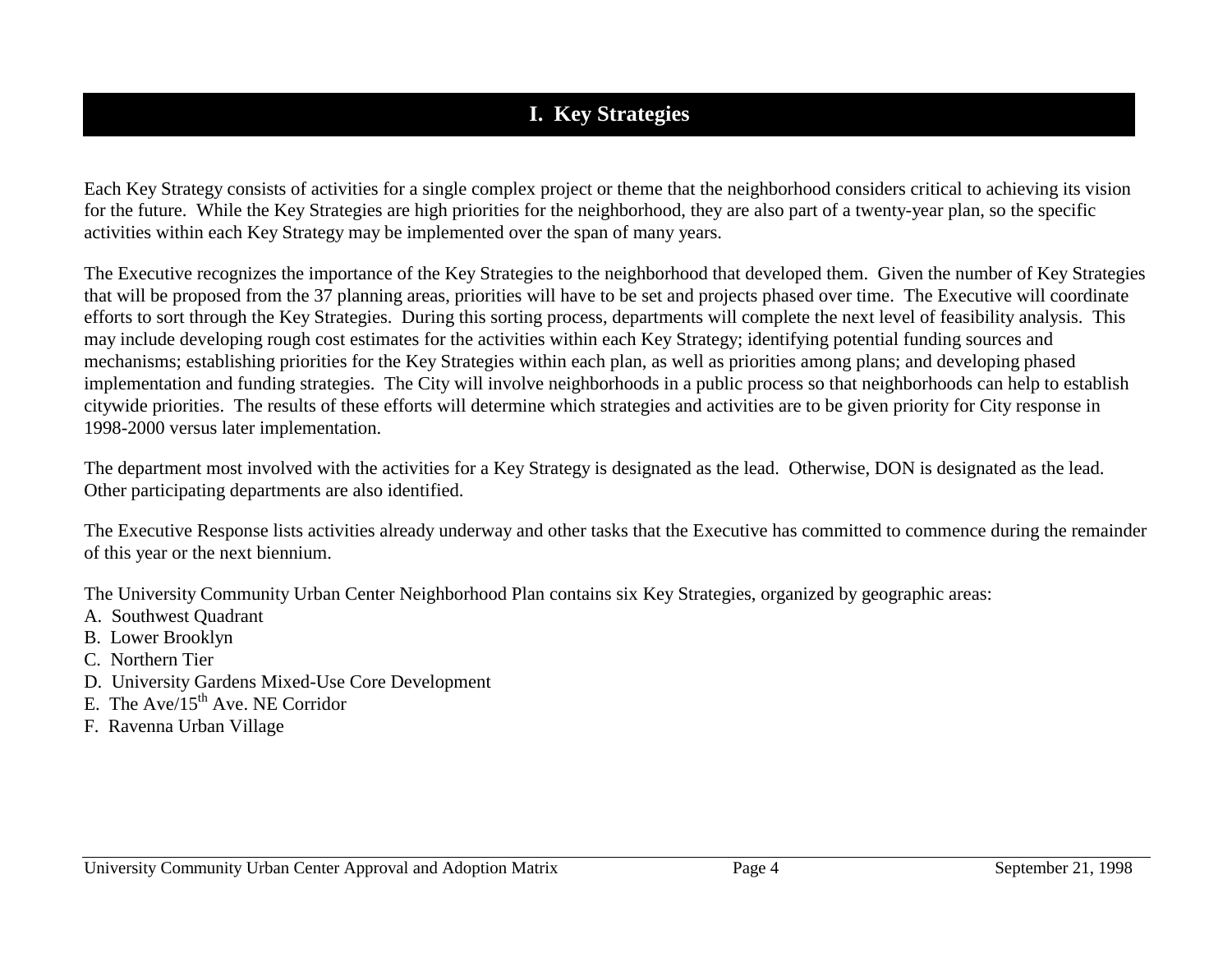# **A. SOUTHWEST QUADRANT**

### *Description*

The Southwest Quadrant, lying south of NE 45<sup>th</sup> St. between I-5 and Roosevelt Ave. NE, was nicknamed "WORO" (west of Roosevelt) by planning participants because it is somewhat separated from the rest of the University community by the Roosevelt commercial corridor and the University Bridge. The area consists of low-rise apartments and single-family homes to the Burke-Gilman Trail, with older industrial uses being replaced by newer office and light industrial uses to the south. The vision for this quadrant is that both areas become more attractive and better connected to surrounding services and amenities. Rather than a major shift in land use pattern, the plan envisions a continuation of existing trends, with additional capital improvements to upgrade the physical setting.

### *Integrated Executive Response*

 The vision for this quadrant is one where existing trends will continue. The plan calls for aesthetic improvement and better connections to surroundings; this approach is consistent with the Comprehensive Plan.

This strategy consists of relatively small projects that could be implemented incrementally; individual recommendations are not dependent on one another.

Department responses included below: DCLU, SEATRAN, DPR, DON, Fire. Compiled by SPO.

### **Lead Department:** DON

### **Participating Departments:** SEATRAN, DCLU, DPR

#### **Activities Already Underway:**

1. DPR is currently working with citizens to form an Adopt-A-Park Group for the area around the Burke-Gilman Trail near the University Bridge.

#### **Tasks to be Undertaken in 1998-2000**

- 1. Feasibility Evaluation Tasks:
	- a. Investigate ownership of property proposed for public open space (e.g., vacant triangles at NE 41<sup>st</sup> St. and  $11<sup>th</sup>$  Ave. NE).
	- b. Prepare scopes of work and preliminary cost estimates for recommended physical improvements for transportation and open space.

c. Based on preliminary project budget, identify which elements of the proposal (e.g., pedestrian improvements on NE  $42<sup>nd</sup>$  and  $43<sup>rd</sup>$  Sts., creation of new parks, or upgrading and enhancement of existing parks) would be good candidates for a neighborhood bond or levy.

- d. Identify alternative funding sources.
- e. Prioritize with strategies from other neighborhood plans.
- 2. Coordinate with Sound Transit station area planning and City's station area planning (1998-1999).
- 3. Identify next steps for continued implementation.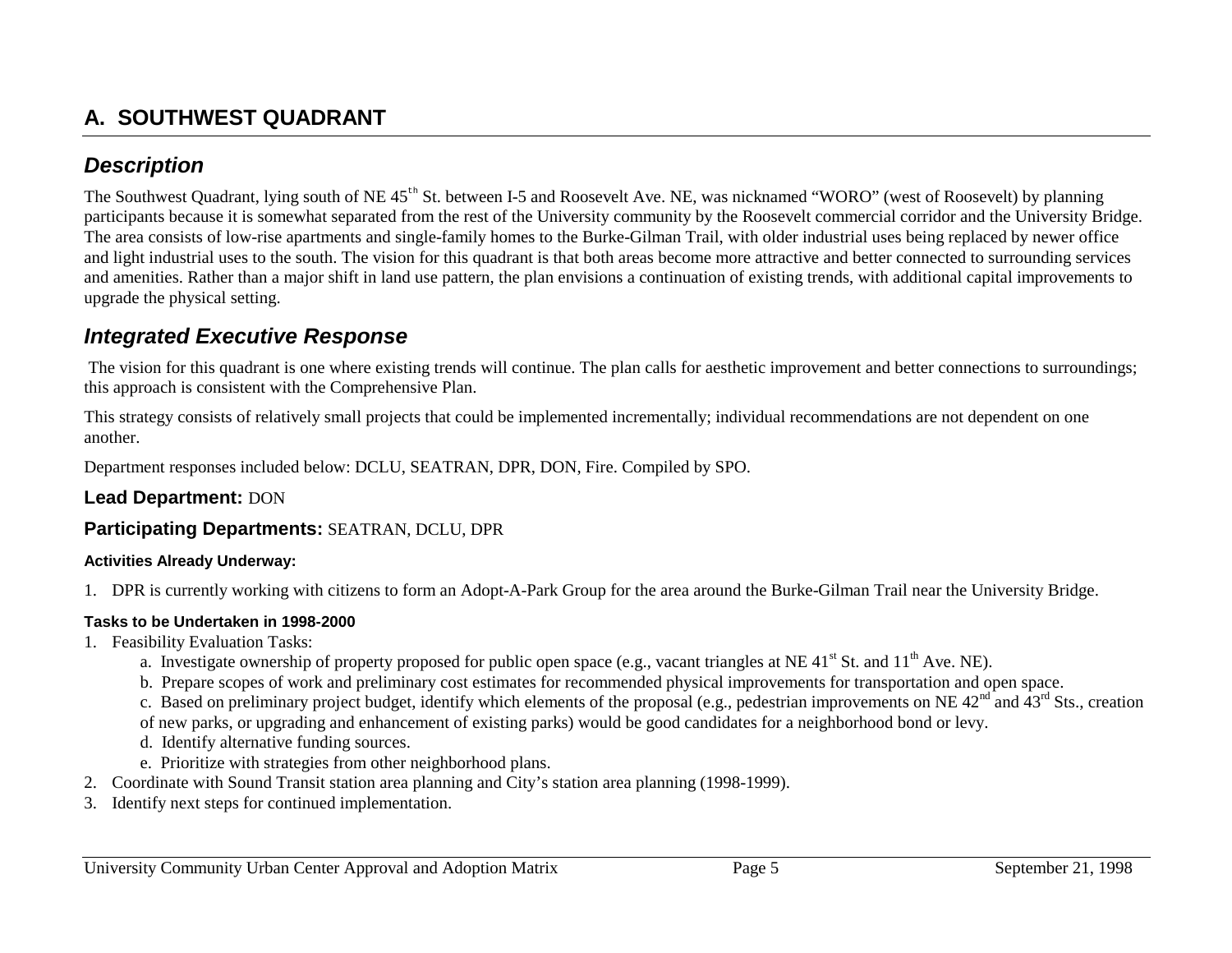|                 | A. Southwest Quadrant                                                                                                                                                                                                                                    |                 |                                            |                                                                                                                                                                                                                                                                                        |                                                    |                                                                                                                                                                                                                                                                                                                                                                                                                                                                                                                                                                                                                                                                                                                                                                                                                               |
|-----------------|----------------------------------------------------------------------------------------------------------------------------------------------------------------------------------------------------------------------------------------------------------|-----------------|--------------------------------------------|----------------------------------------------------------------------------------------------------------------------------------------------------------------------------------------------------------------------------------------------------------------------------------------|----------------------------------------------------|-------------------------------------------------------------------------------------------------------------------------------------------------------------------------------------------------------------------------------------------------------------------------------------------------------------------------------------------------------------------------------------------------------------------------------------------------------------------------------------------------------------------------------------------------------------------------------------------------------------------------------------------------------------------------------------------------------------------------------------------------------------------------------------------------------------------------------|
|                 | <b>Activity</b>                                                                                                                                                                                                                                          | <b>Priority</b> | <b>Time Frame</b>                          | Cost Estimate                                                                                                                                                                                                                                                                          | <b>Implementor</b>                                 | <b>Executive Response</b>                                                                                                                                                                                                                                                                                                                                                                                                                                                                                                                                                                                                                                                                                                                                                                                                     |
|                 | Parks, Recreation, Open Space, and Urban Design Features                                                                                                                                                                                                 |                 |                                            |                                                                                                                                                                                                                                                                                        |                                                    |                                                                                                                                                                                                                                                                                                                                                                                                                                                                                                                                                                                                                                                                                                                                                                                                                               |
| D <sub>7</sub>  | Create a small park at the 7 <sup>th</sup> Ave.<br>NE street end at Lake Union,<br>perhaps with environmental<br>restoration, hand-held boat launch,<br>and a small seating area.                                                                        | H               |                                            | Apply for Aquatic Lands<br><b>Enhancement Account</b><br>(ALEA) and Interagency<br>Committee (IAC) (State)<br>grants. (Note: This would<br>also be a great place to<br>use off-site environ-<br>mental mitigation funds<br>when needed for other<br>Lake Union shoreline<br>projects.) | <b>Washington State</b><br>funds, DPR              | Several potential fund sources for street end/public access<br>may be applicable to this project. DPR is developing an<br>equitable method of distribution for a small amount of SPIF<br>funds that have not been allocated. Other potential sources<br>include ALEA funds or the Interagency Committee for<br>Outdoor Recreation (IAC). Note, however, that most open<br>space fund sources are very competitive and a local match<br>would have to be identified. The community should<br>consider applying for a Neighborhood Matching Fund grant<br>for design.                                                                                                                                                                                                                                                           |
| D <sub>8</sub>  | Improve NE 42 <sup>nd</sup> and 43 <sup>rd</sup> Sts.<br>from I-5 to the campus as green<br>streets. Focus special attention on<br>sections between the Ave and the<br>campus. (See Activities B6, B7,<br>and $B9.$ )                                    | H               | Sound Transit<br>station develop-<br>ment. | Undetermined; depends<br>on the scope of the<br>improvements.                                                                                                                                                                                                                          | <b>SEATRAN, Sound</b><br>Transit, KC/Metro,<br>UW. | Both NE 42 <sup>nd</sup> and 43 <sup>rd</sup> Sts. are designated as key<br>pedestrian streets in Seattle's Comprehensive Transporta-<br>tion Program. Designation of a street as a "green street" or<br>"key pedestrian street" does not automatically mean that<br>physical changes to the street will occur. The next steps<br>are: a detailed streetscape plan has to be developed.<br>Design is usually a community-initiated task. Other<br>neighborhoods have used Neighborhood Matching Grant<br>funds for this purpose. Second, funding has to be identified<br>either from new private development, a public agency, or a<br>Local Improvement District for installation of improvements.<br>If the strategy is to rely on new development to provide the<br>improvements, they may not be contiguous or extensive. |
| D <sub>15</sub> | Enhance gateway along 11 <sup>th</sup> Ave.<br>NE north of Campus Parkway.<br>Improve the vacant triangles at NE<br>41st St. and 11th Ave. NE.<br>Construct gateway features<br>(perhaps significant trees, lights, or<br>signs). Also upgrade bus stop. | $\mathsf{H}$    |                                            | Approximately \$100K to<br>\$200K.                                                                                                                                                                                                                                                     | SEATRAN,<br>Community,<br>KC/Metro.                | This project would be a good candidate for the<br>Neighborhood Matching Fund.                                                                                                                                                                                                                                                                                                                                                                                                                                                                                                                                                                                                                                                                                                                                                 |
| D <sub>23</sub> | Upgrade the area around the<br>Burke-Gilman Trail near the<br>University Bridge, I-5 bridge, and<br>Peace Park. Improve the<br>landscaping and paths. Add<br>security lighting where needed.                                                             |                 | As funding is<br>available.                | Parks maintenance<br>funds.                                                                                                                                                                                                                                                            | DPR, Adopt-a-Park<br>program.                      | The Adopt-A-Park coordinator may be able to help the<br>group identify fund sources for minor improvements or<br>direct them to a grant source. For additional street or alley<br>lights, the neighborhood or Adopt-A-Park group is<br>encouraged to develop a lighting plan by working with<br>Seattle City Light's North Service Center. SEATRAN has                                                                                                                                                                                                                                                                                                                                                                                                                                                                        |

### *Specific Activities Associated with Key Strategy*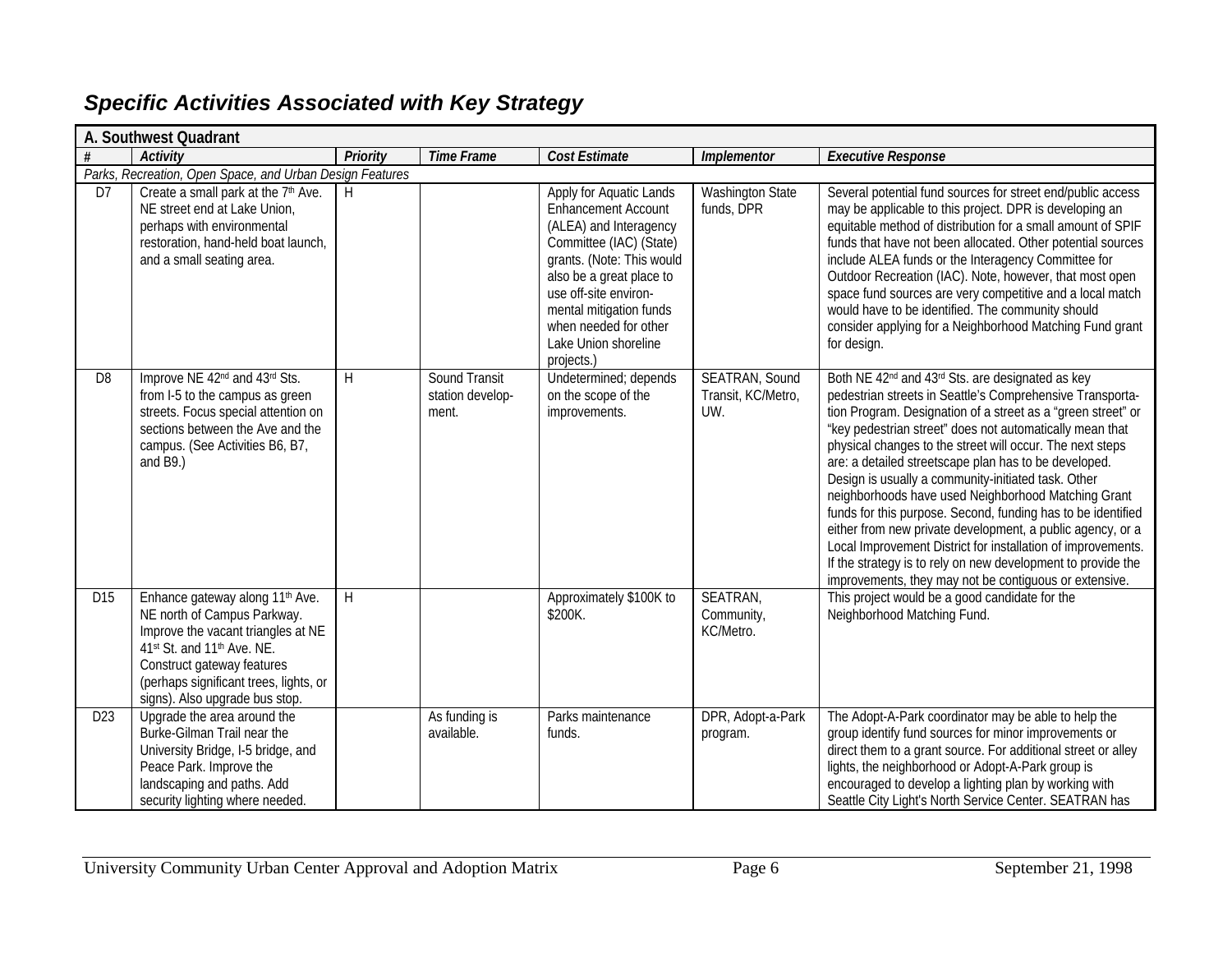|                 | A. Southwest Quadrant                                                                                                                  |                 |            |                                                          |                                        |                                                                                                                                                                                                                                                                                                                                                                                                                                                                                                                                                                                           |  |  |  |  |
|-----------------|----------------------------------------------------------------------------------------------------------------------------------------|-----------------|------------|----------------------------------------------------------|----------------------------------------|-------------------------------------------------------------------------------------------------------------------------------------------------------------------------------------------------------------------------------------------------------------------------------------------------------------------------------------------------------------------------------------------------------------------------------------------------------------------------------------------------------------------------------------------------------------------------------------------|--|--|--|--|
|                 | <b>Activity</b>                                                                                                                        | <b>Priority</b> | Time Frame | <b>Cost Estimate</b>                                     | <b>Implementor</b>                     | <b>Executive Response</b>                                                                                                                                                                                                                                                                                                                                                                                                                                                                                                                                                                 |  |  |  |  |
|                 |                                                                                                                                        |                 |            |                                                          |                                        | jurisdiction for lighting on arterials. The plan should include<br>location of lights, type of lighting fixtures and lighting<br>calculations.                                                                                                                                                                                                                                                                                                                                                                                                                                            |  |  |  |  |
| D <sub>25</sub> | Improve 7 <sup>th</sup> and 8 <sup>th</sup> Aves. NE north<br>of the Burke-Gilman Trail to<br>improve residential conditions.          |                 |            | Undetermined; depends<br>on the amount of self-<br>help. | <b>SEATRAN</b> and<br>property owners. | The City will work with the neighborhood to clarify this<br>recommendation.                                                                                                                                                                                                                                                                                                                                                                                                                                                                                                               |  |  |  |  |
| D <sub>27</sub> | Require sidewalks and street trees<br>for all new development south of<br>the Burke-Gilman Trail and east of<br>the University Bridge. |                 |            | Mitigation for new<br>development.                       | SEATRAN, Com-<br>munity; developers.   | The neighborhood should first determine the street<br>classification in this area (see Seattle Comprehensive<br>Transportation Program). The design standards for each<br>classification set the requirements for street improvements,<br>including trees and sidewalks, with new developments. If<br>no new development occurs, street tree plantings can be a<br>good community-based activity, often funded by the<br>Neighborhood Matching Fund. Technical assistance is<br>available from the SEATRAN Arborist's Office or the Seattle<br>City Light Urban Tree Replacement Program. |  |  |  |  |

### **A. Southwest Quadrant - Council Action Taken:**

Approve Exec.'s Recommended Action with following additions:

1. The Executive shall review its policy regarding security lighting on streets and alleys and shall provide the Council with a report, analysis and recommendations by June 1999.

2. City departments that own vacant parcels within the planning area should work together with the community to identify parcels that might be usable, on a temporary or permanent basis, for open space purposes identified by the community, and should include Parks and DON as an implementors.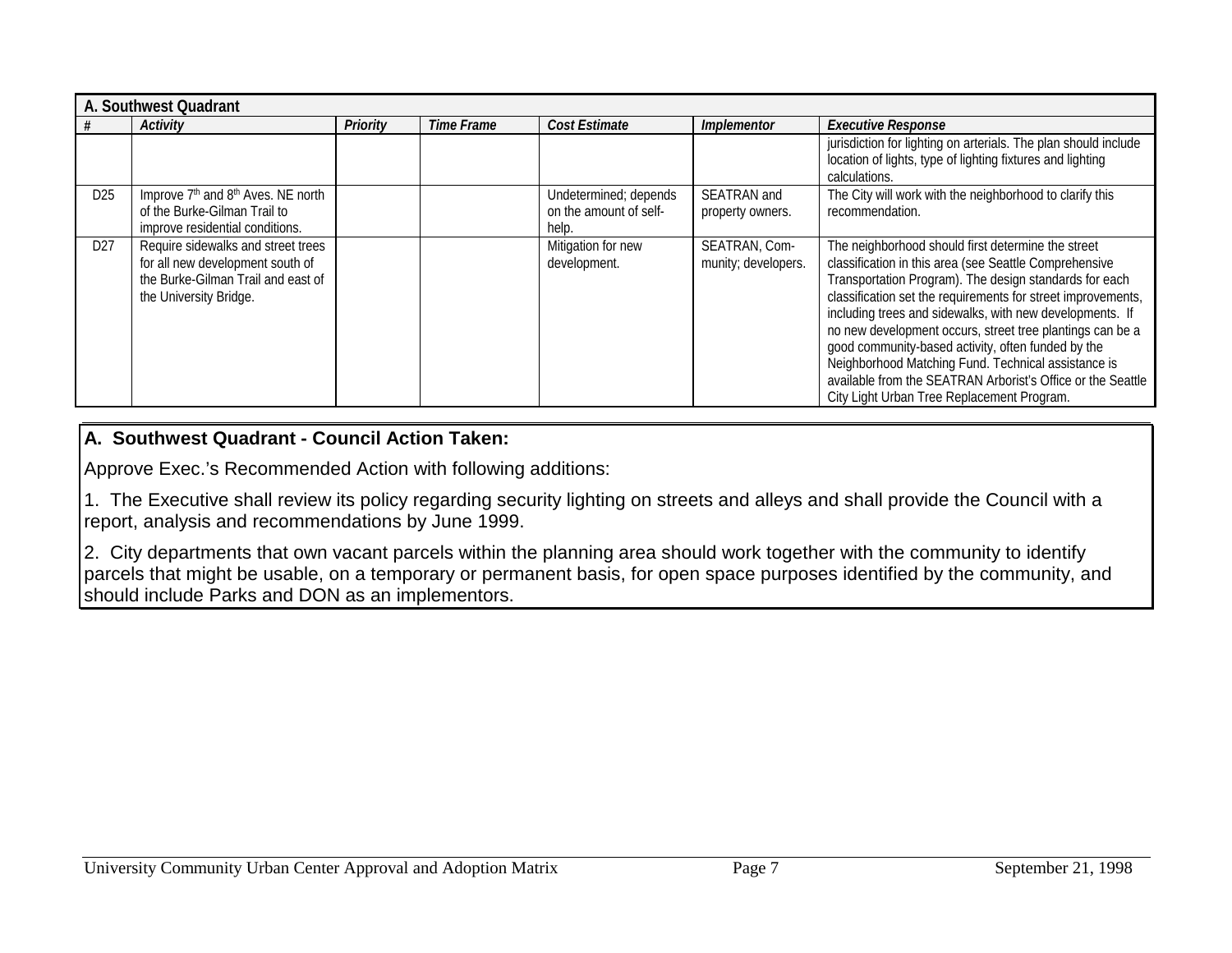# **B. LOWER BROOKLYN**

### *Description*

The Lower Brooklyn area is roughly bounded by Roosevelt Ave. NE, NE 43<sup>rd</sup> St., University Way NE, and Portage Bay and consists of an established low- to mid-rise multifamily neighborhood north of NE 41<sup>st</sup> St., the Lower Roosevelt/11<sup>th</sup> Ave. NE corridor, and the University of Washington Southwest Campus to the south. The area was nicknamed Lower Brooklyn, or "Lo-Bro," by the Planning Committee because Brooklyn Ave. NE emerged as a critical north-south link connecting the Southwest Campus area to the residential neighborhood and the commercial districts to the north. The vision for Lower Brooklyn is to intensify and solidify the residential neighborhood's character, to provide a better transition between the campus and adjacent activities, to integrate proposed transit improvements, and to improve gateways and connections around the periphery.

### *Integrated Executive Response*

The vision to intensify and solidify the residential character of this area is consistent with the Comprehensive Plan.

This strategy consists of relatively small projects that could be implemented incrementally; individual recommendations are not dependent on one another.

Department responses included below: DCLU, DPR, SEATRAN. Compiled by SPO.

### **Lead Department:** DON

### **Participating Departments:** DCLU, SEATRAN, DPR

#### **Activities Already Underway:**

1. Development of an overall conceptual design is currently underway along NE  $43<sup>rd</sup>$  St. with a one-block demonstration project to improve the pedestrian link between the Ave and the campus on NE 43rd St.

### **Tasks to be Undertaken in 1998-2000**

- 1. Feasibility evaluation tasks:
	- a. Identify any parcels for potential open space acquisition in the area between NE  $40<sup>th</sup>$  and  $41<sup>st</sup>$  Sts./Brooklyn Ave. NE and  $15<sup>th</sup>$  Ave. NE.
	- b. Prepare scopes of work and preliminary cost estimates for recommended transportation improvements.

c. Based on preliminary project budget, identify which elements of the proposal (e.g., funding for green street improvements) would be good candidates for a neighborhood bond or levy.

- d. Identify alternative funding sources.
- e. Prioritize with strategies from other neighborhood plans.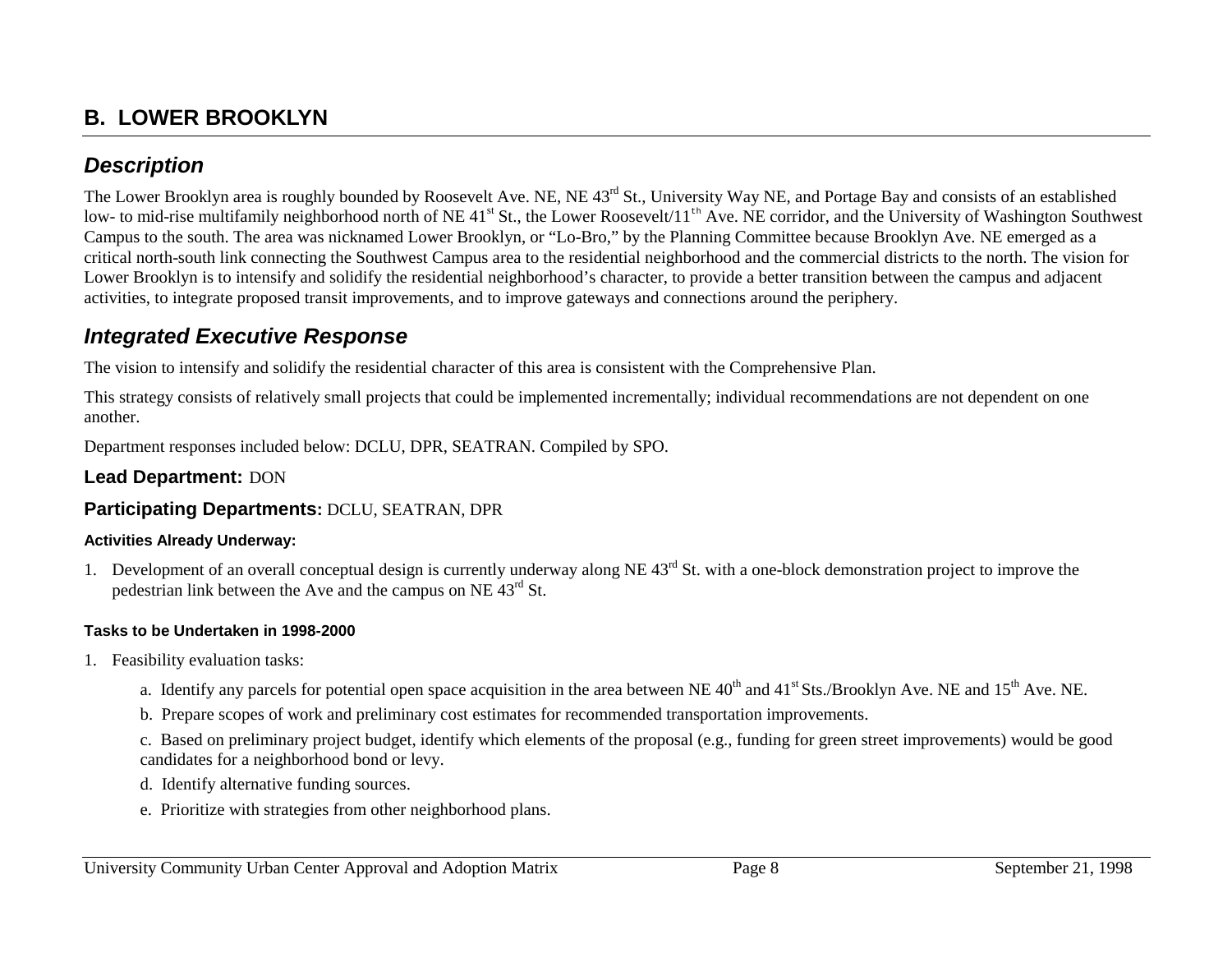- 2. Coordinate with Sound Transit station area planning and City's station area planning (1998-1999).
- 3. Coordinate with UW Master Plan process, beginning in 1998. Encourage the UW to enhance or expand Sakuma Park and to construct a contiguous waterfront trail extending from the Montlake Bridge to University Bridge.
- 4. In 1999, address design guidelines proposals in as part of a coordinated effort to implement neighborhood-specific design guidelines citywide.
- 5. In 1999, evaluate the feasibility of a "payment in lieu of open space program" as part of urban center implementation project. If deemed effective, apply it in urban centers or other villages that do not meet Comprehensive Plan open space goals that include such a program in their neighborhood plan. Begin development of a funding strategy for land acquisition with City resources. Use contributions from developers over time to make improvements to these sites. Examine other options to increase open space supply, including, for example, Transfer of Development Rights, or dedication of private land for public open space.
- 6. Identify next steps for continued implementation.

# *Specific Activities Associated with Key Strategy*

### **B. Lower Brooklyn**

|                | <b>Activity</b>                                                                                                                                                                                                                                                                                           | <b>Priority</b> | <b>Time Frame</b><br>(Years)                                           | <b>Cost Estimate</b>                                   | Implementor                                                                                              | <b>Executive Response</b>                                                                                                                                                                                                                                                                                                                                                                                                                                                                                                                                                                                                                                                            |  |  |  |
|----------------|-----------------------------------------------------------------------------------------------------------------------------------------------------------------------------------------------------------------------------------------------------------------------------------------------------------|-----------------|------------------------------------------------------------------------|--------------------------------------------------------|----------------------------------------------------------------------------------------------------------|--------------------------------------------------------------------------------------------------------------------------------------------------------------------------------------------------------------------------------------------------------------------------------------------------------------------------------------------------------------------------------------------------------------------------------------------------------------------------------------------------------------------------------------------------------------------------------------------------------------------------------------------------------------------------------------|--|--|--|
|                | Land Use and Economic Development                                                                                                                                                                                                                                                                         |                 |                                                                        |                                                        |                                                                                                          |                                                                                                                                                                                                                                                                                                                                                                                                                                                                                                                                                                                                                                                                                      |  |  |  |
| A <sub>3</sub> | Rezone from L-3 to Midrise (MR) in<br>Lo-Bro and refine design guidelines<br>to ensure privacy for neighbors,<br>hidden parking, visible open space,<br>and design quality (see rezone action<br>$(A3)$ .                                                                                                 |                 | Implement a<br>rezone upon<br>adoption of the<br>urban center<br>plan. | Staff work to<br>implement a formal<br>rezone process. | Community will do<br>analysis and<br>preliminary validation.<br>DCLU will undertake a<br>formal process. | Rezone actions may be adopted on approval of the UCUC<br>plan.<br>DCLU will work with the community to craft design guidelines<br>covering the issues of most concern to the community in<br>relation to the proposed rezones The community's proposed<br>quidelines need to be edited to: eliminate overlap between<br>the existing citywide guidelines and the proposed changes;<br>distinguish additions and changes to existing guidelines; and<br>be written as statements of intent rather than prescriptions.<br>DCLU staff is actively working with the community and<br>expects to bring a proposal to the Council in late 1998 or<br>early 1999 for Council consideration. |  |  |  |
| A4             | Rezone the east side of Brooklyn<br>Ave. NE from NE 42nd St. to NE 43rd<br>St. and the south side of NE 43rd St.<br>from the alley between Roosevelt<br>Way NE and Brooklyn Ave. NE from<br>NC-3 (40) to NC-3 (65) (see rezone<br>action A4). Rezone the east side of<br>Brooklyn Ave. NE between NE 41st |                 | Upon adoption of<br>plan.                                              | Staff work to<br>implement a formal<br>rezone process. | Community will do<br>analysis and<br>preliminary validation.<br>DCLU will undertake a<br>formal process. | Rezone actions may be adopted on approval of the UCUC<br>plan.                                                                                                                                                                                                                                                                                                                                                                                                                                                                                                                                                                                                                       |  |  |  |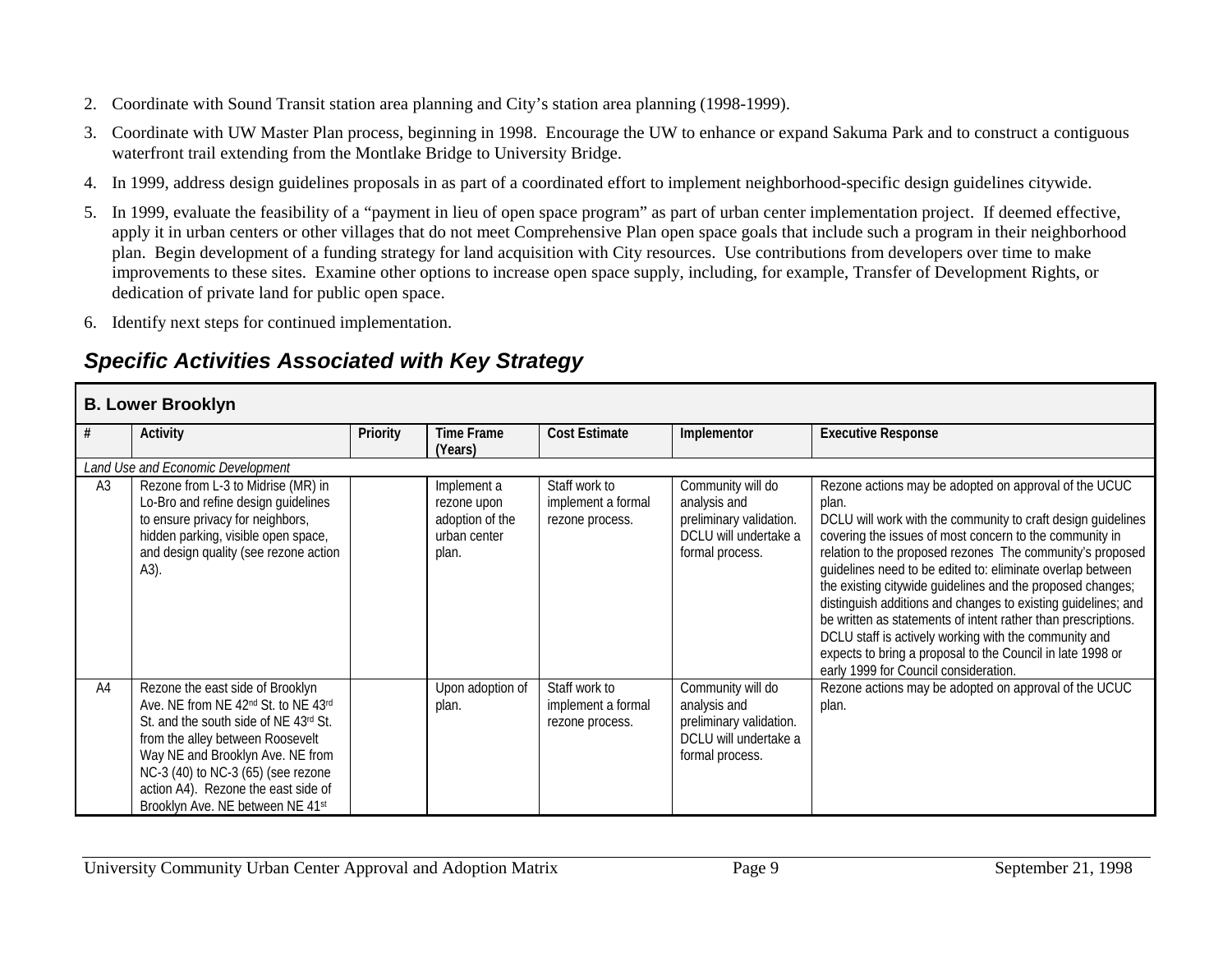|                 | <b>B. Lower Brooklyn</b>                                                                                                                                                                                                                                                                                                       |          |                                                        |                                                                 |                                                   |                                                                                                                                                                                                                                                                                                                                                                                                                                                                                                                                                                                                                                                                                                                                                            |
|-----------------|--------------------------------------------------------------------------------------------------------------------------------------------------------------------------------------------------------------------------------------------------------------------------------------------------------------------------------|----------|--------------------------------------------------------|-----------------------------------------------------------------|---------------------------------------------------|------------------------------------------------------------------------------------------------------------------------------------------------------------------------------------------------------------------------------------------------------------------------------------------------------------------------------------------------------------------------------------------------------------------------------------------------------------------------------------------------------------------------------------------------------------------------------------------------------------------------------------------------------------------------------------------------------------------------------------------------------------|
| $\#$            | <b>Activity</b>                                                                                                                                                                                                                                                                                                                | Priority | <b>Time Frame</b><br>(Years)                           | <b>Cost Estimate</b>                                            | Implementor                                       | <b>Executive Response</b>                                                                                                                                                                                                                                                                                                                                                                                                                                                                                                                                                                                                                                                                                                                                  |
|                 | St. and NE 42 <sup>nd</sup> St. from L3/RC to<br>NC-3 (65) (see rezone action A4a).                                                                                                                                                                                                                                            |          |                                                        |                                                                 |                                                   |                                                                                                                                                                                                                                                                                                                                                                                                                                                                                                                                                                                                                                                                                                                                                            |
| A14             | Refine design guidelines in NC-3<br>areas where the ground floor<br>commercial use requirement is<br>relaxed and in MR zone to increase<br>open space visible and accessible<br>from the street. Open space<br>requirements could be met through<br>contribution to a fund for open space<br>acquisition, as in Denny Regrade. |          | Adopt within one<br>year of this plan's<br>adoption.   |                                                                 | Community and City<br>are exploring this now.     | Allowing single purpose residential (SPR) development<br>outright in this NC-3 zone, as opposed to as a conditional<br>use, can be accomplished with adoption of the neighborhood<br>plan. See comment for A3 re: design guidelines. See<br>narrative above re: open space.                                                                                                                                                                                                                                                                                                                                                                                                                                                                                |
|                 | Parks, Recreation, Open Space, and Urban Design Features                                                                                                                                                                                                                                                                       |          |                                                        |                                                                 |                                                   |                                                                                                                                                                                                                                                                                                                                                                                                                                                                                                                                                                                                                                                                                                                                                            |
| D <sub>8</sub>  | Improve NE 42 <sup>nd</sup> and 43 <sup>rd</sup> Sts. from<br>I-5 to the campus as green streets.<br>Focus special attention on sections<br>between the Ave and the campus.<br>(See Activities B6, B7, and B9.)                                                                                                                | H        | Timed with<br>Sound Transit<br>station<br>development. | Undetermined; de-<br>pends on the scope<br>of the improvements. | SEATRAN, DCLU,<br>Sound Transit,<br>KC/Metro, UW. | Both NE 42 <sup>nd</sup> and 43 <sup>rd</sup> Sts. are designated key pedestrian<br>streets in Seattle's Comprehensive Transportation Program.<br>Designation of a street as a "green street" or "key pedestrian<br>street" does not automatically mean that physical changes to<br>the street will occur. First, a detailed streetscape plan has to<br>be developed, usually by the community. Other neigh-<br>borhoods have used Neighborhood Matching Funds for<br>design. Second, funding has to be found from new private<br>development, a public agency, or a Local Improvement<br>District for installation of improvements. If the strategy is to<br>rely on new development to provide improvements, they may<br>not be contiguous or extensive. |
| D <sub>9</sub>  | Support the UW's<br>enhancement/expansion of Sakuma<br>Park at the foot of Brooklyn Ave. NE<br>as part of their master plan update.                                                                                                                                                                                            |          | Complete.                                              | Complete.                                                       | $UW$ .                                            | This issue can be addressed as part of the UW Master Plan<br>process.                                                                                                                                                                                                                                                                                                                                                                                                                                                                                                                                                                                                                                                                                      |
| D13             | Support UW efforts to construct a<br>contiquous waterfront trail extending<br>from Montlake Bridge to University<br>Bridge.                                                                                                                                                                                                    | H        | <b>UW</b> sets<br>schedule.                            | Undetermined. (See<br>B14 and B15.)                             | UW.                                               | This issue can be addressed as part of the UW Master Plan<br>process.                                                                                                                                                                                                                                                                                                                                                                                                                                                                                                                                                                                                                                                                                      |
| D <sub>26</sub> | Improve Brooklyn Ave. NE as a<br>green street and signed bicycle route<br>for Ravenna Blvd, to the water.                                                                                                                                                                                                                      |          |                                                        | Undetermined.                                                   | Community,<br>SEATRAN.                            | SEATRAN does not routinely place signs along bike routes<br>(to avoid visual clutter), although in this case SEATRAN has<br>agreed that signs can be placed strategically at key decision<br>points, pending identification of funding.                                                                                                                                                                                                                                                                                                                                                                                                                                                                                                                    |
| D33             | Unify the area between NE 40th and<br>41st Sts./Brooklyn Ave. NE and 15th                                                                                                                                                                                                                                                      |          | <b>UW</b> sets<br>schedule.                            | Undetermined.                                                   | UW, Community,<br>DPR, ESD,                       | This issue can be addressed as part of UW Master Plan<br>process.                                                                                                                                                                                                                                                                                                                                                                                                                                                                                                                                                                                                                                                                                          |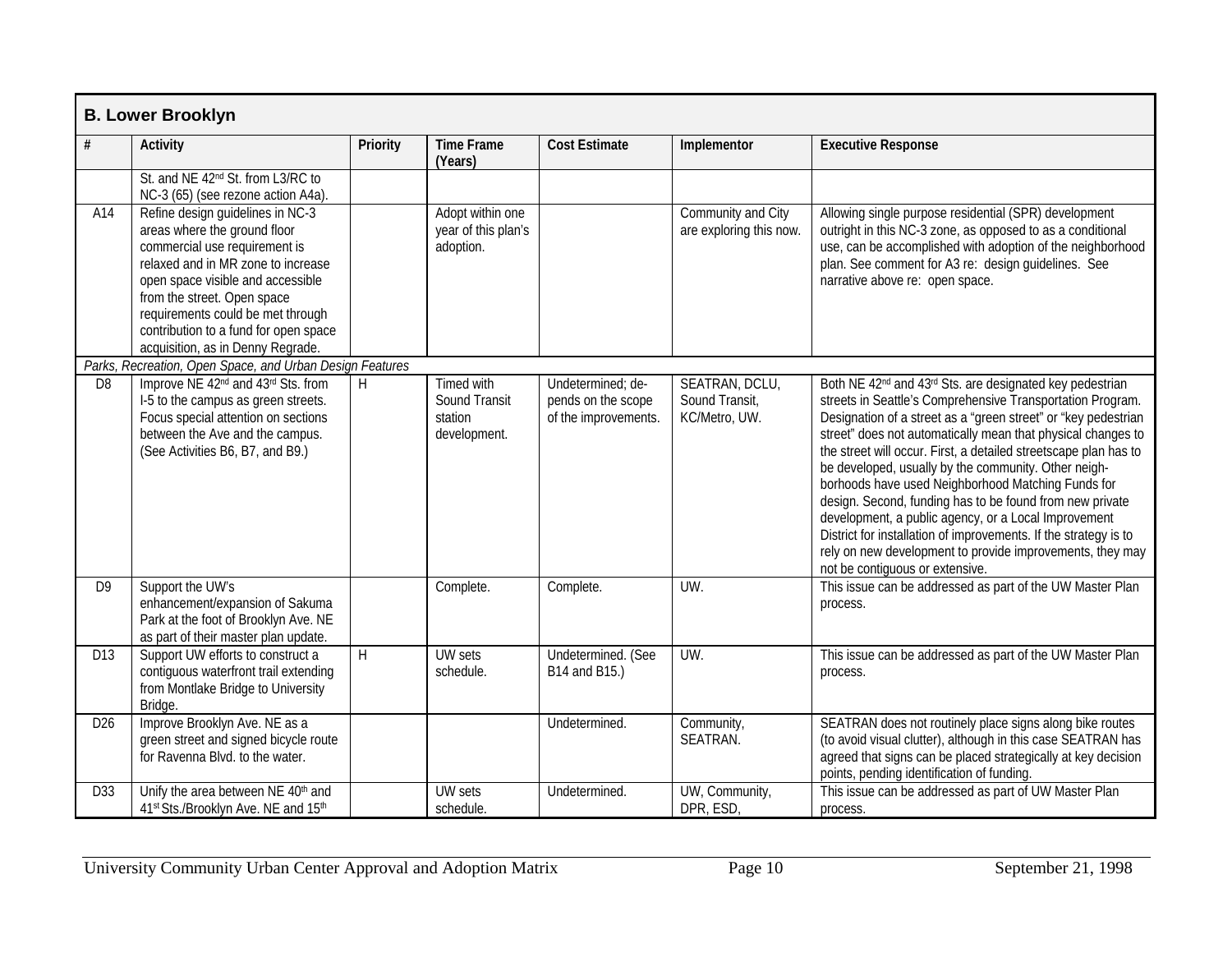| <b>B. Lower Brooklyn</b> |                                                                                          |          |                              |                      |             |                           |  |
|--------------------------|------------------------------------------------------------------------------------------|----------|------------------------------|----------------------|-------------|---------------------------|--|
|                          | Activity                                                                                 | Priority | <b>Time Frame</b><br>(Years) | <b>Cost Estimate</b> | Implementor | <b>Executive Response</b> |  |
|                          | Ave. NE. Develop small open spaces<br>and improve streets as parcels are<br>redeveloped. |          |                              |                      | SEATRAN.    |                           |  |

### **B. Lower Brooklyn - Council Action Taken:**

Approve Exec.'s Recommended Action with following additions:

1. Designate green streets as requested in neighborhood plan (Activity D2, etc.). DCLU shall prepare legislation for designation of the green streets for consideration by the Council. The Executive shall also work to reconcile all the City policies and regulations regarding green streets, including those in the draft Transportation Strategic Plan, and adopt a clear policy regarding how the City will respond to the green streets designation.

2. Prior to completion of development of its annual work program, DCLU shall present a draft work program, with a listing of the issues to be reviewed under the urban center implementation project (including review of the payment in lieu of open space program issues identified above) to the Council for early feedback on policy issues and prioritization of issues.

3. In reviewing proposed design review guideline recommended for this neighborhood plan, DCLU shall consider similar recommendations from other neighborhood plans and citywide issues. DCLU's analysis and report to the Council should summarize its consideration of such issues as well as cost impacts associated with administering numerous design review guidelines.

4. For Activities D9, D13, D33, and all others in this matrix where the Executive response indicates that the issues will be addressed as part of the UW Master Plan process, the City shall take an active role ensuring that the issues are raised and addressed in the Master Plan process.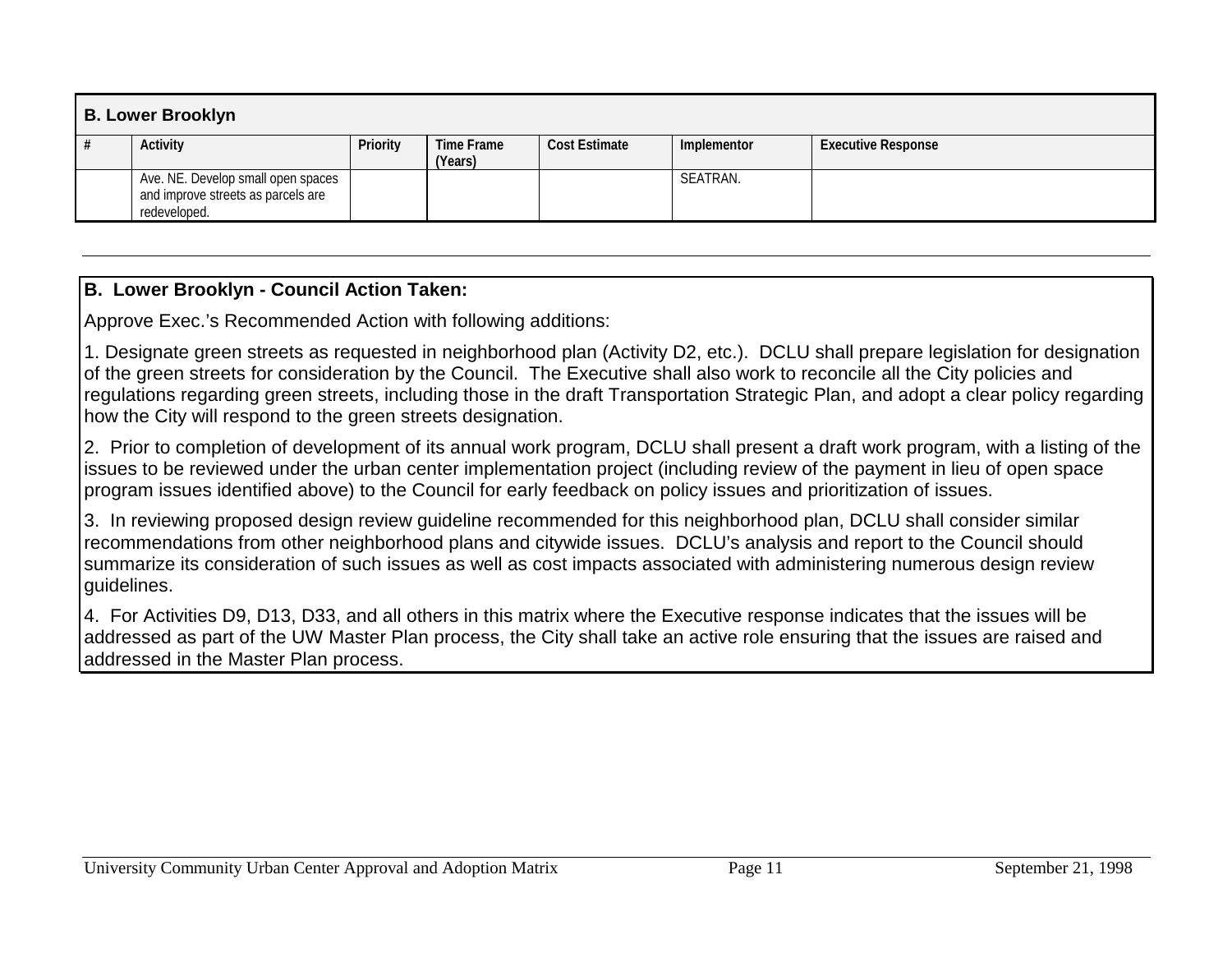# **C. NORTHERN TIER**

### *Description*

The Northern Tier includes two areas in the northwest section of the urban center (see Figure III-1): all the residentially-zoned areas north of NE  $45<sup>th</sup>$  St. from  $20<sup>th</sup>$  Ave. NE to  $15<sup>th</sup>$  Ave. NE, all the residentially zoned properties north of Greek Row, all the residentially zoned properties north of NE 50th Street from University way to I-5, and properties fronting the south side of  $NE 50<sup>th</sup>$  St. In essence, the area extends over all the northwest residential neighborhoods and the NE  $50<sup>th</sup>$  St. corridor. However, the recommendations for this area are intimately linked to those of the University core and the Ave/15<sup>th</sup> Ave. NE corridor and should be considered as a whole.

The community's vision for the Northern Tier emphasizes neighborhood concerns. Since this is one area in the urban center that appears appropriate for family-oriented housing, a top priority is protecting and stabilizing the existing residential neighborhoods and providing residences with yards that will appeal to families with children. Also, the NE  $50<sup>th</sup>$  St. corridor provides an excellent opportunity to build on existing resources to create an integrated complex of community facilities and services supporting both existing neighborhoods and projected new development.

### *Integrated Executive Response*

While the individual recommendations in this strategy are close by one another, there are two very different purposes behind them. The proposed residential rezones and land use code changes are intended to foster a certain housing type and community character. The community facilities and services recommendations are intended to build a "connected and coordinated complex of community facilities."

Community Facilities: The City's approach to the community's goal for this area would be to focus first on recommendations pertaining to existing facilities—enabling the YMCA to expand and securing University Heights for long-term community use, whether or not the City purchases the facility. New facilities, or new programming in existing facilities, can follow as resources become available.

University Heights: While the City recognizes the importance of this building to the community, many unknowns must be investigated before the City can commit to its purchase. The Association that leases the building appears to be meeting the community's goals of use of the building for education and community-oriented functions. Now that a long-term (ten year) lease is being established between the Association and the School District, City purchase of the property may not be needed. The City will pay particular attention to the School District's Long-range Facilities Master Plan as it pertains to University Heights and help facilitate community-School District communication.

Department responses included below: SEATRAN, Parks, DCLU, DHHS, SPD. Compiled by SPO.

### **Lead Department:** DON

**Participating Departments:** SPO, DHHS-ADS, ESD-CBO, DCLU, DON, SEATRAN, DPR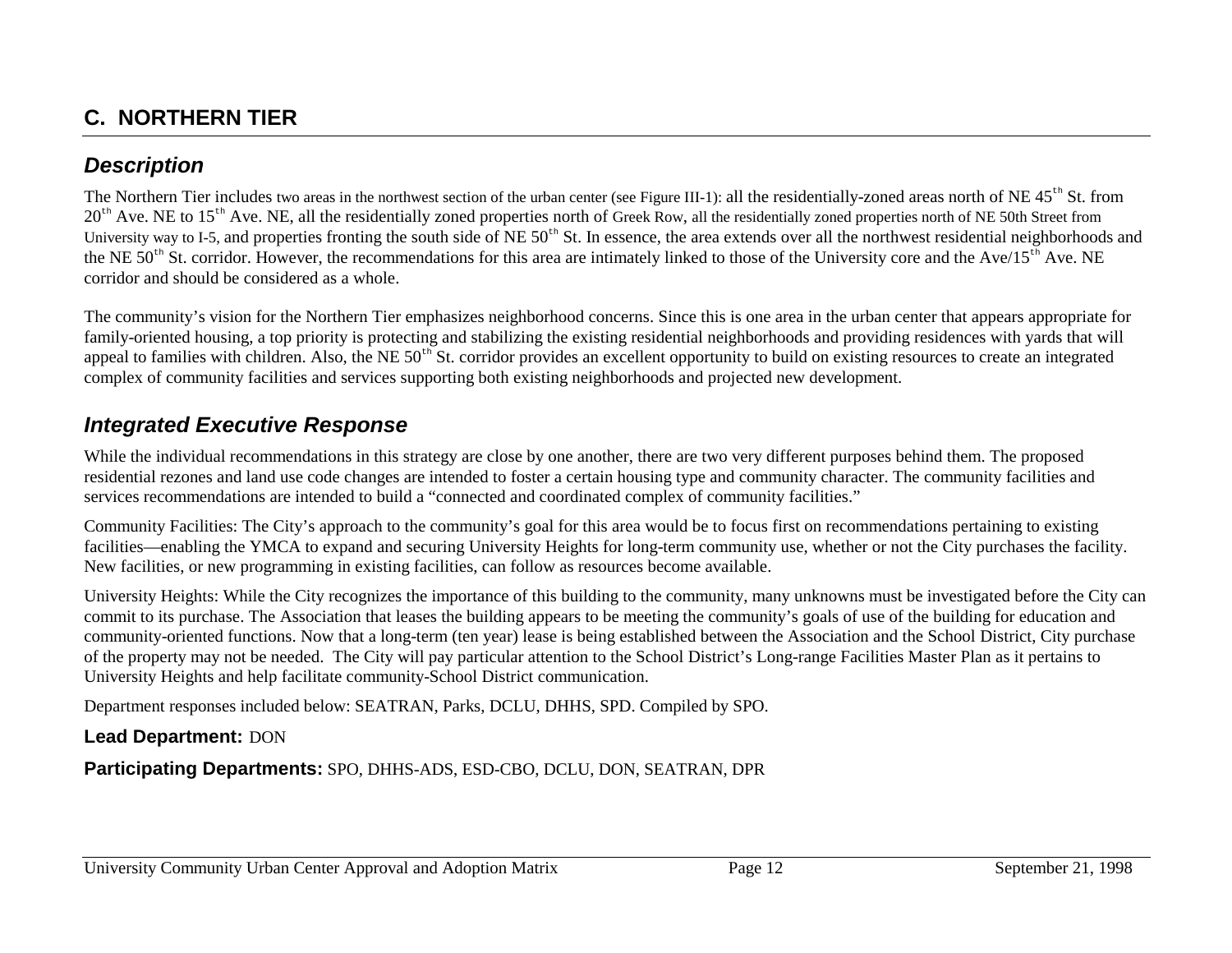#### **Activities Already Underway:**

- 1. Signal improvements, new pavement, sidewalks, wheel chair ramps and lighting and drainage upgrades will enhance pedestrian and bicycle safety and convenience on NE  $50^{th}$  St. between  $7^{th}$  and  $20^{th}$  Aves. NE.
- 2. In August 1997, residents in the area bounded by NE  $45<sup>th</sup>$  and  $50<sup>th</sup>$  Sts., Roosevelt Way NE and I-5 petitioned for an expansion of zone 10. The zone 10 extension signs were installed during November 1997 along 9<sup>th</sup> Ave. NE between NE 47<sup>th</sup> and 50<sup>th</sup> Sts., along 8<sup>th</sup> Ave. NE between NE 47<sup>th</sup> and  $48<sup>th</sup>$  Sts., along NE  $48<sup>th</sup>$  St. between  $9<sup>th</sup>$  and  $8<sup>th</sup>$  Aves. NE, and along  $7<sup>th</sup>$  Ave. NE between NE  $47<sup>th</sup>$  and  $50<sup>th</sup>$  Sts. These signs read "2 Hr 7am-6pm, No Parking 6pm-12am." Signs reading "No Parking 2am-5am" were also installed on the west side of 9<sup>th</sup> Ave. NE between NE 48<sup>th</sup> and 50<sup>th</sup> Sts. to deter vehicles from parking overnight. Any further expansion of the RPZ would have to follow the criteria-based process established by the City Council.

#### **Tasks to be Undertaken in 1998-2000:**

1. Feasibility Evaluation Tasks:

a. Determine University Heights building condition and evaluate if any major maintenance projects would be good candidates for a neighborhood bond or levy, assuming a long-term lease between the Association and School District is signed.

b. Develop preliminary project budgets or cost estimates or scopes for individual items in the strategy (mostly physical improvements) and deal with them as a package.

c. Based on preliminary project budget, identify which other elements of the proposal, if any, would be good candidates for a neighborhood bond or levy.

- d. Identify alternative funding sources.
- e. Prioritize with strategies from other neighborhood plans.
- 2. In 1999, identify specific site improvements for University Heights, such as painting, site planning, upgrades to the University Playfield, landscaping or removing the fence, that could be candidates for Neighborhood Matching Fund grants. Help the community find funds for these purposes.
- 3. Coordinate with Sound Transit station area planning and City's station area planning (1998-1999).
- 4. Consider a systematic approach to rehabilitation of existing housing stock in the area, using DHHS' single family and multifamily rehabilitation and weatherization funds. Consider making single family rehabilitation funds available for construction of ADU units and making DHHS single family funds available to owners of rental properties in addition to home owners, which would allow DHHS funds to assist in the rehabilitation of renteroccupied single family homes.
- 5. Identify next steps for continued implementation.

# *Specific Activities Associated with Key Strategy*

#### **C. Northern Tier**

|    | Activity                                                                                                                                                                           | Priority | Time Frame                                                    | Cost Est.                                                 | Implementor              | <i>Executive Response</i>                                                                                                                             |  |  |  |
|----|------------------------------------------------------------------------------------------------------------------------------------------------------------------------------------|----------|---------------------------------------------------------------|-----------------------------------------------------------|--------------------------|-------------------------------------------------------------------------------------------------------------------------------------------------------|--|--|--|
|    | Land Use and Economic Development                                                                                                                                                  |          |                                                               |                                                           |                          |                                                                                                                                                       |  |  |  |
| A1 | Change zoning in a portion of the<br>residential area north of NE 52 <sup>nd</sup> St. from<br>L-2 to L-1 to encourage the rehabilitation<br>of housing stock with some additional |          | Implement a<br>rezone upon<br>adoption of the<br>urban center | Staff work to<br>implement a<br>formal rezone<br>process. | Community, DCLU,<br>SPO. | Rezoning recommendation can be adopted as part of<br>approval of the UCUC plan. See also Tasks above re:<br>rehabilitation of existing housing stock. |  |  |  |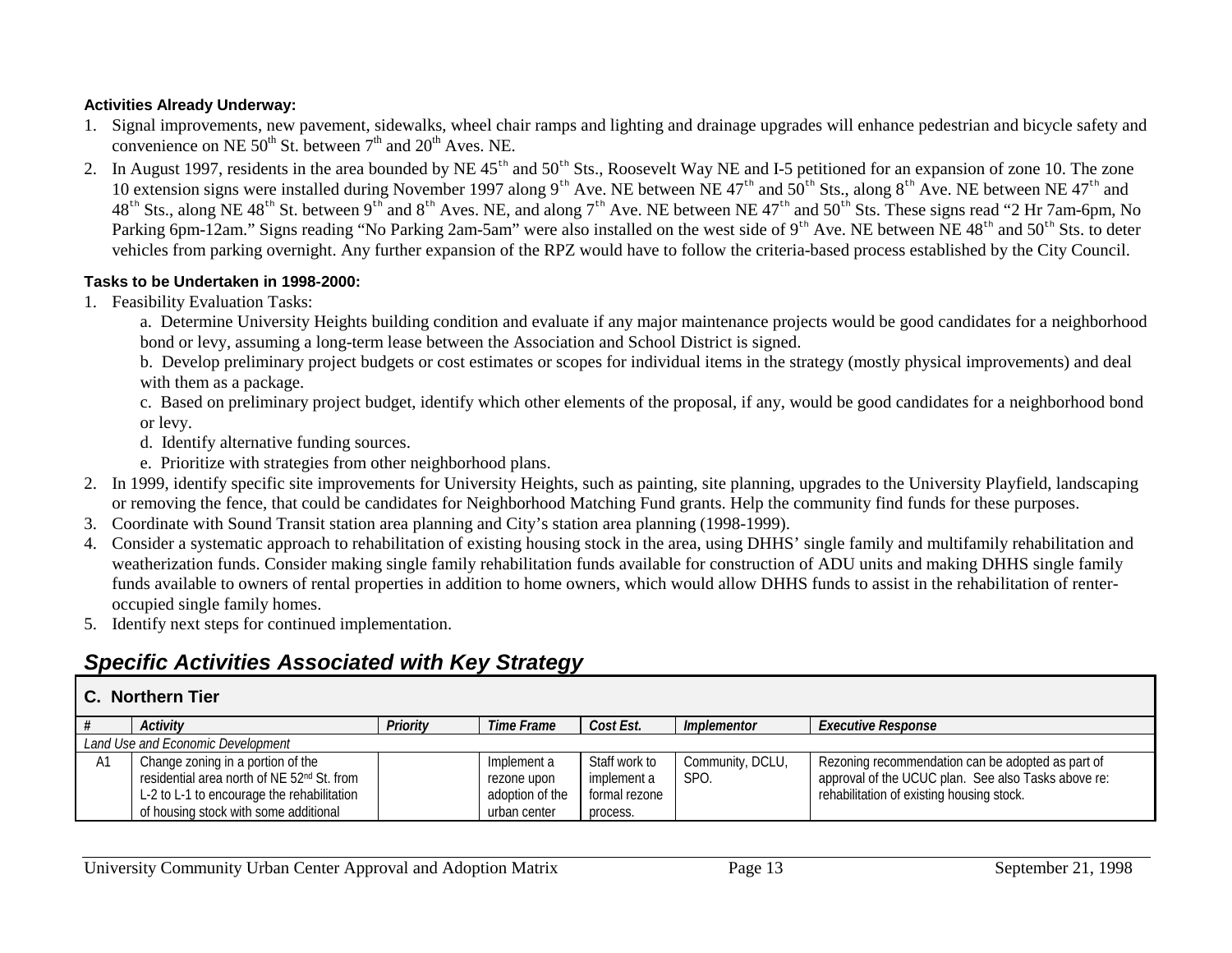|                 | C. Northern Tier                                                                                                                                                                                                                                                                                                       |                 |                                                                                                                                                                     |                                                                              |                                                                                    |                                                                                                                                                                                                                                                                                                                                                                                                                                                                                                                                                                                                                                                                                                                                                                |
|-----------------|------------------------------------------------------------------------------------------------------------------------------------------------------------------------------------------------------------------------------------------------------------------------------------------------------------------------|-----------------|---------------------------------------------------------------------------------------------------------------------------------------------------------------------|------------------------------------------------------------------------------|------------------------------------------------------------------------------------|----------------------------------------------------------------------------------------------------------------------------------------------------------------------------------------------------------------------------------------------------------------------------------------------------------------------------------------------------------------------------------------------------------------------------------------------------------------------------------------------------------------------------------------------------------------------------------------------------------------------------------------------------------------------------------------------------------------------------------------------------------------|
| #               | <b>Activity</b>                                                                                                                                                                                                                                                                                                        | <b>Priority</b> | <b>Time Frame</b>                                                                                                                                                   | Cost Est.                                                                    | Implementor                                                                        | <b>Executive Response</b>                                                                                                                                                                                                                                                                                                                                                                                                                                                                                                                                                                                                                                                                                                                                      |
|                 | accessory units (see rezone action A-1).<br>Community will do analysis and<br>preliminary validation as part of the NPO<br>process. City will undertake a formal<br>process.                                                                                                                                           |                 | plan.                                                                                                                                                               |                                                                              |                                                                                    |                                                                                                                                                                                                                                                                                                                                                                                                                                                                                                                                                                                                                                                                                                                                                                |
| Transportation  |                                                                                                                                                                                                                                                                                                                        |                 |                                                                                                                                                                     |                                                                              |                                                                                    |                                                                                                                                                                                                                                                                                                                                                                                                                                                                                                                                                                                                                                                                                                                                                                |
| B <sub>22</sub> | RPZ Expansion. Establish event parking<br>controls for football game days (zones 6<br>and 10).                                                                                                                                                                                                                         |                 | Very near.<br>1999-2000                                                                                                                                             | Game day<br>controls<br>accomplished<br>through UW<br>traffic<br>management. | Initiated by<br>community with<br>SEATRAN. UW,<br><b>SEAHAWKS</b>                  | The Executive needs a clearer statement of the desired<br>action in zone 10. CUCAC, the community councils in zones<br>6 and 7, UCUCA and the UW will deal with this issue as part<br>of the UW Master Plan and TMP. From a parking<br>enforcement standpoint, RPZs are labor intensive and seem<br>to promote the fraudulent use of zone passes. Additional<br>resources will be needed for enforcement.<br>SEATRAN is committed to process all RPZ requests in<br>accordance with the guidelines established by the City<br>Council. The "funds" mentioned would be requested from<br>the UW as "mitigation" to offset the cost to residents who<br>would need to purchase permits (which pay for the<br>administration and enforcement of the RPZ program). |
|                 | Parks, Recreation, Open Space, and Urban Design Features                                                                                                                                                                                                                                                               |                 |                                                                                                                                                                     |                                                                              |                                                                                    |                                                                                                                                                                                                                                                                                                                                                                                                                                                                                                                                                                                                                                                                                                                                                                |
| D <sub>1</sub>  | Acquire University Heights for permanent<br>community use.                                                                                                                                                                                                                                                             | H               | Highest priority.<br>University<br>Heights Assoc.<br>is negotiating<br>long-term<br>lease, but City<br>acquisition will<br>be necessary.                            | This is the<br>highest<br>priority for<br>acquisition<br>funds.              | ESD, DPR, Seattle<br>Public Schools,<br>Community.                                 | Early in the lease period for University Heights, the City will<br>work with the community, the U. Heights Association,<br>building tenants and the School District to determine: a) the<br>ownership or management plan that best meets the<br>community's goals, and b) the best long-term programming<br>for the facility. If this analysis shows that City ownership is<br>the best strategy, and the School District ultimately proves<br>willing to sell the site, funds to acquire it must be found.                                                                                                                                                                                                                                                    |
| D <sub>2</sub>  | Create a community open space at<br>University Heights south of the building to<br>be used for the Farmers' Market and a<br>variety of formal and informal activities.<br>The design should combine softscape and<br>hardscape, passive and active spaces.<br>Enhance the edges around the University<br>Heights site. | H               | Protection of<br>the site for<br>open space<br>purposes is the<br>highest priority.<br>Site improve-<br>ments are tied<br>to the Center<br>Development<br>Strategy. | This is the<br>highest<br>priority for<br>acquisition<br>funds.              | <b>University Heights</b><br>Center, Community,<br>Seattle Public<br>Schools, DPR. | This project may be a good candidate for a Neighborhood<br>Matching Fund grant. DPR is interested in assisting with site<br>planning, if resources are found.                                                                                                                                                                                                                                                                                                                                                                                                                                                                                                                                                                                                  |
| D30             | Support the YMCA expansion in                                                                                                                                                                                                                                                                                          | H               |                                                                                                                                                                     | <b>DPR</b>                                                                   | YMCA, Community,                                                                   | OED may be able assist with a YMCA mixed-use                                                                                                                                                                                                                                                                                                                                                                                                                                                                                                                                                                                                                                                                                                                   |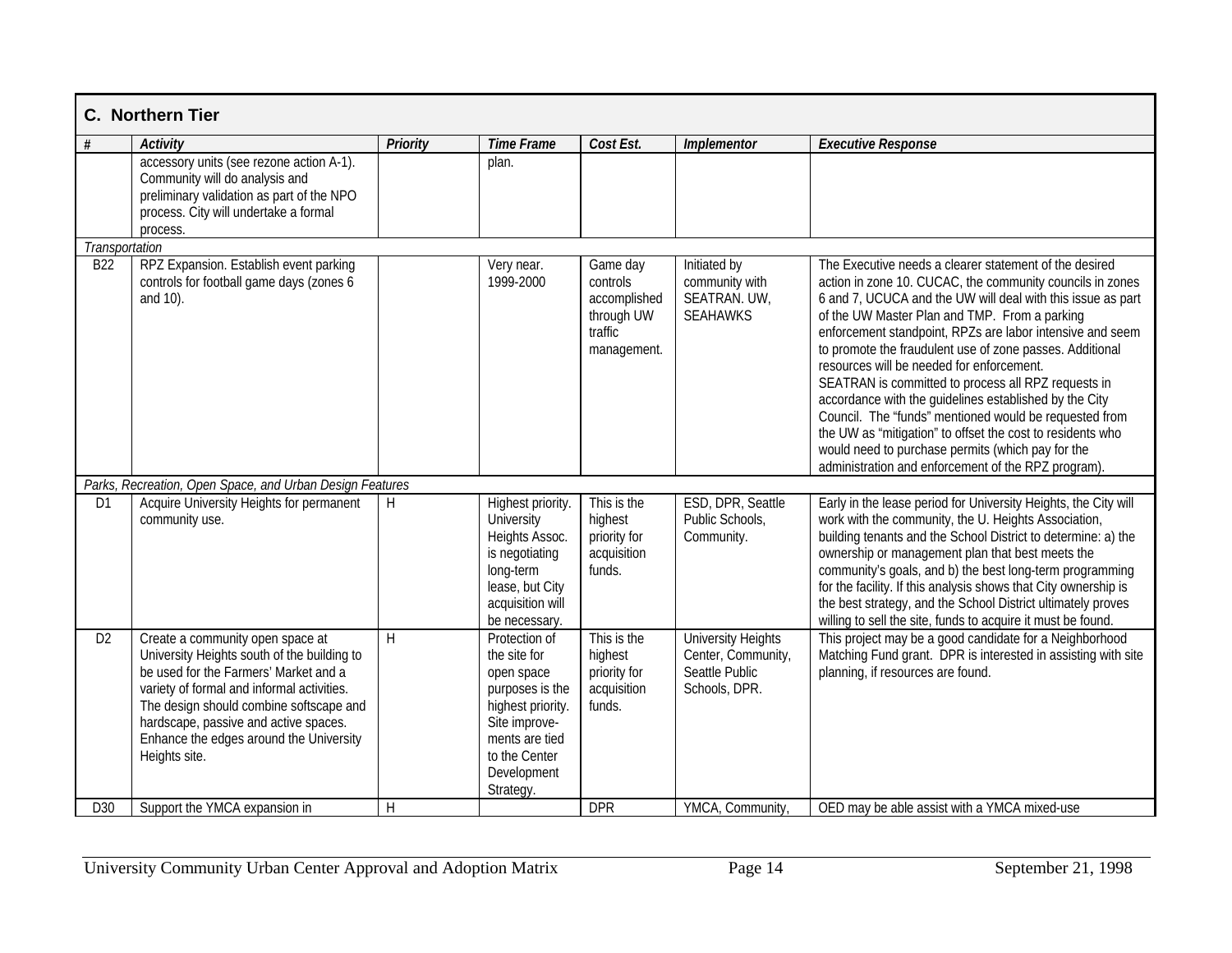|                                   | <b>C.</b> Northern Tier                                                                                                                                                                                                                                                                                                                                                                         |                 |                                |                                                                                                                                                                                   |                                                          |                                                                                                                                                                                                                                                                                                                  |
|-----------------------------------|-------------------------------------------------------------------------------------------------------------------------------------------------------------------------------------------------------------------------------------------------------------------------------------------------------------------------------------------------------------------------------------------------|-----------------|--------------------------------|-----------------------------------------------------------------------------------------------------------------------------------------------------------------------------------|----------------------------------------------------------|------------------------------------------------------------------------------------------------------------------------------------------------------------------------------------------------------------------------------------------------------------------------------------------------------------------|
| #                                 | <b>Activity</b>                                                                                                                                                                                                                                                                                                                                                                                 | <b>Priority</b> | <b>Time Frame</b>              | Cost Est.                                                                                                                                                                         | <b>Implementor</b>                                       | <b>Executive Response</b>                                                                                                                                                                                                                                                                                        |
|                                   | coordination with the University Heights<br>Center and Seattle Parks Department as a<br>way to fulfill indoor recreation needs.<br>Consider incorporation of an expanded<br>YMCA as part of a mixed-use<br>development. Consider developing an off-<br>site parking garage to serve several<br>needs.                                                                                           |                 |                                | resources<br>may be<br>involved.                                                                                                                                                  | DCLU, DPR,<br><b>University Heights</b><br>Center, UDPA. | development by exploring the use of federal loans if the<br>project can provide jobs for low and moderate income<br>individuals. DPR can have preliminary discussions with the<br>YMCA about expansion and program coordination.                                                                                 |
| D34                               | Maintain and improve community open<br>space at University Playfield. Add<br>additional climbers and toys. Finish up-<br>grading Gorilla sculpture/climber with<br>platform and access. Enhance the edges<br>(fence) around University Playfield.                                                                                                                                               |                 |                                |                                                                                                                                                                                   |                                                          | This project may be a good candidate for a Neighborhood<br>Matching Fund grant.                                                                                                                                                                                                                                  |
| Social Services<br>F <sub>1</sub> |                                                                                                                                                                                                                                                                                                                                                                                                 |                 | <b>Desired</b>                 |                                                                                                                                                                                   | Community, DON.                                          |                                                                                                                                                                                                                                                                                                                  |
|                                   | Establish a community-based outreach,<br>information, and referral service, including<br>a "volunteer bank" in coordination with<br>existing services. This may be co-located<br>at the Neighborhood Service Center<br>and/or other facilities. Community would<br>supply volunteer aides; City would supply<br>paid staff.                                                                     |                 | immediately.                   |                                                                                                                                                                                   |                                                          | The Neighborhood Service Center currently provides social<br>services information and referral.                                                                                                                                                                                                                  |
| F <sub>2</sub>                    | Establish a new learning center for youth<br>to house the Working Zone (an<br>employment project), the UDYC School,<br>and a new shop/machine/tools (voc/tech)<br>training area. Such a training area shall<br>not be located in a residential area. The<br>project would be a joint effort of the School<br>District, City, local nonprofit service<br>providers, and UW students and faculty. |                 | <b>Desired</b><br>immediately. | Requires<br>financial and<br>resource<br>assistance<br>from public<br>(federal/state/l<br>ocal) sources,<br>private fund<br>raising and<br><b>School District</b><br>involvement. | Seattle School<br>District, UW, DHHS.                    | OED: The Manufacturing Strategies Sector can provide<br>information to enable the University District Youth Center to<br>develop a relevant and viable vocational/ technical youth<br>employment training program. Note: the \$300,000 Work<br>Zone grant is due to expire November, 1999.                       |
| F <sub>3</sub>                    | Establish somewhere within the University<br>Community a state-licensed shelter for 6-<br>10 youth, a safe place where youth under<br>18 can stay for a few weeks, rather than<br>just overnight.                                                                                                                                                                                               |                 | As soon as<br>possible.        |                                                                                                                                                                                   | State of Washington,<br>Community.                       | No City role is specified for this activity. DHHS will review<br>any proposals for a youth safe place through its existing<br>competitive funding processes. DHHS can provide staff<br>support for program planning if the community wants it. It is<br>highly unlikely that such a project could be implemented |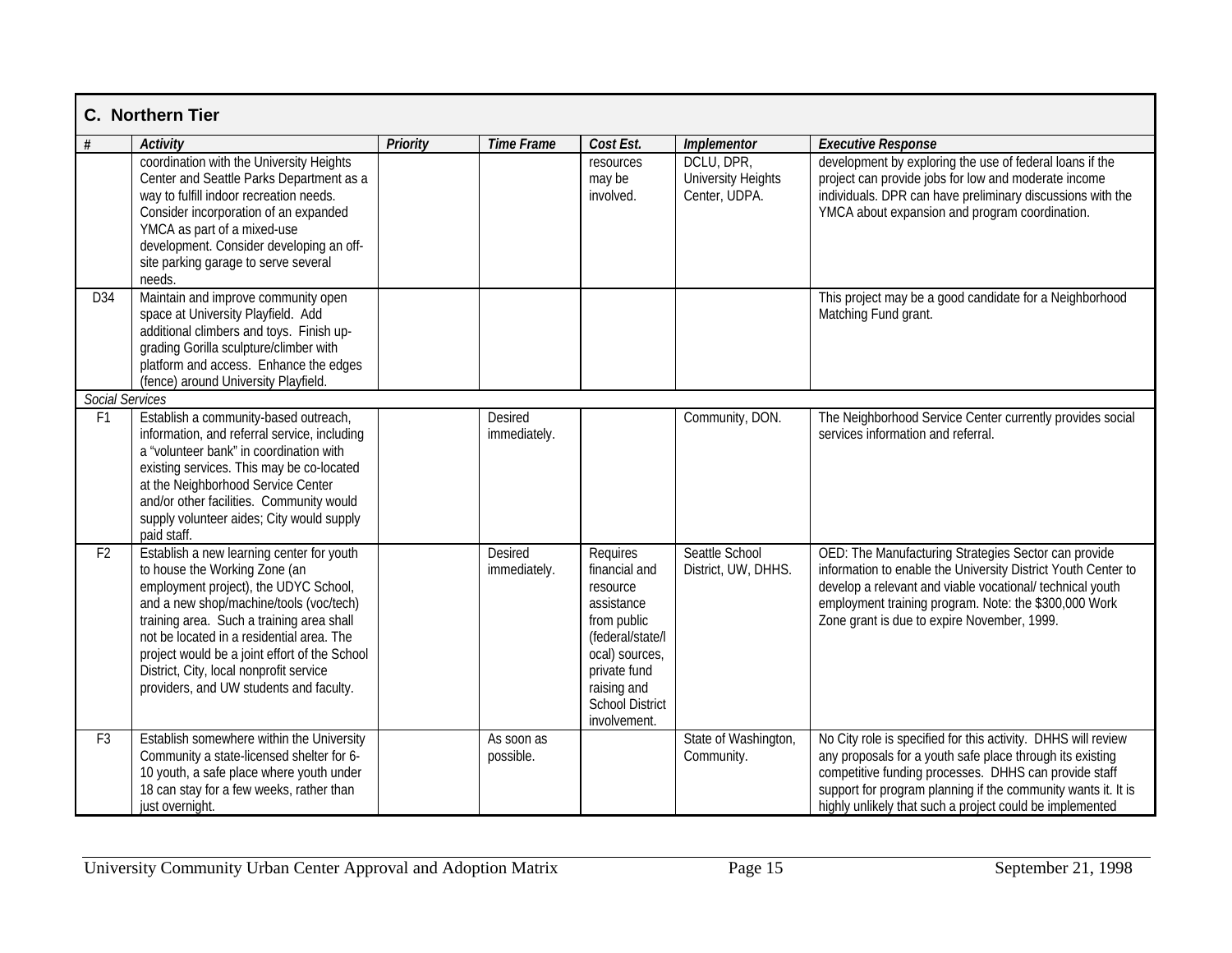| C. Northern Tier |                                                                                                                                                                                     |                 |            |           |                    |                                                                                                                                                                                                                                                                                                                                                                                                      |  |  |
|------------------|-------------------------------------------------------------------------------------------------------------------------------------------------------------------------------------|-----------------|------------|-----------|--------------------|------------------------------------------------------------------------------------------------------------------------------------------------------------------------------------------------------------------------------------------------------------------------------------------------------------------------------------------------------------------------------------------------------|--|--|
|                  | <b>Activity</b>                                                                                                                                                                     | <b>Priority</b> | Time Frame | Cost Est. | <i>Implementor</i> | <b>Executive Response</b>                                                                                                                                                                                                                                                                                                                                                                            |  |  |
|                  | The State should provide funding and<br>licensing. Community will provide<br>volunteer help and donated goods and<br>services (e.g., UW hospital for clean<br>sheets and blankets). |                 |            |           |                    | without additional funding. Even if State funds would be<br>available, which is doubtful, it would not be likely to cover the<br>full cost of development or ongoing operation. DFYS does<br>not currently have any resources to fund such a project.<br>However, the project would fit with Homeless Advisory Group<br>recommendation to increase shelter beds with youth as a<br>highest priority. |  |  |

C. Northern Tier - Council Action Taken: Approve Exec.'s Recommended Action with following additions:

1. The Executive shall take a leadership role in actively assisting the community in securing the use of the University Height s facility as a community center. The Executive's efforts should include working with the School District to encourage a long-term (25-year) lease or sale of the University Heights facility and working with the community to identify public and/or private resources and partners to lease, purchase, renovate, and/or maintain and operate the facility. The Executive shall provide the Council with a status report and recommendations no later than June 1999. The Executive report shall include: 1) a review of citywide community facility needs and priorities; 2) an ownership and management plan that best meets the community's goals for this facility; 3) the best long-term programming for this facility; and 4) a cost/benefit analysis of lease, purchase, renovation, and/or maintenance and operation of this facility.

2. As DHHS considers whether to adopt a systematic approach to rehabilitation of housing stock, DHHS shall identify policy and legal issues related to uses of specific funds sources, explore the use of other possible fund sources or tools for rehabilitation of housing stock, consider whether a systematic approach can or should be applied in other areas of the City; and coordinate review of this issue with any other efforts to review the City's policies for rehabilitation of housing. DHHS shall report its findings, analysis and recommendations to the Council no later than June 1999.

3. The Executive shall work proactively to respond to the community's requests for RPZs. This response shall include working with the community to clarify the requests, processing the requests, and assisting the community in its discussions with UW and the Seahawks regarding funding for RPZs.

4. The Executive shall work with the community to respond to the request to preserve the buildings in Greek Row and the brick multi-family structures south of NE 45th St. This effort should include exploration of the development of a conservation plan and the use of incentives (such as transfer of development rights in the multi-family zone) to encourage preservation of such buildings.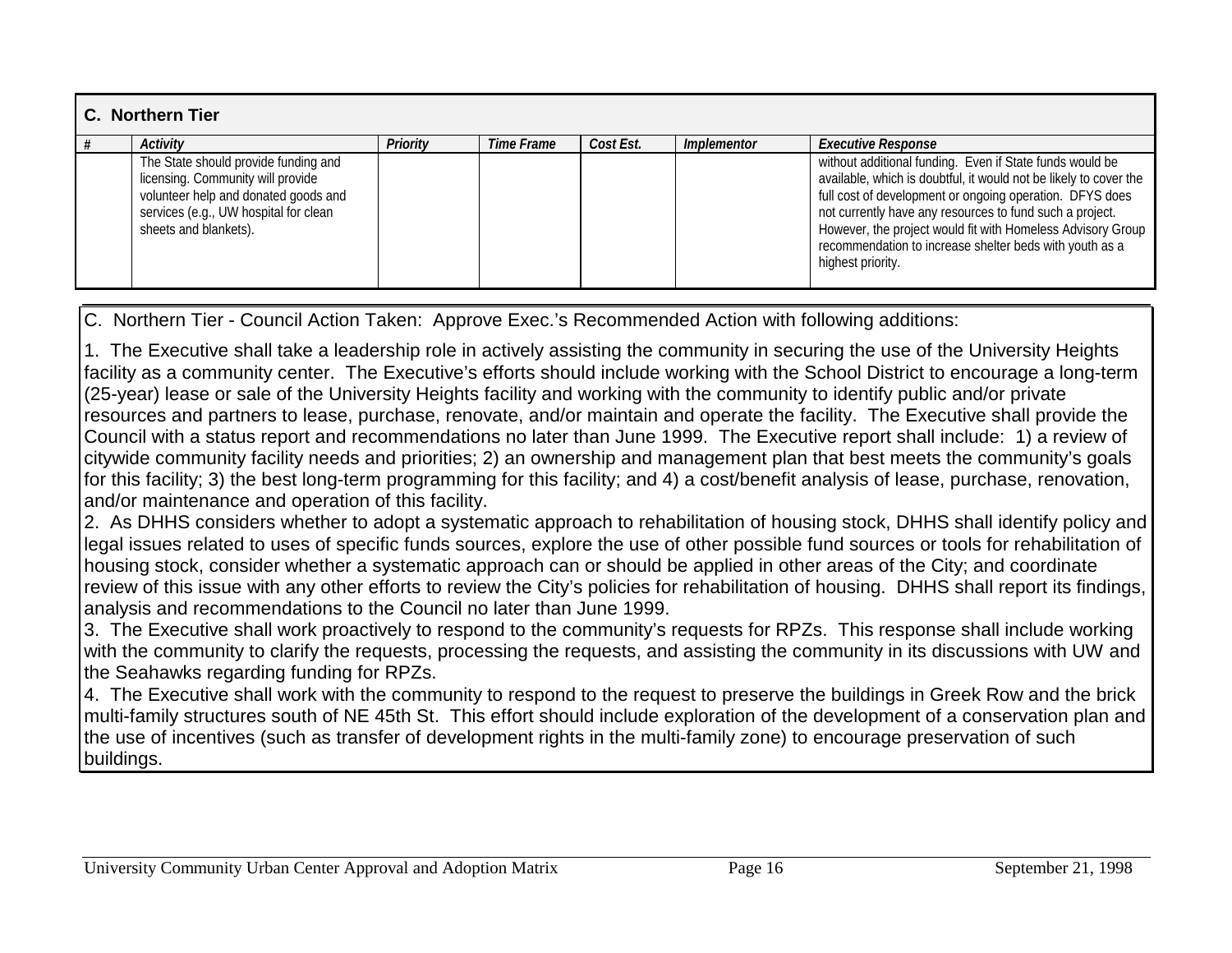## *Description*

This area, extending generally from Brooklyn Ave. NE to 7th Ave NE and from NE 50<sup>th</sup> St. to NE 43<sup>rd</sup> St. (See map III-1 in plan for better detail of planning area), encompasses the core of the urban center's western commercial district. Today, the area consists mostly of parking lots, automobile dealerships, and a variety of commercial uses sprinkled with a few apartments and old residences. While there are several landmark businesses, such as the Meany Hotel and Safeco Insurance Co., much of the land has minimal improvements and may be available for future development. Participants in the planning process recognized that the "University Gardens Core"—so named because the early plat descriptions refer to the "University Gardens" District—represents the best opportunity to accommodate new residential and commercial growth in a positive manner.

The vision for the University Gardens Core is its redevelopment into a more intense pedestrian-oriented, mixed-use complex, with amenities, open space, and transit accessibility supporting a wide variety of compatible activities. The plan envisions this area as an ideal location for new knowledge-based business centers that might branch off from university research, and as a likely setting for university off-campus activities. The University Gardens Core is also seen as a strong multifamily residential neighborhood, with pleasant streets, open spaces, and amenities.

### *Integrated Executive Response*

This strategy is consistent with the urban villages strategy. One important facet of the proposal is a package of land use and zoning recommendations to facilitate an urban center type of development in this currently underutilized area. Another facet involves improvements to public spaces, the pedestrian environment and parks and open spaces. Where the land use code is a vehicle for improvements to public space, the two facets reinforce each other. This strategy represents an opportunity to bring together a variety of resources and programs to concentrate on housing to help implement the Mayor's Housing Action Agenda. Options might include: DHHS programs such as down payment assistance; working with lenders to focus attention on this area; employer-assisted housing with the University of Washington; and development of a pilot project.

This strategy could be implemented incrementally; individual recommendations are not dependent on one another.

Keys to success for this project include:

- **I.** Taking advantage of the important opportunity that the KC/Metro bus layover project represents.
- !Creating a strong but flexible development capacity to focus on this area, most likely through an existing private nonprofit organization.

Department responses included below: SEATRAN, Fire, DCLU, DHHS. Compiled by SPO.

### **Lead Department:** DON

**Participating Departments:** DCLU, SEATRAN, DON, SPO, ESD-CBO, DPR.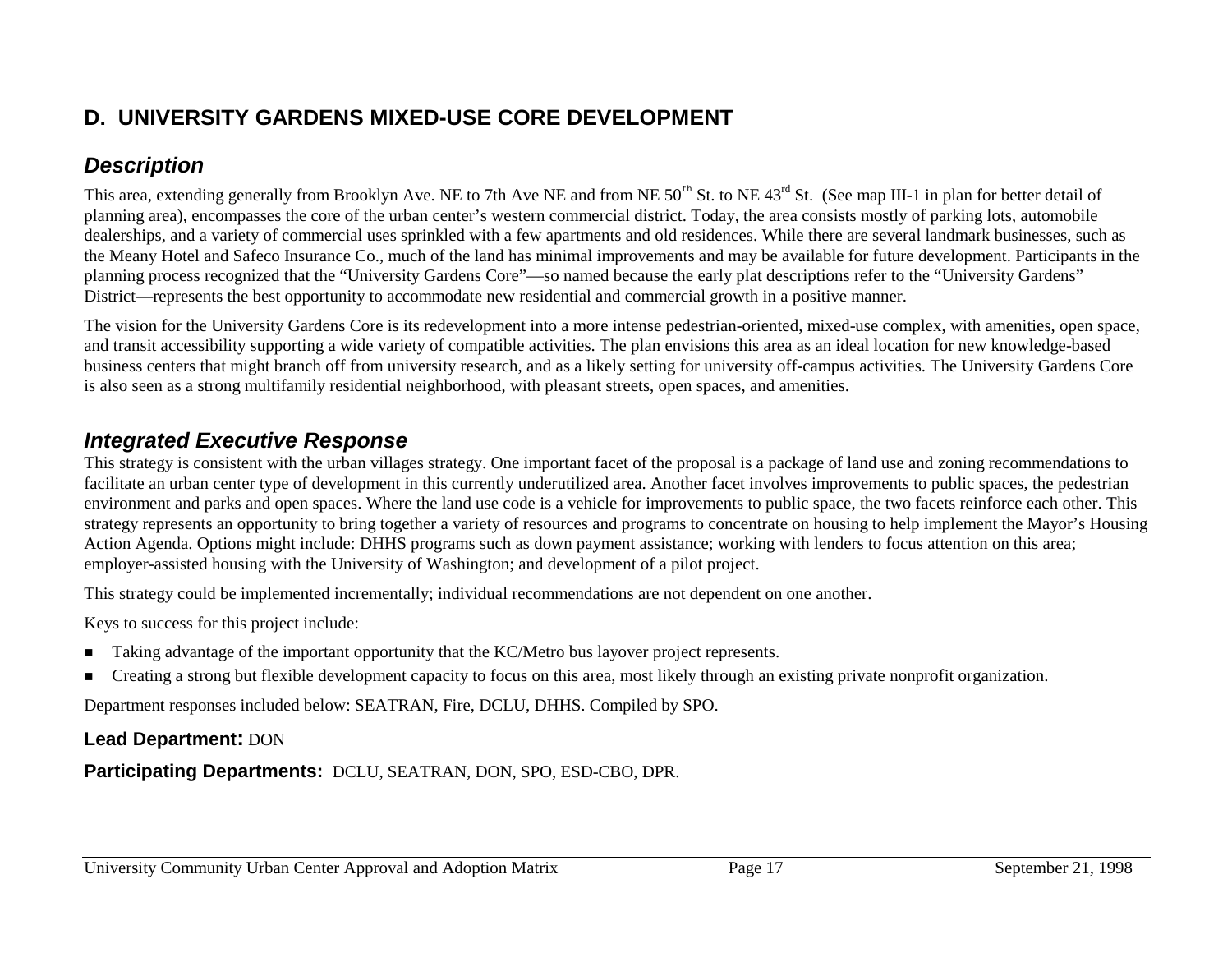#### **Tasks to be Undertaken in 1998-2000:**

1. Feasibility evaluation tasks:

a. Prepare feasibility analysis of City participation including: a) timing and scope of KC/Metro bus layover project; and b) relationship to Sound Transit station area planning. Use this project as a pilot for partnership development with Sound Transit and KC/Metro.

- b. Develop preliminary project budget.
- c. Prepare preliminary timelines.
- d. Prepare scopes of work and preliminary cost estimates for recommended transportation improvements.

e. Based on preliminary project budget, determine which elements of the project would be good candidates for a neighborhood bond or levy in 1999 (e.g., open space acquisition, some transportation improvements).

- f. Identify alternative funding sources.
- g. Prioritize with strategies from other neighborhood plans.
- 2. In 1998, the City will investigate how other jurisdictions handle neighborhood-based or neighborhood-serving community development efforts to develop new models for Seattle.
- 3. In 1998-1999, work with the community to strengthen its organizational ability to implement this and other UCUC strategies. Many experienced and highly competent nonprofit housing development corporations currently active in the city may want to participate in the UCUC Plan implementation.
- 4. DCLU will work with the community to craft guidelines covering the issues of most concern to the community in relation to the proposed rezones. DCLU staff is actively working with the community and expects to bring a proposal to the Council in late 1998 or early 1999 for Council consideration. The proposed guidelines need to be edited to: eliminate overlap between the existing citywide guidelines and the proposed changes; distinguish additions and changes to existing guidelines; and be written as statements of intent rather than prescriptions.
- 5. Address balance of design guidelines and code amendment proposals, if any, in 1999-2000 as part of a coordinated effort to implement neighborhoodspecific design guidelines citywide.
- 6. In 1999, evaluate the feasibility of a "payment in lieu of open space program." If deemed effective, apply it in urban centers or other villages that do not meet Comprehensive Plan open space goals that include such a program in their neighborhood plan. Begin development of a funding strategy for land acquisition with City resources. Use contributions from developers over time to make improvements to these sites. Examine other options to increase open space supply including, for example, Transfer of Development Rights, or dedication of private land for public open space.
- 7. Coordinate with Sound Transit station area planning and City's station area planning (1998-1999).
- 8. Identify next steps for continued implementation.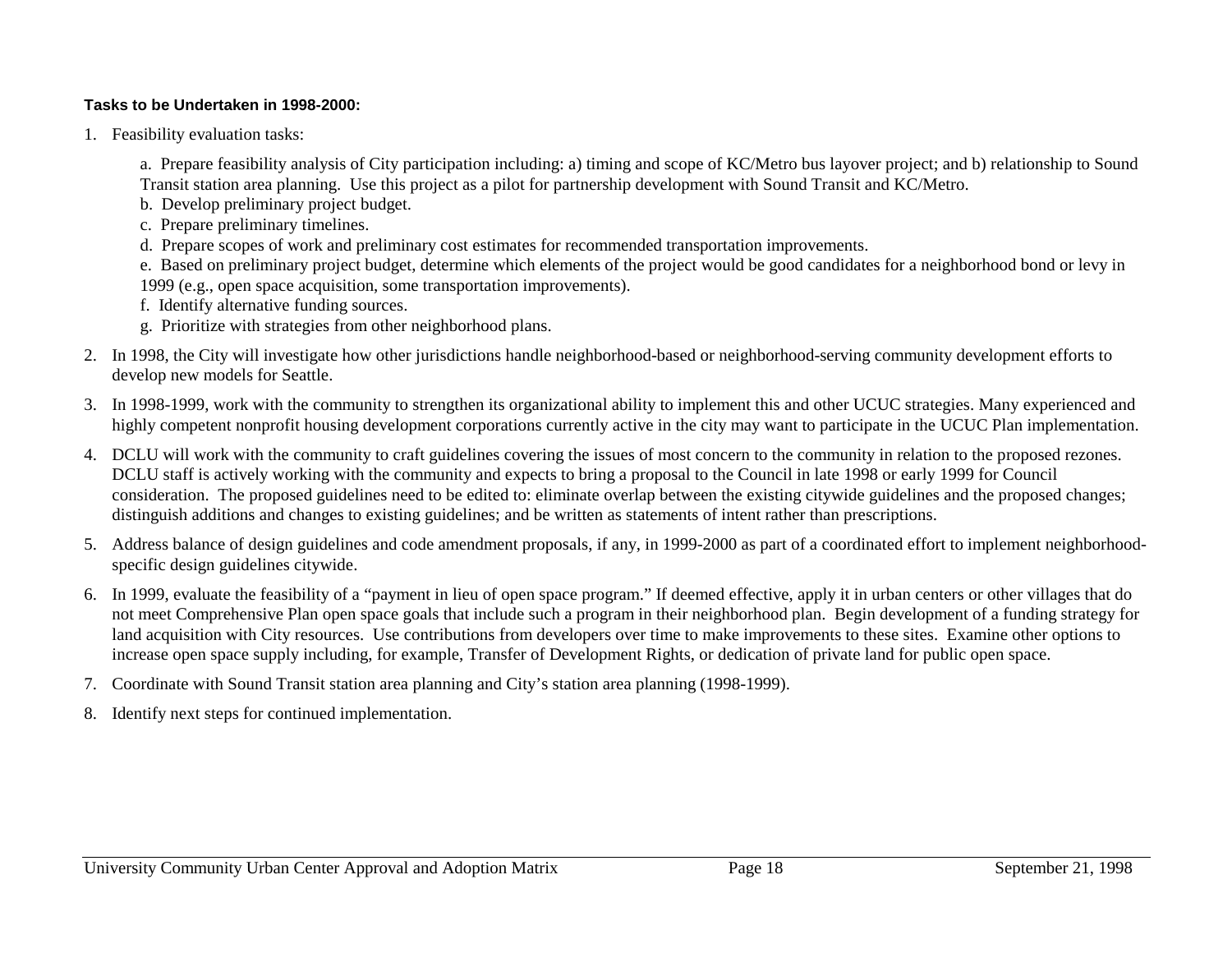# *Specific Activities Associated with Key Strategy*

F

| $\#$           | <b>Activity</b>                                                                                                                                                                                                                                                                                                      | <b>Priority</b> | <b>Time Frame</b><br>(Years)                               | Cost Estimate                                                                                                                                                     | <b>Implementor</b>       | <b>Executive Response</b>                                                                                                                                                                                                                                                                                                                                                                                                                                                                                                                                                                                                                                                                      |
|----------------|----------------------------------------------------------------------------------------------------------------------------------------------------------------------------------------------------------------------------------------------------------------------------------------------------------------------|-----------------|------------------------------------------------------------|-------------------------------------------------------------------------------------------------------------------------------------------------------------------|--------------------------|------------------------------------------------------------------------------------------------------------------------------------------------------------------------------------------------------------------------------------------------------------------------------------------------------------------------------------------------------------------------------------------------------------------------------------------------------------------------------------------------------------------------------------------------------------------------------------------------------------------------------------------------------------------------------------------------|
|                | Land Use and Economic Development                                                                                                                                                                                                                                                                                    |                 |                                                            |                                                                                                                                                                   |                          |                                                                                                                                                                                                                                                                                                                                                                                                                                                                                                                                                                                                                                                                                                |
| A6             | Rezone the commercial area on the south side of NE<br>45 <sup>th</sup> St. from 9 <sup>th</sup> Ave. NE to the freeway from NC-3 (40)<br>to NC-3 (65) (see rezone action A6). Community will do<br>analysis and preliminary validation as part of the NPO<br>process. City will undertake a formal review process.   |                 | Upon adoption of<br>plan.                                  | Staff work to<br>implement a formal<br>rezone process.                                                                                                            | Community, DCLU,<br>SPO. | Rezone may be adopted upon approval of the<br>UCUC plan.                                                                                                                                                                                                                                                                                                                                                                                                                                                                                                                                                                                                                                       |
| A14            | Refine design guidelines in NC-3 areas where the<br>ground floor commercial use requirement is relaxed and<br>in MR zone to increase open space visible and<br>accessible from the street. Open space requirements<br>could be met through a contribution to an open space<br>acquisition fund, as in Denny Regrade. |                 | 1 yr., Community<br>and City are<br>exploring this<br>now. |                                                                                                                                                                   | Community, DCLU,<br>DPR. | See comment in narrative above.                                                                                                                                                                                                                                                                                                                                                                                                                                                                                                                                                                                                                                                                |
| Transportation |                                                                                                                                                                                                                                                                                                                      |                 |                                                            |                                                                                                                                                                   |                          |                                                                                                                                                                                                                                                                                                                                                                                                                                                                                                                                                                                                                                                                                                |
| B <sub>8</sub> | NE 47 <sup>th</sup> St. between 7 <sup>th</sup> Ave. NE and 22 <sup>nd</sup> Ave. NE.<br>Install pedestrian bulbs and other amenities including<br>improved sidewalks, lights, and street trees, where<br>possible. (See B11)                                                                                        |                 |                                                            | Development pays a<br>portion of it.                                                                                                                              | SEATRAN.                 | Pedestrian amenities must be designed to<br>permit emergency vehicle access. The Univer-<br>sity area is the busiest district for emergency<br>services outside downtown (e.g., 739<br>incidents in 1996 in the 20-block area<br>between NE 42 <sup>nd</sup> and 50 <sup>th</sup> Sts. from NE 12 <sup>th</sup> to<br>19th Aves.). Since this is a local street, no<br>federal or state money is anticipated to be<br>available for this type of improvement.<br>Therefore, "local" funds need to be allocated<br>to this project to supplement funds from<br>private development. These improvements<br>could be candidates for either the matching<br>fund or the neighborhood bond or levy. |
| <b>B11</b>     | Upper UCUC East-West on NE 47th St. Establish an<br>east west bicycle street between 8th Ave. NE and 22nd<br>Ave. NE with signage linking it to other bicycle streets.                                                                                                                                               |                 |                                                            | In conjunction with<br>Sound Transit<br>station planning,<br>campus master plan,<br>and the Ave<br>improvements.<br><b>Potential Sound</b><br>Transit mitigation. | SEATRAN.                 | It is City policy not to sign most streets used<br>by bikes. Many signs create visual clutter and<br>increase ongoing maintenance costs.<br>Direction signs can be placed at key junctions.<br>The over-use of signs creates visual clutter<br>that reduces the effective use of signs for<br>transmitting information (they eventually<br>become unnoticed due to the competition for<br>attention). SEATRAN does not believe this is                                                                                                                                                                                                                                                         |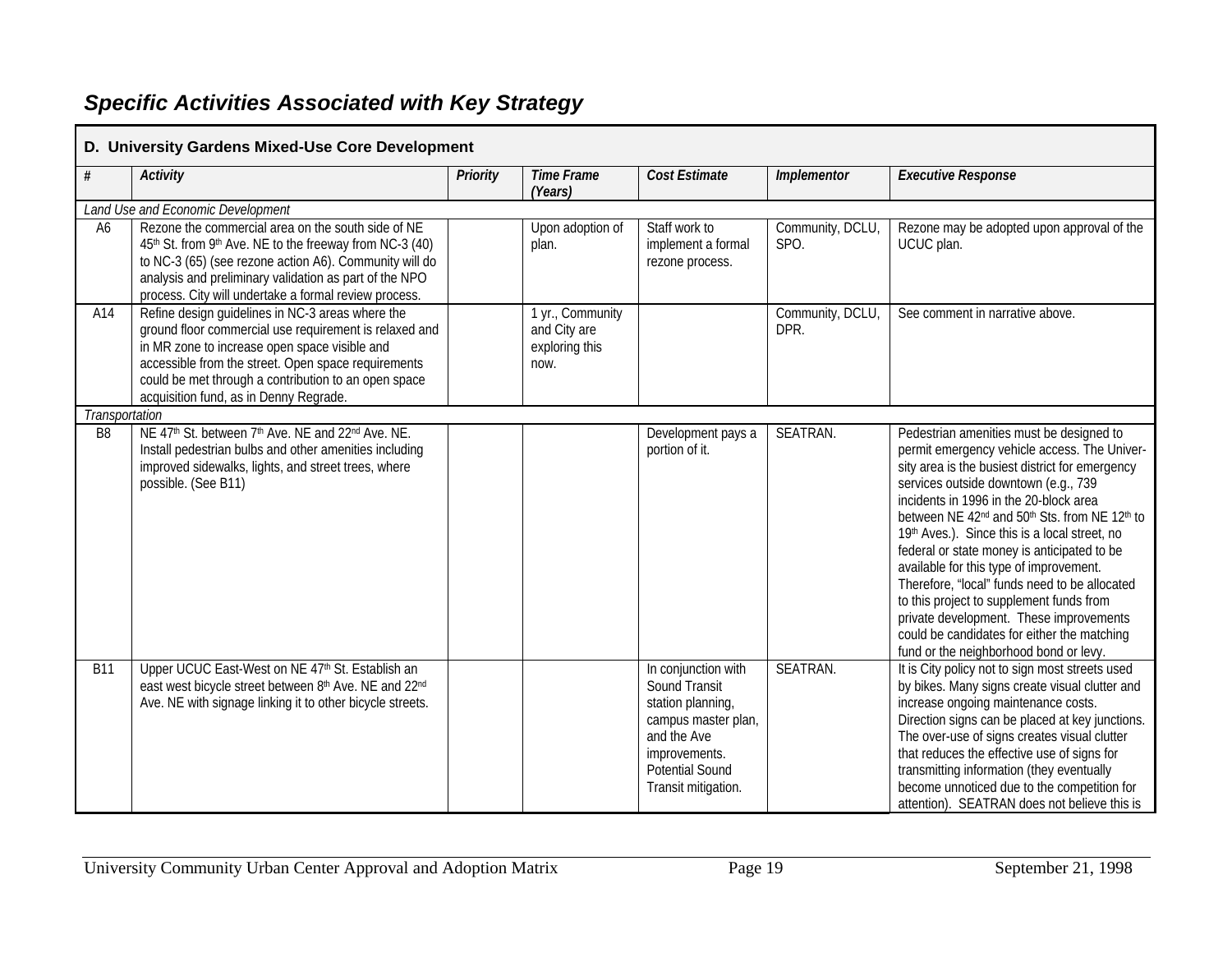|                 | D. University Gardens Mixed-Use Core Development                                                                                                                                                                                                                                                                                                                                                                                                                                                                  |                 |                              |                                                                                                                                                |                                                       |                                                                                                                                                                                                                                                                                                                                                                                                           |  |  |  |
|-----------------|-------------------------------------------------------------------------------------------------------------------------------------------------------------------------------------------------------------------------------------------------------------------------------------------------------------------------------------------------------------------------------------------------------------------------------------------------------------------------------------------------------------------|-----------------|------------------------------|------------------------------------------------------------------------------------------------------------------------------------------------|-------------------------------------------------------|-----------------------------------------------------------------------------------------------------------------------------------------------------------------------------------------------------------------------------------------------------------------------------------------------------------------------------------------------------------------------------------------------------------|--|--|--|
| #               | <b>Activity</b>                                                                                                                                                                                                                                                                                                                                                                                                                                                                                                   | <b>Priority</b> | <b>Time Frame</b><br>(Years) | <b>Cost Estimate</b>                                                                                                                           | <b>Implementor</b>                                    | <b>Executive Response</b>                                                                                                                                                                                                                                                                                                                                                                                 |  |  |  |
|                 |                                                                                                                                                                                                                                                                                                                                                                                                                                                                                                                   |                 |                              |                                                                                                                                                |                                                       | the most effective use of scarce resources for<br>sign installation and maintenance. Physical<br>improvements that make streets better for<br>bikes are more of a determining factor in<br>mode choice than signs.                                                                                                                                                                                        |  |  |  |
| <b>B17</b>      | Transit Staging. Provide adequate (preferably off-street)<br>staging facilities to serve transit demand. Pursue mixed-<br>use transit staging facility between 11 <sup>th</sup> and 12 <sup>th</sup> Aves.<br>NE and NE 45 <sup>th</sup> and 47 <sup>th</sup> Sts.                                                                                                                                                                                                                                                | H               |                              | Development in<br>conjunction with<br>demand.                                                                                                  | KC/Metro, with<br>meaningful input<br>from community. | Beginning in 5-7 years, KC/Metro Transit's<br>University Transit Staging Project recom-<br>mends two off-street staging areas be devel-<br>oped near the urban center: a) Husky Stadium<br>and b) between 11 <sup>th</sup> , 12 <sup>th</sup> Aves. NE and NE<br>45 <sup>th</sup> and 47 <sup>th</sup> Sts. The second site will require<br>collaboration with private property owners and<br>developers. |  |  |  |
| <b>B21</b>      | Consolidation of parking. Modify code requirements to<br>permit community-parking structures in non-residential<br>and MR (for residential uses only in MR) zones only<br>west of 22 <sup>nd</sup> Ave NE. Community will do analysis and<br>preliminary validation as part of the NPO process. City<br>will undertake a formal process.                                                                                                                                                                          |                 |                              |                                                                                                                                                | Council,<br>SEATRAN, DCLU.                            | DCLU will evaluate this potential code<br>amendment in 1999 as part of an urban<br>center implementation project.                                                                                                                                                                                                                                                                                         |  |  |  |
|                 | Parks, Recreation, Open Space, and Urban Design Features                                                                                                                                                                                                                                                                                                                                                                                                                                                          |                 |                              |                                                                                                                                                |                                                       |                                                                                                                                                                                                                                                                                                                                                                                                           |  |  |  |
| D <sub>24</sub> | Partner with KC/Metro to develop open space in<br>association with KC/Metro's bus staging/parking<br>structure (see B16, B17 in The Ave/15th Ave NE Key<br>Strategy)                                                                                                                                                                                                                                                                                                                                              |                 |                              | Undetermined (see<br>B17).                                                                                                                     | DPR, KC/Metro,<br>Community.                          | See comment for H2, below.                                                                                                                                                                                                                                                                                                                                                                                |  |  |  |
| D31             | Identify key open space opportunities associated with<br>new development. Institute workable development<br>incentives for developers to provide open space.                                                                                                                                                                                                                                                                                                                                                      | H               |                              | Staff resources only.                                                                                                                          | Community, DCLU,<br>DPR.                              | See narrative of Task #5 in Tasks to be<br>Undertaken in 1999-2000 above. Neighbor-<br>hood should consider a Neighborhood<br>Matching Fund grant to continue open space<br>planning.                                                                                                                                                                                                                     |  |  |  |
| D32             | Create a local neighborhood open space fund to<br>provide a pool of money to secure open space as<br>opportunities arise. Pursue Conservation Futures funds<br>and other grants to contribute to the account. Seek City<br>and other resources to establish and increase the<br>amount. Evaluate the feasibility and desirability of<br>having project proponents contribute to the account a<br>specified amount as partial fulfillment of open space<br>requirements, in addition to ground-related open space. | $\overline{H}$  |                              | \$500,000 for open<br>space purchase<br>revolving fund.<br>Repaid through a<br>LID or by grants,<br>bond issues, and<br>contributions in lieu. | DCLU, DPR,<br>Community.                              | See narrative of Task #5 in Tasks to be<br>Undertaken in 1999-2000 above re: payment<br>in lieu of open space.                                                                                                                                                                                                                                                                                            |  |  |  |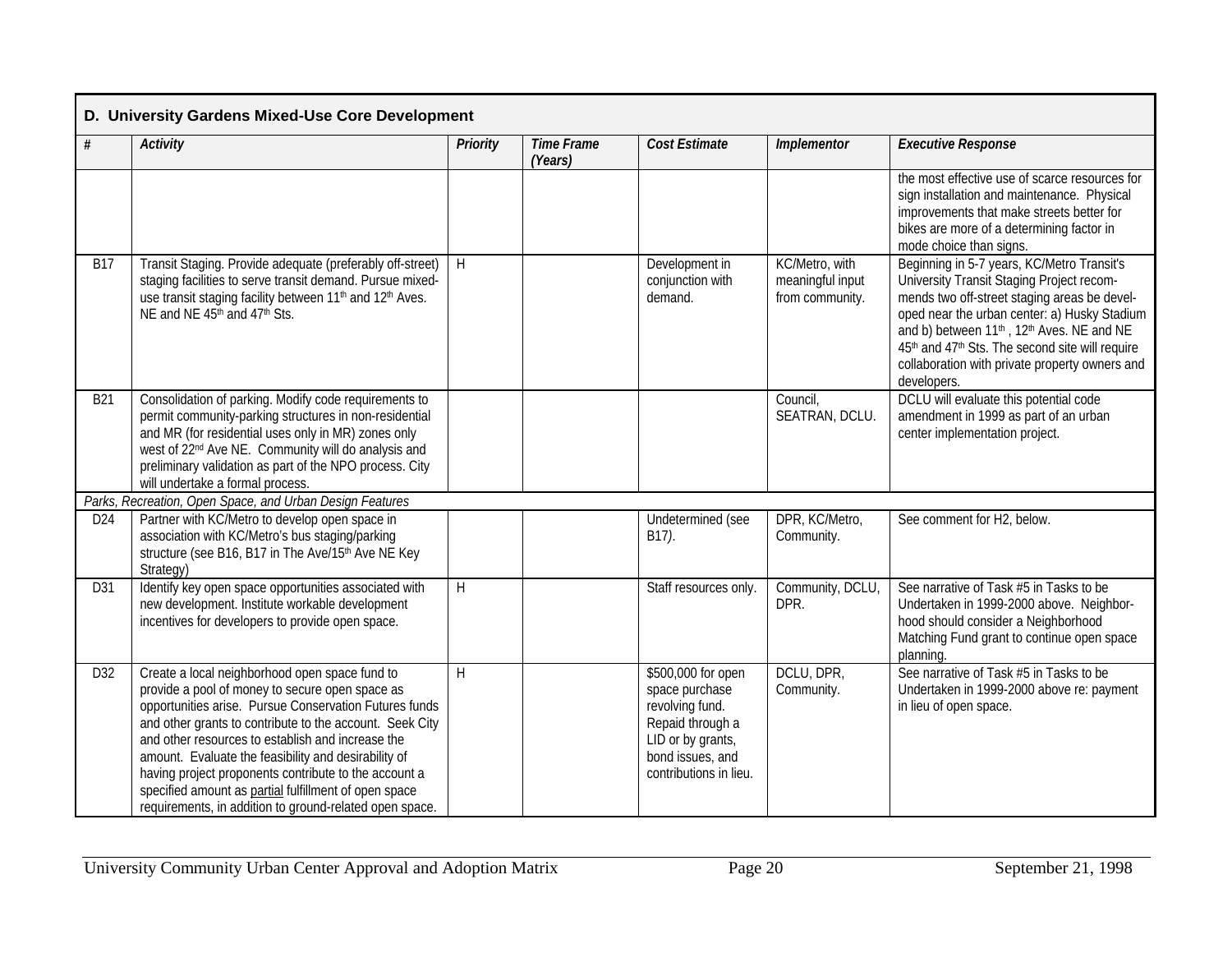|                | D. University Gardens Mixed-Use Core Development                                                                                                                                                                                                                  |                 |                                                |                                                                 |                                                                    |                                                                                                                                                                                                                                                                                                                                                                                                                                                                                                                                                                                                                                                 |  |  |  |  |  |  |  |  |
|----------------|-------------------------------------------------------------------------------------------------------------------------------------------------------------------------------------------------------------------------------------------------------------------|-----------------|------------------------------------------------|-----------------------------------------------------------------|--------------------------------------------------------------------|-------------------------------------------------------------------------------------------------------------------------------------------------------------------------------------------------------------------------------------------------------------------------------------------------------------------------------------------------------------------------------------------------------------------------------------------------------------------------------------------------------------------------------------------------------------------------------------------------------------------------------------------------|--|--|--|--|--|--|--|--|
|                | <b>Activity</b>                                                                                                                                                                                                                                                   | <b>Priority</b> | Time Frame<br>(Years)                          | Cost Estimate                                                   | <i><b>Implementor</b></i>                                          | <b>Executive Response</b>                                                                                                                                                                                                                                                                                                                                                                                                                                                                                                                                                                                                                       |  |  |  |  |  |  |  |  |
|                | Community Coordination, Communication, and Participation in Decision Making for Plan Implementation and Redevelopment Activities                                                                                                                                  |                 |                                                |                                                                 |                                                                    |                                                                                                                                                                                                                                                                                                                                                                                                                                                                                                                                                                                                                                                 |  |  |  |  |  |  |  |  |
| H <sub>2</sub> | Determine the need for a nonprofit community<br>development corporation for management of complex,<br>mixed-use housing and other development projects<br>(such as envisioned in University Gardens Core)<br>working with area property owners and the community. | Н               | Urgent. Key for<br>University<br>Gardens Core. | Start-up money<br>needed (approx.<br>\$100K/year for 3<br>yrs). | Community, OED,<br>and local<br>organizations and<br>institutions. | The City and community representatives have<br>started discussing options for achieving the<br>goals of a CDC, such as partnering with<br>existing CDCs, PDAs and non-profit housing<br>providers. OED can work with developers to<br>identify and provide development incentives<br>for mixed-use development projects in this<br>area, and to explore use of HUD Guaranteed<br>Community Development Loans (Section 108<br>Loans) and CDBG Float Loans, as long as<br>projects benefit low- and moderate-income<br>Seattle residents, aid in the prevention of slum<br>and blight or meet particular urgent com-<br>munity development needs. |  |  |  |  |  |  |  |  |

D. University Gardens Mixed-Use Core Development - Council Action Taken:

Approve Exec.'s Recommended Action with following additions:

1. The Council supports SEATRAN's current policy of only signing key intersections for bike routes, but directs SEATRAN to make sure that the policy is in writing and is shared with all neighborhood planning groups so that they can be aware of the policy and anticipate the Executive's response to requests for bike signs.

2. As the Executive reviews and responds to Activity H2 (CDCs) and similar requests from other neighborhood plans, the Executive shall provide a report and recommendations to the Council with a summary of the options for addressing these requests from the various neighborhoods by June 1999.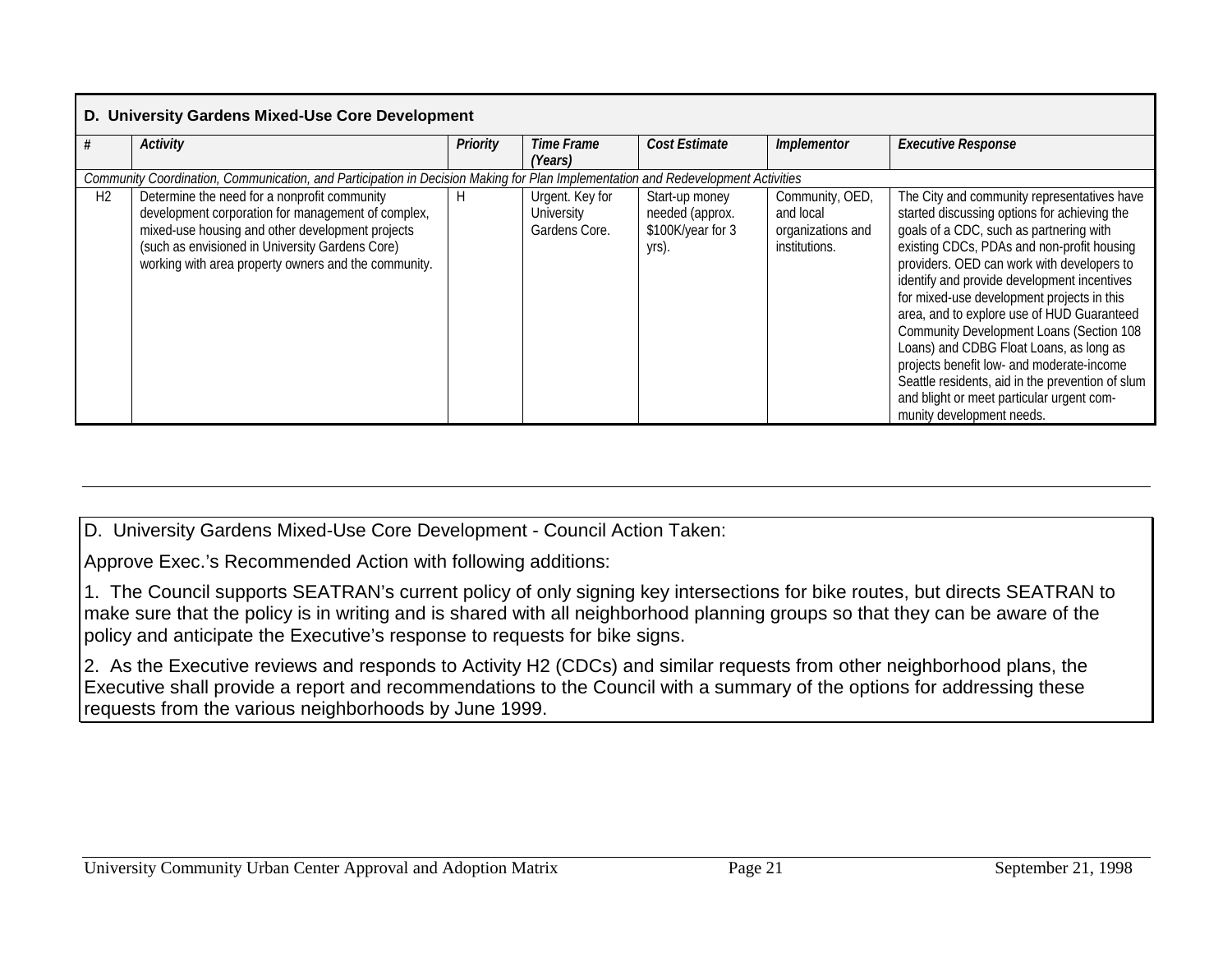# **E. THE AVE/ 15TH AVE. NE CORRIDOR**

### *Description*

Encompassing the properties on both sides of University Way NE (the Ave) and  $15<sup>th</sup>$  Ave. NE, the Ave/ $15<sup>th</sup>$  Ave. NE corridor includes the community's most lively pedestrian-oriented retail strip, two important north-south transit routes, and the western edge of the UW campus. Situated between the campus and two residential neighborhoods as well as the mixed-use core, the  $Ave/15<sup>th</sup> Ave$ . NE corridor is a kind of keystone, important in tying other activities together. Over the past decades, the Ave has experienced decreasing retail sales and a lack of property and business investment. However, during the past few years, local merchants have formed a Business Improvement Association for increased cleaning and security, and the University Saturday Market attracts visitors from throughout the region. These and other efforts have had a positive impact. New, high-quality businesses have opened, and retail sales have risen. Looking to the future, new Sound Transit stations planned under  $15<sup>th</sup>$  Ave. NE at roughly NE  $45<sup>th</sup>$  St. and NE Pacific St. will increase the area's role as a transportation hub and promise to bring significant changes and opportunities to the community.

The community sees this area as a vibrant retail shopping district, with both regional attractions and local services. With the Burke Museum, the Henry Gallery, Meany Theater, and other attractions, it is also the focus of cultural activities. Finally, its role as a regionally important transportation hub should be explored, but not allowed to overrun its role as a community and retail focus.

The community's vision for this area includes:

- **.** Improved sidewalks and street infrastructure on the Ave from NE 50<sup>th</sup> St. to Campus Parkway to make it a more effective and attractive pedestrian/transit corridor.
- **Efficient intermodal bus/light rail transfer stations.**
- Upgraded streetscape and campus edge along  $15<sup>th</sup>$  Ave. NE.
- !Improved east-west pedestrian connections at NE  $43^{\text{rd}}$ ,  $42^{\text{nd}}$ , and  $41^{\text{st}}$  Sts.
- Attractive development (but not higher than 65 feet) to take advantage of the new light rail access.
- !Mid-block east-west pedestrian pathways.

### *Integrated Executive Response*

The Ave is the central artery through an urban center. Improving its look and function as a vibrant retail shopping district is essential to the success of the urban village strategy in this urban center.  $15<sup>th</sup>$  Ave. NE is the boundary between town and gown. The community's desire to soften that boundary, and to strengthen the ties between the UW and the surrounding community is a laudable goal that will also contribute to strengthening the University Community's role in Seattle's growth management strategy.

Department responses included below: DCLU, SEATRAN Compiled by SPO.

### **Lead Department:** SEATRAN

### **Participating Departments:** DCLU, SEATRAN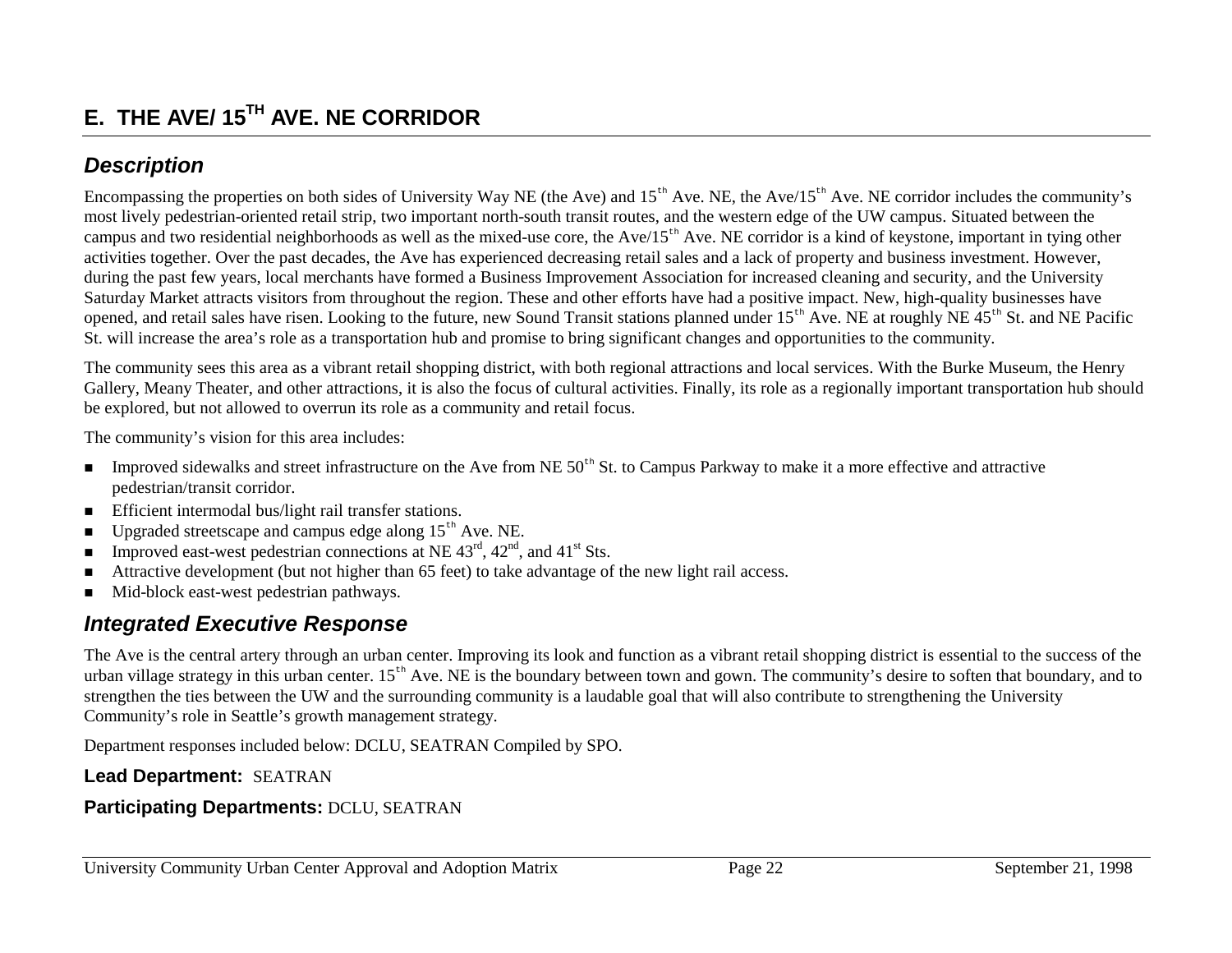#### **Activities Already Underway:**

- 1. Development of an overall conceptual design is currently underway along NE 43<sup>rd</sup> St. with a one block demonstration project to improve the pedestrian link between the Ave and the campus on NE.
- 2. A six-month pilot project testing the effectiveness of bus bulbs on the Ave at NE  $42<sup>nd</sup>$  and  $43<sup>rd</sup>$  Sts.
- 3. The City has received funding for an overall conceptual design of a street improvement project that envisions constructing pedestrian and transit improvements along University Way NE, between approximately NE 50<sup>th</sup> St. and NE Pacific St. Improvements include: wider sidewalks, repair of the sidewalk surface, constructing sidewalk bulbs at selected intersections, upgrading lighting, constructing bus bulbs, and consolidating bus stops. The project design will be evaluated and refined once the first block is constructed. Construction of temporary bus bulbs is now complete.
- 4. The community has completed and Council approved a preliminary street design plan for the Ave. SEATRAN and SPU are in the process of refining cost estimates for desired street improvements.
- 5. Signal improvements, new pavement, sidewalks, wheel chair ramps and lighting and drainage upgrades will enhance pedestrian/bicycle safety and convenience on  $15<sup>th</sup>$  Ave. NE between NE 45<sup>th</sup> St. and NE Pacific St.
- 6. The King County Council has adopted transit service changes for Seattle's north end that will take effect this fall which will likely address some of the community's concerns.

#### **Activities to be Undertaken in 1998-2000**

- 1. Feasibility evaluation tasks:
	- a. Prepare scopes of work and preliminary cost estimates for recommended transportation improvements.
	- b. Based on preliminary project budget, identify which elements of the proposal, for example, physical improvements to the Ave or green street improvements on the cross streets, would be good candidates for a neighborhood bond or levy.
	- c. Identify alternative funding sources.
	- d. Prioritize with strategies from other neighborhood plans.
- 2. In 1999, identify a project manager to work with the community to develop local matching resources (e.g., Local Improvement District, UW contribution as well as City contribution). The Neighborhood Business Council, through its contract with OED, may be able to facilitate the participation of local businesses in some of the recommendations for the Ave improvements.
- 3. Coordinate with Sound Transit station planning and the City's station area planning in 1998-1999, especially in the evaluation of the area's transit corridors (NE Pacific St., NE  $45<sup>th</sup>$  St.,  $\overline{NE}$   $50<sup>th</sup>$  St.,  $15<sup>th</sup>$  Ave. NE, and University Way NE), transit facilities and staging issues.
- 4. Encourage UW to soften the campus edge and provide open space enhancements on the campus at NE  $45<sup>th</sup>$ ,  $42<sup>nd</sup>$ , and/or  $43<sup>rd</sup>$  Sts. Coordinate with UW Master Plan process in 1998.
- 5. Identify next steps for continued implementation.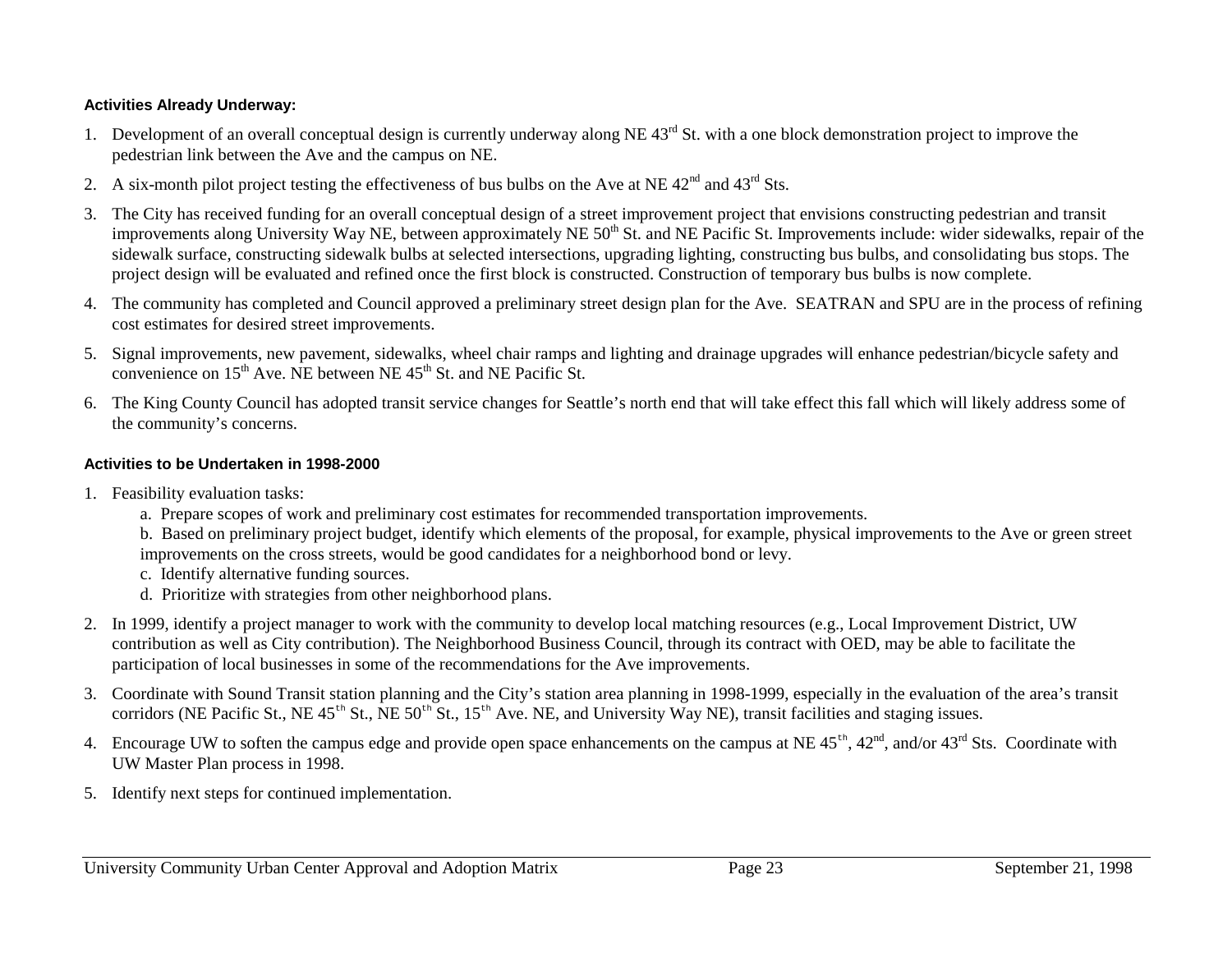## *Specific Activities Associated with Key Strategy*

|                | E. The Ave/15 <sup>th</sup> Ave. NE Corridor                                                                                                                                                                                                                                                                                                                     |                 |                                  |                                                                                                                              |                                                                                   |                                                                                                                                                                                                                                                                                                         |
|----------------|------------------------------------------------------------------------------------------------------------------------------------------------------------------------------------------------------------------------------------------------------------------------------------------------------------------------------------------------------------------|-----------------|----------------------------------|------------------------------------------------------------------------------------------------------------------------------|-----------------------------------------------------------------------------------|---------------------------------------------------------------------------------------------------------------------------------------------------------------------------------------------------------------------------------------------------------------------------------------------------------|
|                | <b>Activity</b>                                                                                                                                                                                                                                                                                                                                                  | <b>Priority</b> | <b>Time Frame</b>                | Cost Estimate                                                                                                                | Implementor                                                                       | <b>Executive Response</b>                                                                                                                                                                                                                                                                               |
|                | Land Use and Economic Development                                                                                                                                                                                                                                                                                                                                |                 |                                  |                                                                                                                              |                                                                                   |                                                                                                                                                                                                                                                                                                         |
| A7             | Rezone properties on both sides of University Way<br>north of NE 55 <sup>th</sup> St. from NC-2 (40) to NC-2 (30)<br>(see rezone action A7).                                                                                                                                                                                                                     |                 | Rezone upon<br>adoption of plan. | Staff work.                                                                                                                  | Community,<br>DCLU.                                                               | Rezone may be adopted upon approval of UCUC plan.                                                                                                                                                                                                                                                       |
| Transportation |                                                                                                                                                                                                                                                                                                                                                                  |                 |                                  |                                                                                                                              |                                                                                   |                                                                                                                                                                                                                                                                                                         |
| <b>B1</b>      | Transit Corridors. Evaluate the existing operations<br>and future conditions (including Sound Transit<br>station and increased service) of the key UCUC<br>transit corridors of NE Pacific St., NE 45th St., NE<br>50th St., 15th Ave. NE, and University Way NE and<br>develop a set of strategies that will improve transit<br>speeds under future conditions. |                 | Plan provides<br>scope of work.  | \$50K to 100K<br>for study. Must<br>be part of<br>Sound Transit<br>station area<br>planning.                                 | KC/Metro,<br>SEATRAN,<br>Community, UW.                                           | Strategies to improve transit speeds can benefit<br>response times for emergency vehicles, something the<br>Fire Department is currently interested in for this part<br>of the city.                                                                                                                    |
| B <sub>5</sub> | University Way NE. Move forward with the<br>construction of wider sidewalks, installation of bus<br>bulbs, and other features as outlined in The Ave<br>Street Design Plan.                                                                                                                                                                                      | H               | Plan ongoing.                    | Approximately<br>\$5.5M Multiple<br>sources.                                                                                 | SEATRAN.                                                                          | Funding must be identified. SEATRAN is working with<br>KC/Metro as a partner to identify funding.                                                                                                                                                                                                       |
| <b>B6</b>      | NE 43rd St. between the Ave and the campus.<br>Improve the pedestrian link between the Ave and<br>the campus on NE 43rd St. without closing the<br>street and maintain alley access. Study in<br>conjunction with the Sound Transit station design<br>to determine the scale and scope of<br>improvements. (See D8)                                              |                 |                                  | Could be<br>developed in<br>conjunction with<br>station area<br>planning, UW<br>master plan,<br>and the Ave<br>improvements. | SEATRAN, UW,<br>Sound Transit.<br>Coordinate with<br>abutting property<br>owners. | Can be addressed as part of station area planning and<br>the UW Master Plan process.                                                                                                                                                                                                                    |
| <b>B7</b>      | NE 42 <sup>nd</sup> and 41 <sup>st</sup> Sts. between the Ave and<br>campus. Add pedestrian bulbs and other amenities<br>where possible. (See D8)                                                                                                                                                                                                                |                 |                                  | Could be<br>developed in<br>conjunction with<br>station area<br>planning, UW<br>master plan,<br>and the Ave<br>project.      | SEATRAN, UW.                                                                      | Can be addressed as part of station area planning and<br>the UW Master Plan process.                                                                                                                                                                                                                    |
| B <sub>9</sub> | NE 43rd and 45 <sup>th</sup> Sts. between the Ave and<br>Roosevelt Way NE. Install pedestrian bulbs and<br>other amenities where possible. Provide a traffic<br>signal for pedestrian crossings at NE 43rd St. and<br>Roosevelt Way NE. Add a pedestrian crossing at                                                                                             |                 |                                  | Could be<br>developed in<br>conjunction with<br>development on<br>Roosevelt.                                                 | SEATRAN.                                                                          | Neither intersection at NE 43rd St. and Roosevelt NE<br>currently meets warrants for a signal. These locations<br>will be reviewed periodically to see if signal warrants<br>are met. Due to the volume of traffic on NE 45 <sup>th</sup> and<br>8th, pedestrians should use the signalized crossing at |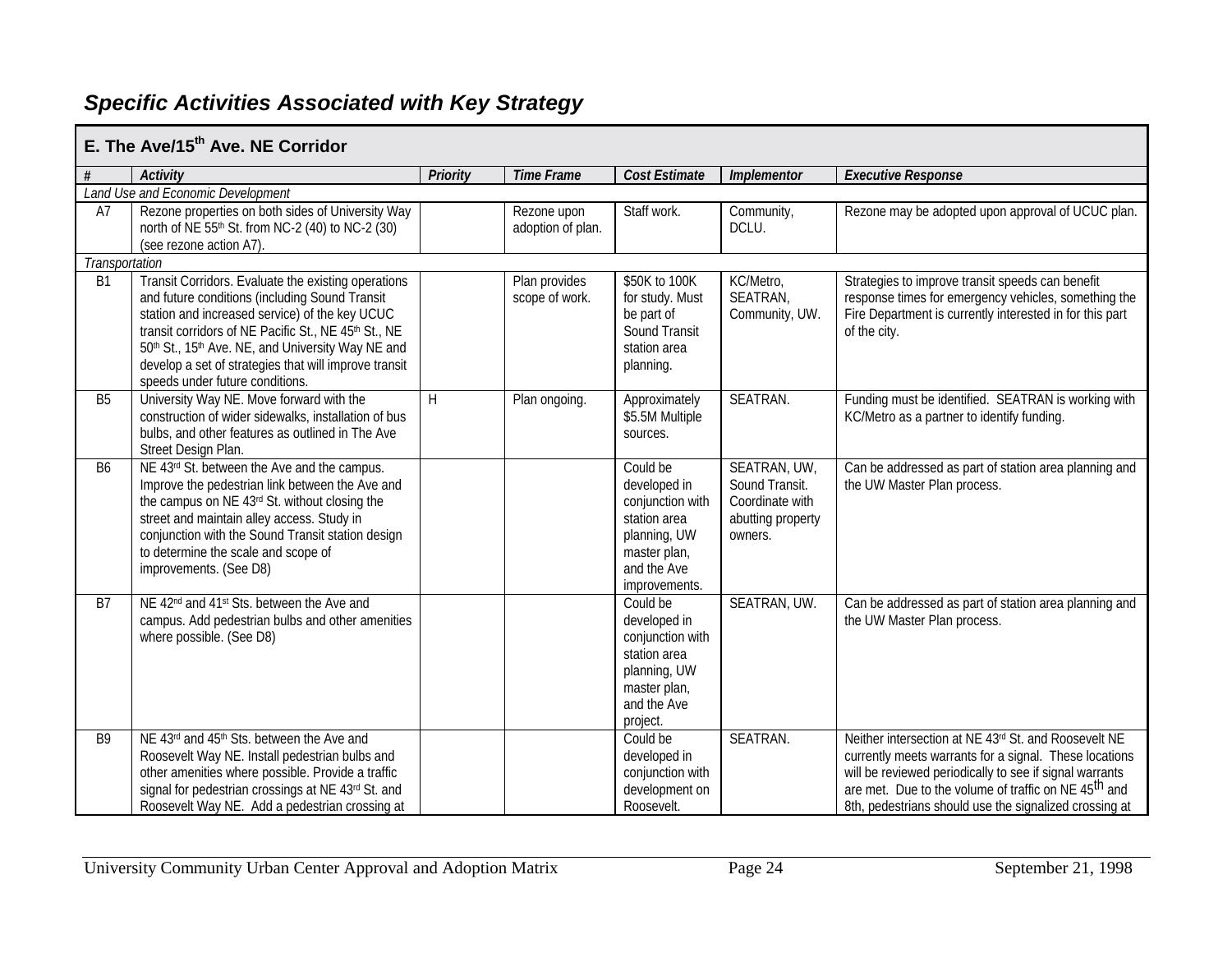|                | E. The Ave/15 <sup>th</sup> Ave. NE Corridor                                                                                                                                                                                                                                                                                                                                                                                                                                                                                                                                                                                                                                               |                 |                                                                          |                                                                                                                                |                                                           |                                                                                                                                                                                                                                                                                                                                                                                                       |
|----------------|--------------------------------------------------------------------------------------------------------------------------------------------------------------------------------------------------------------------------------------------------------------------------------------------------------------------------------------------------------------------------------------------------------------------------------------------------------------------------------------------------------------------------------------------------------------------------------------------------------------------------------------------------------------------------------------------|-----------------|--------------------------------------------------------------------------|--------------------------------------------------------------------------------------------------------------------------------|-----------------------------------------------------------|-------------------------------------------------------------------------------------------------------------------------------------------------------------------------------------------------------------------------------------------------------------------------------------------------------------------------------------------------------------------------------------------------------|
| #              | <b>Activity</b>                                                                                                                                                                                                                                                                                                                                                                                                                                                                                                                                                                                                                                                                            | <b>Priority</b> | <b>Time Frame</b>                                                        | <b>Cost Estimate</b>                                                                                                           | <b>Implementor</b>                                        | <b>Executive Response</b>                                                                                                                                                                                                                                                                                                                                                                             |
|                | NE 45th St. and 8th Ave. NE.                                                                                                                                                                                                                                                                                                                                                                                                                                                                                                                                                                                                                                                               |                 |                                                                          |                                                                                                                                |                                                           | $45th/7th$ .                                                                                                                                                                                                                                                                                                                                                                                          |
| <b>B16</b>     | Transit facilities. Using existing and projected<br>ridership volumes, design and construct inter-<br>modal facilities at key transfer points on NE 45th<br>St., University Way, and in conjunction with Sound<br>Transit station entrances. Note: A list of planning<br>assumptions and EIS scoping issues has been<br>prepared through this planning process.                                                                                                                                                                                                                                                                                                                            |                 |                                                                          | Could be<br>developed in<br>conjunction with<br>Sound Transit<br>station planning.<br>(See B1)                                 | KC/Metro, Sound<br>Transit,<br>Community.                 | This issue can be addressed as part of station area<br>planning.                                                                                                                                                                                                                                                                                                                                      |
| <b>B18</b>     | Transit Service. Improve transit linkages to<br>community destinations, including University<br>Village, Ravenna Urban Village, the UW campus,<br>the Ave, and Sound Transit stations, through<br>shuttle bus service and/or the use of existing<br>KC/Metro bus routes to provide frequent,<br>convenient and economical service within the<br>UCUC. Conduct a headway analysis for KC/Metro<br>bus routes that provide parallel or substitutable<br>service along the same corridor whenever there is<br>a schedule change. Headways between route<br>pairs should be as even as possible in order to<br>achieve shuttle service to destinations within and<br>outside the Urban Center. |                 |                                                                          | Could be<br>developed in<br>conjunction with<br>mitigation for<br>Sound Transit<br>LRT station.                                | KC/Metro, UW,<br>private business.                        | See comment for B16. The City will forward the<br>request for a headway study to KC/Metro and<br>encourages the interested community members to<br>follow up with KC/Metro directly.                                                                                                                                                                                                                  |
|                | Parks, Recreation, Open Space, and Urban Design Features                                                                                                                                                                                                                                                                                                                                                                                                                                                                                                                                                                                                                                   |                 |                                                                          |                                                                                                                                |                                                           |                                                                                                                                                                                                                                                                                                                                                                                                       |
| D <sub>5</sub> | Improve 15 <sup>th</sup> Ave. NE with landscaping and transit<br>amenities. Encourage the UW to soften the UW<br>campus edge and provide open space<br>enhancements on the campus at NE 45th, 42nd,<br>and/or 43rd Sts. Do not reduce transportation<br>capacity.                                                                                                                                                                                                                                                                                                                                                                                                                          | H               | Coordinate with<br>Sound Transit<br>and the UW<br>campus master<br>plan. | Undetermined;<br>depends on the<br>scope, campus<br>master plan,<br>Sound Transit<br>design, and<br><b>KC/Metro</b><br>system. | SEATRAN,<br>KC/Metro, UW,<br>Community,<br>Sound Transit. | Can be addressed as part of station area planning and<br>the UW Master Plan process.                                                                                                                                                                                                                                                                                                                  |
| D <sub>8</sub> | Improve NE 42 <sup>nd</sup> and 43 <sup>rd</sup> Sts. from I-5 to the<br>campus as green streets. Focus special attention<br>on sections between the Ave and the campus.<br>(See B6, B7, B9)                                                                                                                                                                                                                                                                                                                                                                                                                                                                                               | H               | Timed with<br>Sound Transit<br>station<br>development.                   | Undetermined:<br>depends on the<br>scope of the<br>improvements.                                                               | SEATRAN,<br>Sound Transit,<br>KC/Metro, UW.               | Both NE 42 <sup>nd</sup> and 43 <sup>rd</sup> Sts. are designated as key<br>pedestrian streets in Seattle's Comprehensive<br>Transportation Program. Designation as a "green<br>street" or "key pedestrian street" does not<br>automatically mean that physical changes to the street<br>will occur. A detailed streetscape plan first has to be<br>developed, usually by the community. Other neigh- |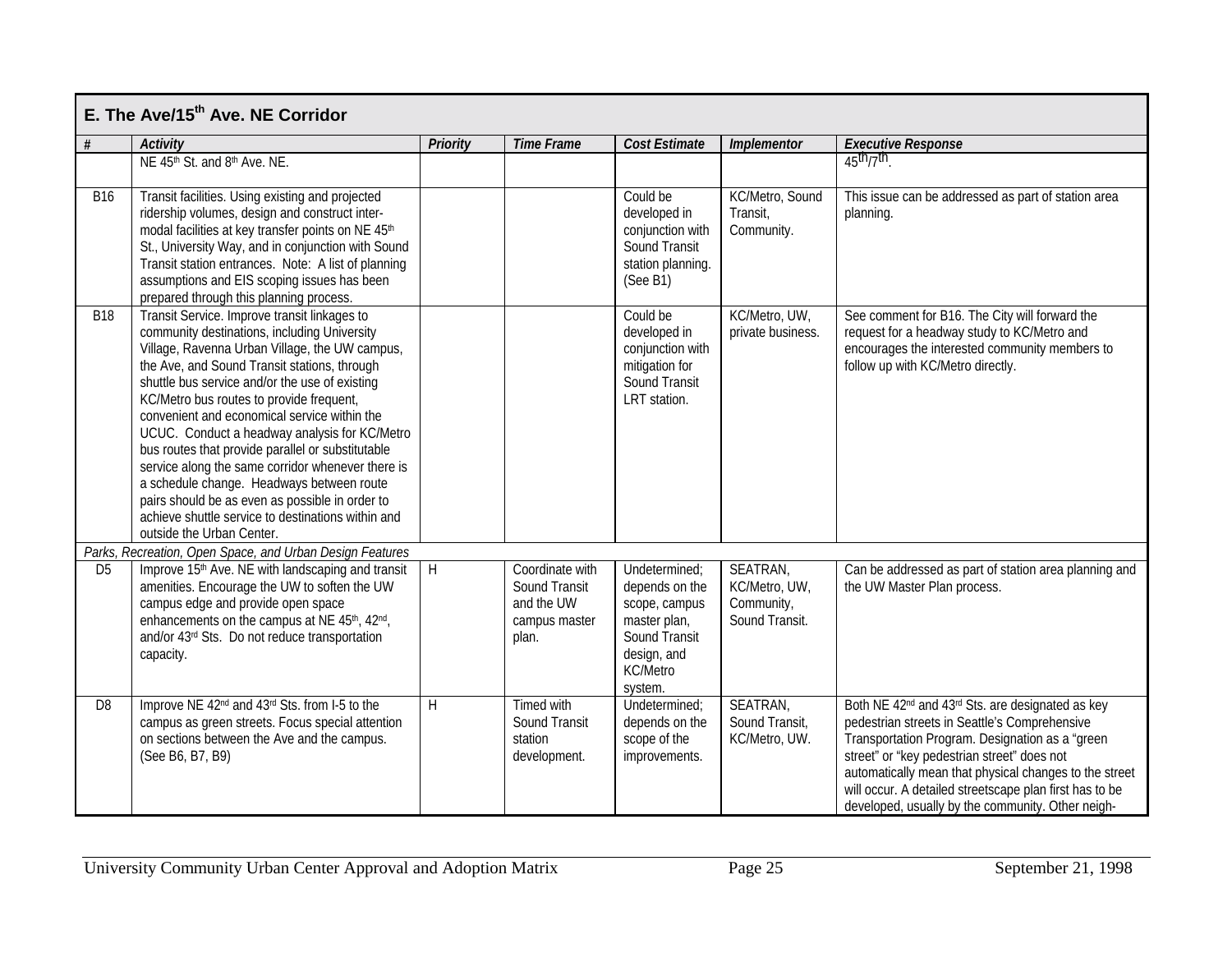| $E$ . The Ave/15 <sup>th</sup> Ave. NE Corridor |                 |          |            |               |                    |                                                                                                                                                                                                                                                                                     |  |  |  |  |  |
|-------------------------------------------------|-----------------|----------|------------|---------------|--------------------|-------------------------------------------------------------------------------------------------------------------------------------------------------------------------------------------------------------------------------------------------------------------------------------|--|--|--|--|--|
|                                                 | <b>Activity</b> | Priority | Time Frame | Cost Estimate | <i>Implementor</i> | <b>Executive Response</b>                                                                                                                                                                                                                                                           |  |  |  |  |  |
|                                                 |                 |          |            |               |                    | borhoods have used Neighborhood Matching Funds<br>for design. Next, funding has to be identified from new<br>private development, a public agency, or a LID for<br>installation of improvements. improvements provided<br>by new development may not be contiguous or<br>extensive. |  |  |  |  |  |

# E. The Ave/15<sup>th</sup> Ave. NE Corridor - Council Action Taken: Approve Exec.'s Recommended Action.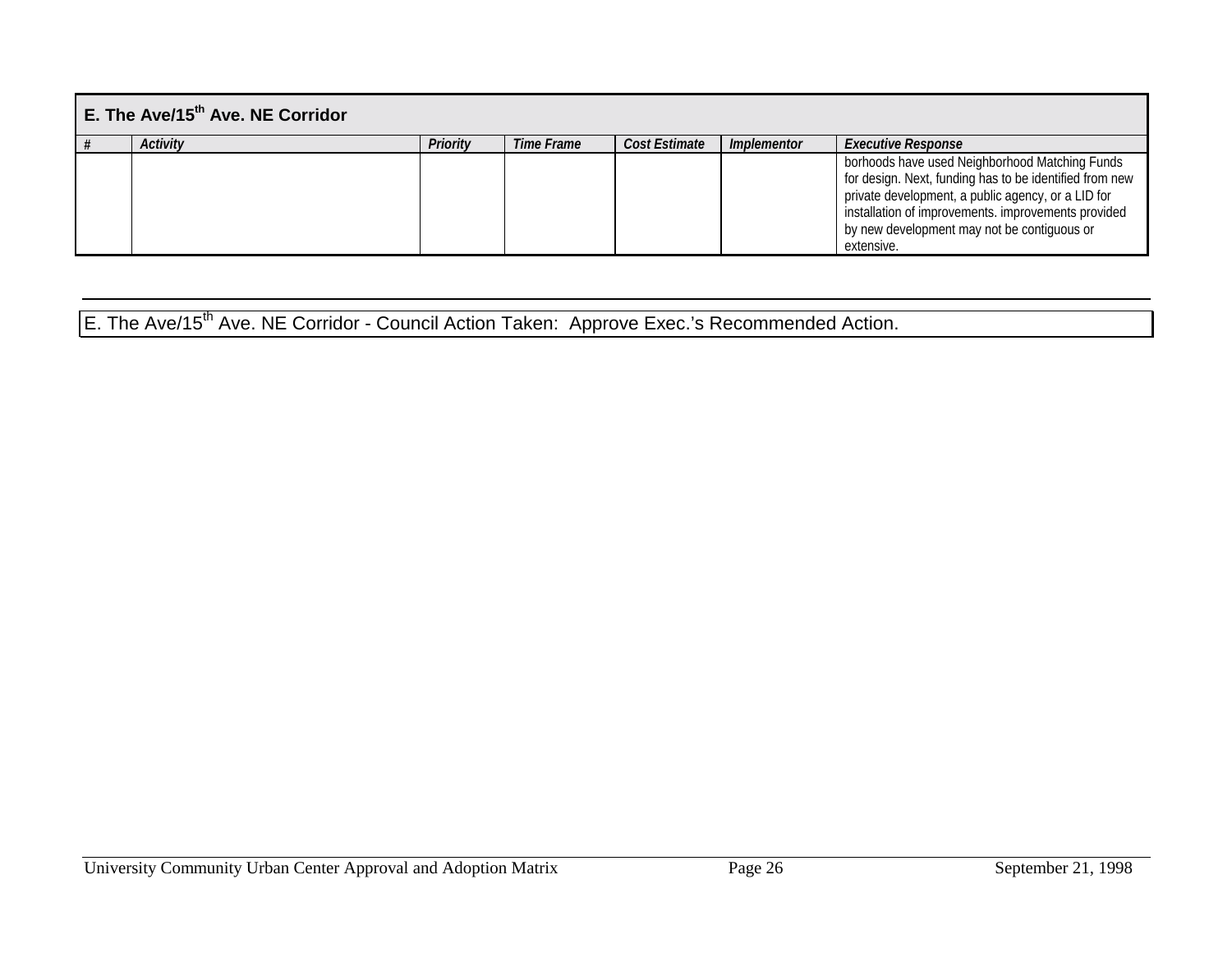### **F. RAVENNA URBAN VILLAGE**

### *Description*

The easternmost section of the University Community Urban Center, Ravenna Urban Village, is named for the Town of Ravenna, which was incorporated in 1887 when the University of Washington was still located downtown. The shape of this urban village, which includes that former town, is related to its geography: the steep Ravenna Springs hillside on the west and the former shoreline of Union Bay once paralleled by the Seattle Lakeshore & Eastern Railroad. The railbed has become the Burke-Gilman Trail, which curves around the current commercial district. Ravenna Park is adjacent to the urban village on its northwest edge. Clockwise, the boundaries are, starting from the north, NE 55<sup>th</sup> St. east to 25<sup>th</sup> Ave. NE, south to the Burke-Gilman Trail, east to Union Bay Place NE curving south to NE  $45<sup>th</sup>$  St., west up the viaduct to  $21<sup>st</sup>$  Ave. NE and then north to NE  $55<sup>th</sup>$  St. again.

#### **Fundamental elements/aims:**

- ! Decrease presence and reliance on single-occupancy vehicles. Increase use and availability of transit: KC/Metro and shuttle in the near-term, Sound Transit and additional shuttles in the longer-term. Monorail relationship is unclear.
- Add definition to neighborhood with gateways from the north, at NE  $55<sup>th</sup>$  St., and the south, south side of the NE  $45<sup>th</sup>$  St. viaduct.
- **12.5** Create and enhance a neighborhood Main Street, on 25<sup>th</sup> Ave. NE between NE 55<sup>th</sup> St. and NE Blakeley St., with potential for extending further south along  $25<sup>th</sup>$  Ave. NE.
- **IDED** Increase pedestrian connections and amenities throughout.
- **1999** Preserve existing green space.
- **.** Daylight Ravenna Creek, creating a (blue) greenway.
- **.**  Preserve small-scale housing along Ravenna Ave. NE and the integrity of the steep slopes of Ravenna Springs by downzoning, while allowing controlled higher density in an area better able to handle it (Park Triangle). Zoning changes can be used to retain these cottages on Ravenna Ave. NE, promote affordable housing and rent stability, and foster a sense of community.
- ! Adopt neighborhood customized design guidelines relating to trees, transition, and the Burke-Gilman Trail.

### *Integrated Executive Response*

The vision for Ravenna builds on the area's history. "Aims" listed in the description to increase transit and pedestrian connections, retain current scale of residential development and enhance the neighborhood shopping area form a vision for the area that is consistent with the urban village strategy.

This strategy consists of projects that could be implemented incrementally; individual recommendations are not dependent on one another.

This strategy contains one recommendation that the Executive partially endorses: Daylighting Ravenna Creek. The Executive supports that part of the project that daylights the creek within Ravenna Park. It provides an amenity within the park, and avoids the technical issues associated with other segments of the project.

Department responses include: SEATRAN, DPR, DCLU, ESD-CBO. Compiled by SPO.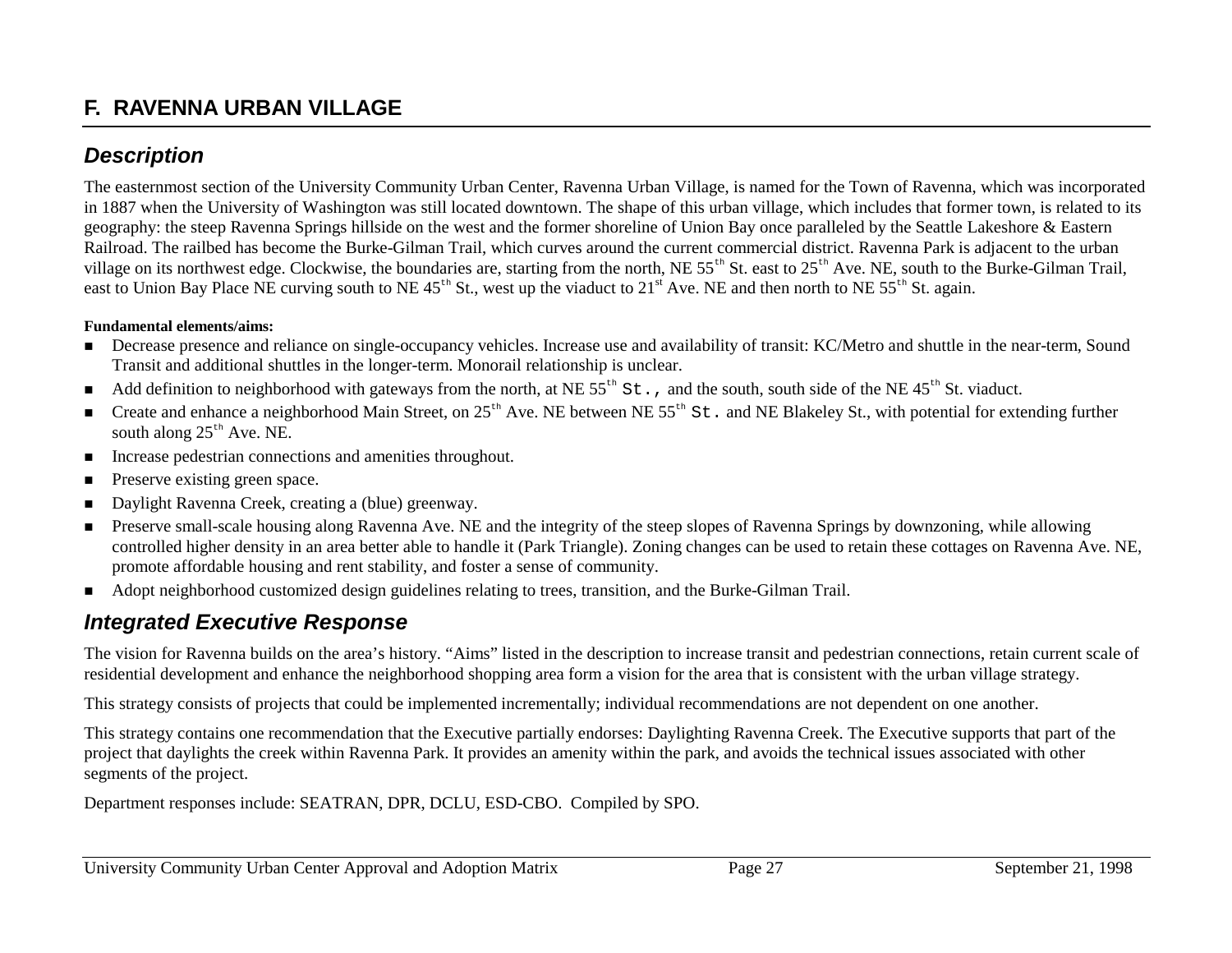#### **Lead Department: DON**

### **Participating Departments:** SEATRAN, DCLU, DPR, SPU

#### **Activities Already Underway:**

- 1. A pedestrian connection at  $27<sup>th</sup>$  Ave. NE to the Burke-Gilman Trail has been designed and will be constructed this summer by the SEATRAN Ped/Bike Program with ISTEA funds, partially implementing one of the recommendations of this strategy (D22).
- 2. The City has received Pedestrian Facilities Program Funding for the section of NE Blakeley St. from 25th to 29th Aves. NE. The project will construct approximately 910 feet of 6-foot wide concrete walkway along the north side of NE Blakeley St. This project will be the first phase in closing a substantial gap in the sidewalk system (B2).

#### **Tasks to be Undertaken in 1998-2000:**

- 1. Feasibility evaluation tasks:
	- a. Prepare scopes of work and preliminary cost estimates for recommended transportation improvements.
	- b. Determine status of development project on Ravenna Woods site. Confirm status of private donation.
	- c. Based on preliminary project budget identify which elements of the proposal would be good candidates for a neighborhood bond or levy.
	- d. Identify alternative funding sources.
	- e. Prioritize with strategies from other neighborhood plans.
- 2. DCLU proposes to conduct a code development project as part of its 1999 work program to create a master plan program. This project will likely have citywide applicability and the scope of the project will include the items in recommendation A21 (University Village Master Plan).
- 3. In 1998. the Executive will discuss funding of the Ravenna Creek Daylighting project with King County and consider including it in the City's 1999- 2004 Capital Improvement Program.
- 4. OED supports efforts to enhance the commercial business district in this area. The Neighborhood Business Council (NBC), through its contract with OED, can assist this area with some of the recommendations. In addition, OED and the NBC are hosting a series of neighborhood business district workshops in 1998 available to all Seattle area business districts.
- 5. The City is actively exploring several options to assist the community in meeting its objective of preserving Ravenna Woods, including the identification of private and public sources of funding, providing acquisition services, and funding operations and maintenance.
- 6. Identify next steps for continued implementation.

### *Specific Activities Associated with Key Strategy*

### **F. Ravenna Urban Village (RUV)**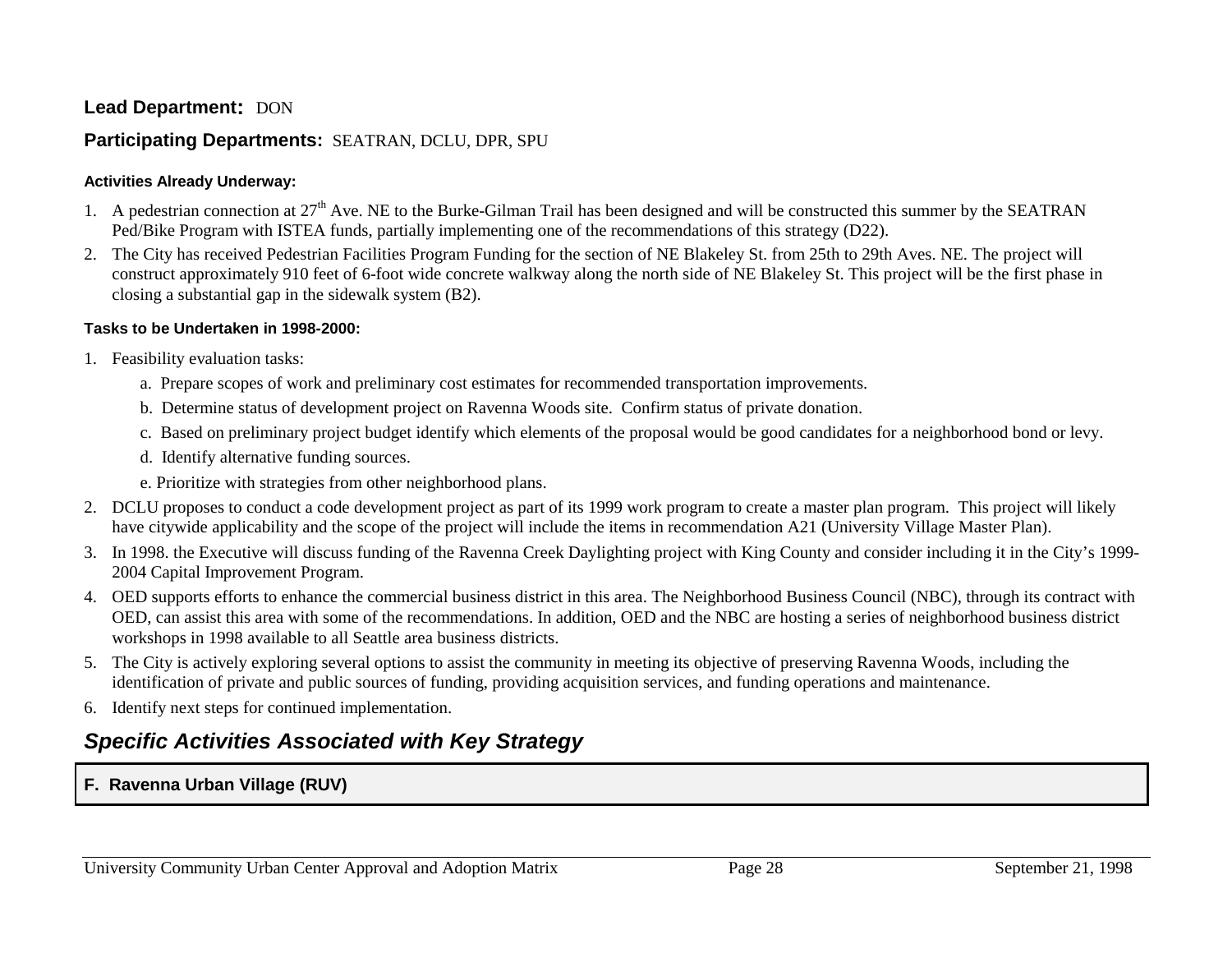| #                              | <b>Activity</b>                                                                                                                                                                                                                                                                                                                                                                                                                                                                                                                                                                                                                                                                                                                                              | Priority | <b>Time Frame</b>                                                   | Cost Estimate                                                                                                                        | <b>Implementor</b>                                  | <b>Executive Response</b>                                                                                                                                                                                                           |
|--------------------------------|--------------------------------------------------------------------------------------------------------------------------------------------------------------------------------------------------------------------------------------------------------------------------------------------------------------------------------------------------------------------------------------------------------------------------------------------------------------------------------------------------------------------------------------------------------------------------------------------------------------------------------------------------------------------------------------------------------------------------------------------------------------|----------|---------------------------------------------------------------------|--------------------------------------------------------------------------------------------------------------------------------------|-----------------------------------------------------|-------------------------------------------------------------------------------------------------------------------------------------------------------------------------------------------------------------------------------------|
| A10                            | In Ravenna Urban Village, institute a residential<br>zoning change package for designated areas: a)<br>L-3 to L4 and L4/RC within the Park Triangle with<br>specific exemptions to allow cafes fronting<br>Ravenna Park (see rezone action A10); and b) L-<br>3 to LDT along Ravenna Ave. NE (see rezone<br>action A10a)                                                                                                                                                                                                                                                                                                                                                                                                                                     | key      | Implement a rezone<br>upon adoption of<br>the urban center<br>plan. | Staff work to<br>implement a formal<br>rezone process.                                                                               | DCLU, Community.                                    | The rezone may be adopted upon approval<br>of the UCUC plan. The L4/RC zone allows<br>small commercial uses on the ground floor<br>of residential structures, not limited to cafes.<br>Therefore no specific exception is required. |
| A11                            | Change zoning of designated area from C-1(40)<br>to L-4 (see rezone Action A11).                                                                                                                                                                                                                                                                                                                                                                                                                                                                                                                                                                                                                                                                             |          | Implement upon<br>adoption of the plan                              | Staff analysis.                                                                                                                      | DCLU, Community.                                    | The rezone may be adopted upon approval<br>of the UCUC plan.                                                                                                                                                                        |
| A12                            | Create a P2 overlay for 25 <sup>th</sup> Ave. NE in NC2 area<br>north of NE Blakeley St. to create a "neigh-<br>borhood Main Street." Also change the zoning<br>from NC2-40 to NC2-30 along 25th Ave. NE,<br>limiting the maximum building height between NE<br>55th St. and NE Blakeley St. to 30 feet (see<br>rezone action A12).                                                                                                                                                                                                                                                                                                                                                                                                                          | key      | Implement a rezone<br>upon adoption of<br>the urban center<br>plan. | Staff analysis.                                                                                                                      | DCLU, Community.                                    | The rezone may be adopted upon approval<br>of the UCUC plan.                                                                                                                                                                        |
| A21                            | University Village proposes to work with the<br>community and the City over the next twelve<br>months to develop a master plan. The plan will<br>be developed according to a process (either<br>existing or to be developed) that speaks to the<br>needs of all parties. This process will address<br>parking, transportation, offsite impacts, mitigation<br>and meaningful community participation. The<br>process will incorporate predictability, flexibility,<br>fairness, appropriate development standard<br>departure, vesting, and will minimize delay.<br>Master use and other construction permits for<br>specific University Village proposals may be<br>proposed, evaluated, and issued prior to and<br>during master plan review and approval. | key      |                                                                     | Some City procedural<br>costs.                                                                                                       | DCLU, University<br>Village and<br>Community.       | See comment in Task #1 of Tasks to be<br>Undertaken in 1999-2000 above.                                                                                                                                                             |
| B <sub>2</sub>                 | Blakeley/Union Bay Place. Establish parking<br>controls, construct sidewalks, improve drainage,<br>install traffic calming and lighting, and modify<br>intersections and access drives to improve<br>pedestrian circulation and safety while<br>maintaining access to local businesses.                                                                                                                                                                                                                                                                                                                                                                                                                                                                      | key      |                                                                     | Immediate: sidewalks<br>along north side of NE<br><b>Blakeley St. Next</b><br>stage: \$10K to \$15K<br>for overall concept<br>study. | <b>SEATRAN</b> in<br>conjunction with<br>Community. | SPU would provide appropriate drainage<br>facilities to support street improvements<br>when they are made.<br>See Activities already underway, above, for<br>transportation activity.                                               |
| B <sub>3</sub> a<br><b>RUV</b> | 25th Ave. NE center lane conflict resolution.<br>Reduce the potential for vehicle conflicts by<br>consolidating driveways and restricting left turns<br>in selected areas on 25th Ave. NE.                                                                                                                                                                                                                                                                                                                                                                                                                                                                                                                                                                   |          | Near                                                                |                                                                                                                                      | SEATRAN, local<br>businesses.                       | SEATRAN will perform an operational<br>analysis on 25 <sup>th</sup> Ave. NE to recommend<br>specific changes in 1999. Fire vehicles<br>need to be able to turn left on 25 <sup>th</sup> Ave NE.                                     |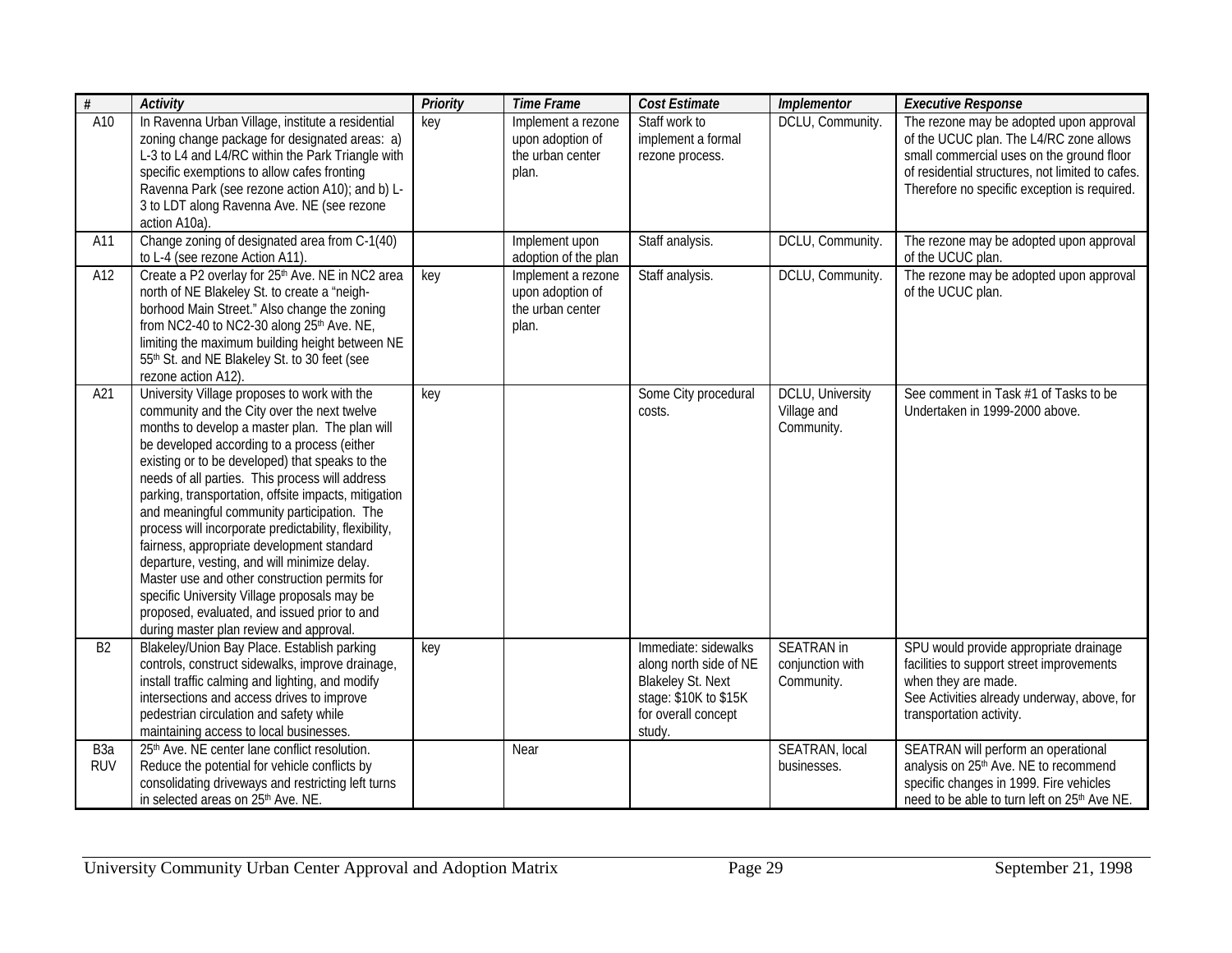|                 | F. Ravenna Urban Village (RUV)                                                                                                                                                                                                                                                                                                                    |                 |                               |                                                                                           |                                                                |                                                                                                                                                                                                                                                                                                                                                                                    |  |  |  |  |  |  |
|-----------------|---------------------------------------------------------------------------------------------------------------------------------------------------------------------------------------------------------------------------------------------------------------------------------------------------------------------------------------------------|-----------------|-------------------------------|-------------------------------------------------------------------------------------------|----------------------------------------------------------------|------------------------------------------------------------------------------------------------------------------------------------------------------------------------------------------------------------------------------------------------------------------------------------------------------------------------------------------------------------------------------------|--|--|--|--|--|--|
| #               | <b>Activity</b>                                                                                                                                                                                                                                                                                                                                   | <b>Priority</b> | <b>Time Frame</b>             | <b>Cost Estimate</b>                                                                      | Implementor                                                    | <b>Executive Response</b>                                                                                                                                                                                                                                                                                                                                                          |  |  |  |  |  |  |
|                 |                                                                                                                                                                                                                                                                                                                                                   |                 |                               |                                                                                           |                                                                | Local businesses would be involved in this<br>process since existing on-street parking or<br>access to properties may be affected.                                                                                                                                                                                                                                                 |  |  |  |  |  |  |
| <b>B10</b>      | University Village Access. Maintain controlled<br>access at the 'north gate' connecting through UW<br>family housing to Burke-Gilman. Improve<br>pedestrian and vehicular safety at access drives<br>on south side and east side of Village. Investigate<br>ADA access from 25th Ave. NE to University<br>Village parking lot. (See also B3, A21) | key             |                               | Private improvements.                                                                     | University Village,<br>SEATRAN, UW.                            | These locations will be reviewed by the<br>SEATRAN Pedestrian Program.                                                                                                                                                                                                                                                                                                             |  |  |  |  |  |  |
| D <sub>4</sub>  | Daylight Ravenna Creek.                                                                                                                                                                                                                                                                                                                           | key             |                               | Approximately \$7M;<br>\$3M allocated by the<br>County and remainder<br>due by year 2000. | King County,<br>SEATRAN, DPR,<br>SPU, DON, DCLU,<br>Community. | See comment in narrative above.                                                                                                                                                                                                                                                                                                                                                    |  |  |  |  |  |  |
| D <sub>18</sub> | Acquire Ravenna Woods as a natural area.                                                                                                                                                                                                                                                                                                          | key             | Threatened by<br>development. | Appraised at \$300K. A<br>\$50K donation is on<br>the table.                              | City, King County,<br>or private donors.                       | The City encourages the community to<br>continue its fundraising activities. The City<br>is actively exploring several options to<br>assist the community in meeting its<br>objective of preserving Ravenna Woods,<br>including the identification of private and<br>public sources of funding, providing<br>acquisitions services, and funding for<br>operations and maintenance. |  |  |  |  |  |  |
| D <sub>22</sub> | Develop publicly-owned triangle formed by 25 <sup>th</sup> to<br>27th Aves. NE between Blakeley St. and the<br>Burke-Gilman Trail, into Blakeley Crescent, a<br>passive park (see also B+2/RUV, B12).                                                                                                                                             | key             |                               | Minimal.                                                                                  | SEATRAN,<br>Community, DON.                                    | This project may be a good candidate for<br>the Neighborhood Matching Fund.                                                                                                                                                                                                                                                                                                        |  |  |  |  |  |  |

F. Ravenna Urban Village (RUV) - Council Action Taken: Approve Exec.'s Recommended Action.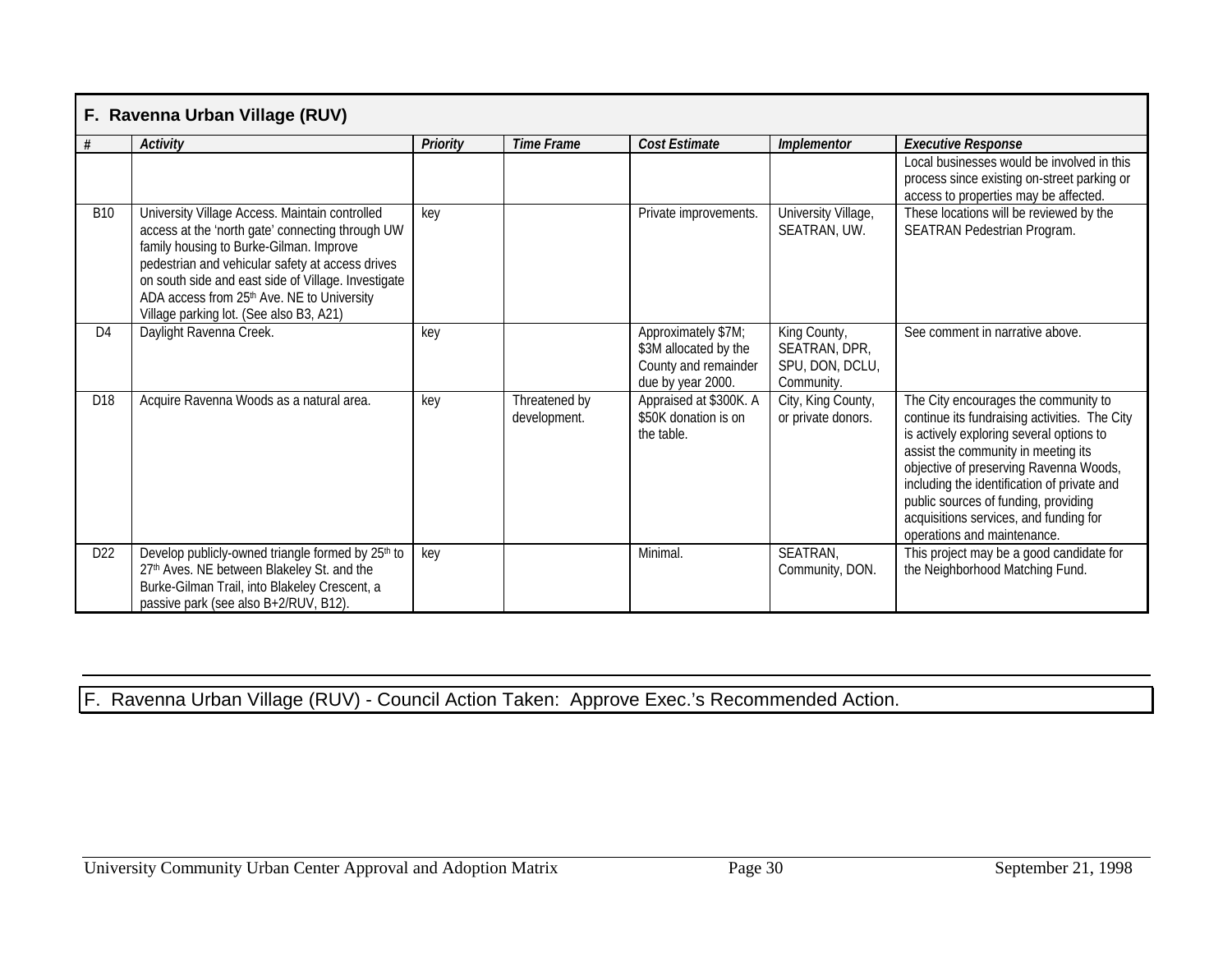### **II. Specific Activities For Implementation**

The activities listed in this section are not directly associated with a Key Strategy. For each activity, the City has identified next steps as a part of the City's work program in response to the neighborhood plan. Many of the next steps are actions to be taken by the City, but in some cases, the neighborhood or other agency will be able to take the next steps. As with the activities listed for each Key Strategy in Section I, these activities are intended to be implemented over the span of many years.

| #                   | Activity                                                                                                                                                                                                                                                                                      | Priority | <b>Time</b><br>Frame              | Cost Est.                                                           | Imple-<br>mentor             | <b>Executive Response</b>                                                                                                                                                                                                                                                                                                                                                                                                                                                                                      | <b>Executive Recommended Action</b>                                                                                                                                                                                                                                     | <b>Council Action</b><br>Taken                                                                                                                                                                                                                                                           |
|---------------------|-----------------------------------------------------------------------------------------------------------------------------------------------------------------------------------------------------------------------------------------------------------------------------------------------|----------|-----------------------------------|---------------------------------------------------------------------|------------------------------|----------------------------------------------------------------------------------------------------------------------------------------------------------------------------------------------------------------------------------------------------------------------------------------------------------------------------------------------------------------------------------------------------------------------------------------------------------------------------------------------------------------|-------------------------------------------------------------------------------------------------------------------------------------------------------------------------------------------------------------------------------------------------------------------------|------------------------------------------------------------------------------------------------------------------------------------------------------------------------------------------------------------------------------------------------------------------------------------------|
|                     | Land Use and Economic Development                                                                                                                                                                                                                                                             |          |                                   |                                                                     |                              |                                                                                                                                                                                                                                                                                                                                                                                                                                                                                                                |                                                                                                                                                                                                                                                                         |                                                                                                                                                                                                                                                                                          |
| $A+1$<br><b>RUV</b> | Develop design guidelines for<br>transition buffer between NC-2<br>and SF zones.                                                                                                                                                                                                              |          |                                   |                                                                     |                              | DCLU will work with the community to craft guidelines<br>covering the issues of most concern to the<br>community in relation to the proposed rezones. The<br>proposed guidelines need to be edited to: eliminate<br>overlap between the existing citywide guidelines and<br>the proposed changes; distinguish additions and<br>changes to existing guidelines; and be written as<br>statements of intent rather than prescriptions.                                                                            | Recommendation will be<br>considered, pending completion of<br>further analysis in 1998 and 1999.<br>DCLU staff is actively working with<br>the community and expects to<br>bring a proposal to the Council in<br>late 1998 or early 1999 for Council<br>consideration. | C <sub>4</sub><br>Approve Exec.'s<br>Rec. Action with<br>following addition:<br>identify and address<br>citywide issues.                                                                                                                                                                 |
| A <sub>5</sub>      | Within non-commercially<br>oriented areas of the core,<br>modify the NC-3 requirements<br>for commercial uses on the<br>ground floor. Refine guidelines<br>to allow options such as<br>pedestrian-oriented open<br>space to fulfill the requirement<br>(see Comprehensive Plan<br>ordinance). |          | Upon<br>adop-<br>tion of<br>plan. | Staff<br>work to<br>impleme<br>nt a<br>formal<br>rezone<br>process. | Community<br>, SPO,<br>DCLU. | DCLU: It is the City's understanding that the<br>community's intention is to allow single purpose<br>residential development outright in this NC-3 zone, as<br>opposed to a conditional use. This can be<br>accomplished with adoption of the neighborhood<br>plan.<br>DCLU will work with the neighborhood to articulate<br>problems and issues related to open space and set<br>goals for a code development project to be carried<br>out in 1999/2000 as part of an urban center<br>implementation project. | Single purpose residential:<br>Recommendation may be<br>implemented with approval of the<br>UCUC plan.<br>Open space development<br>standards: Recommendation will<br>be considered in 1999-2000.                                                                       | C <sub>2</sub> and C <sub>4</sub><br>Approve Exec.'s<br>Rec. Action with<br>following addition:<br>DCLU to provide the<br>Council with a list of<br>proposed urban<br>center<br>implementation<br>projects for early<br>feedback on policy<br>issues and<br>prioritization of<br>issues. |
| A13                 | Institute special design<br>guidelines for the Ave. Amplify<br>citywide design guidelines for<br>the University Urban Center.                                                                                                                                                                 |          | 1 year.                           |                                                                     | Community<br>DCLU.           | DCLU will work with the community to craft guidelines<br>covering the issues of most concern to the<br>community in relation to the proposed rezones. The<br>proposed guidelines need to be edited to: eliminate<br>overlap between the existing citywide guidelines and<br>the proposed changes; distinguish additions and<br>changes to existing guidelines; and be written as                                                                                                                               | Recommendation will be<br>considered, pending completion<br>of further analysis in 1998 and<br>1999. DCLU staff is actively<br>working with the community and<br>expects to bring a proposal to the<br>Council in late 1998 or early 1999                               | C <sub>4</sub><br>Approve Exec.'s Rec.<br>Action with following<br>additions: The<br>Executive will: 1.<br>ensure the City's<br>review of proposed                                                                                                                                       |

University Community Urban Center Approval and Adoption Matrix Page 31 September 21, 1998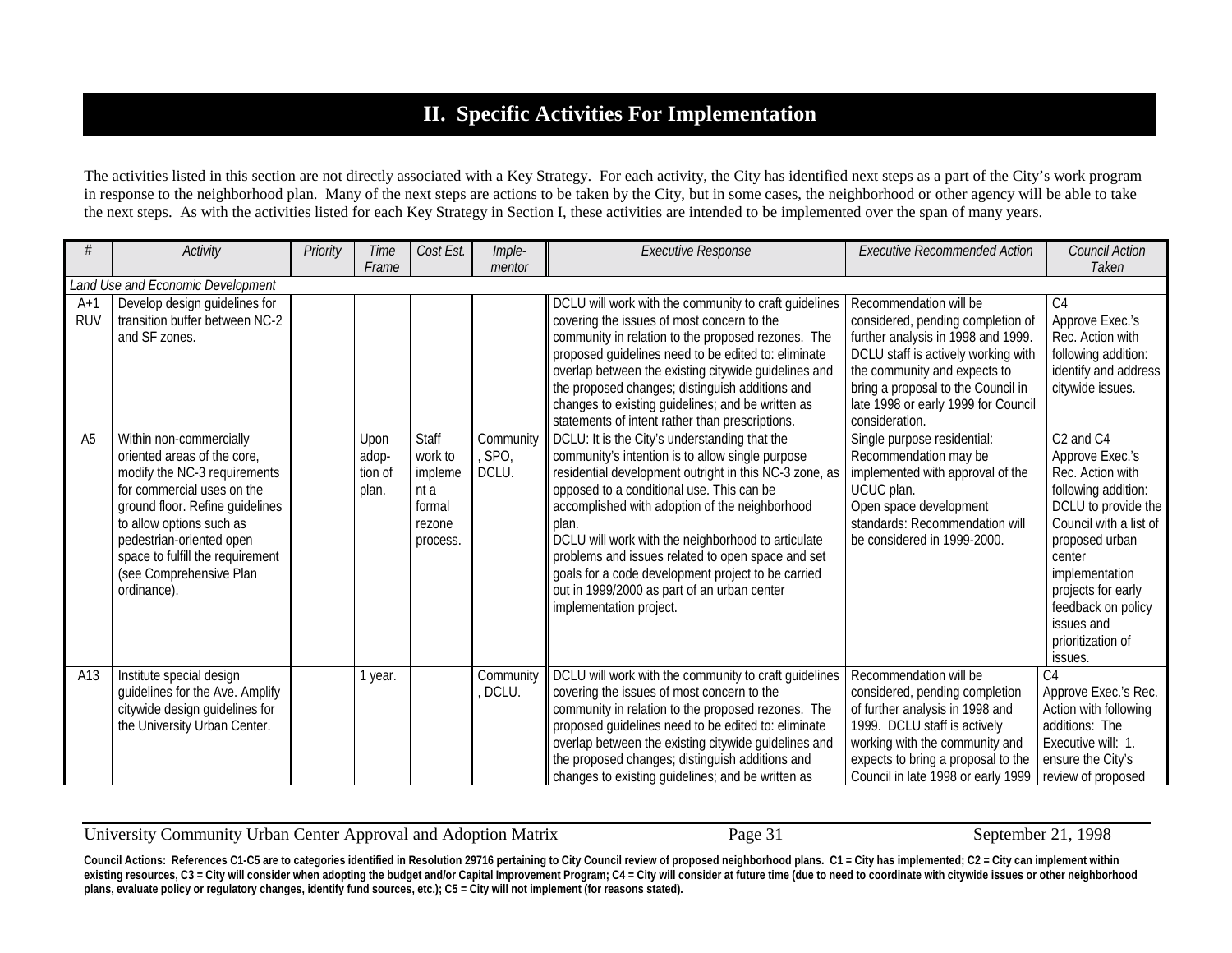| $\#$ | Activity | Priority | Time  | Cost Est. | Imple- | <b>Executive Response</b>                       | <b>Executive Recommended Action</b> | <b>Council Action</b>                   |
|------|----------|----------|-------|-----------|--------|-------------------------------------------------|-------------------------------------|-----------------------------------------|
|      |          |          | Frame |           | mentor |                                                 |                                     | Taken                                   |
|      |          |          |       |           |        |                                                 |                                     |                                         |
|      |          |          |       |           |        | statements of intent rather than prescriptions. | for Council consideration.          | design review                           |
|      |          |          |       |           |        |                                                 |                                     | guidelines includes                     |
|      |          |          |       |           |        |                                                 |                                     | adequate opportunity                    |
|      |          |          |       |           |        |                                                 |                                     | for public review and                   |
|      |          |          |       |           |        |                                                 |                                     | comments, 2. identify                   |
|      |          |          |       |           |        |                                                 |                                     | and address citywide                    |
|      |          |          |       |           |        |                                                 |                                     | issues, and 3.                          |
|      |          |          |       |           |        |                                                 |                                     | recommend that the                      |
|      |          |          |       |           |        |                                                 |                                     | commercial area                         |
|      |          |          |       |           |        |                                                 |                                     | north of N.E. 50th                      |
|      |          |          |       |           |        |                                                 |                                     | Street have a unique                    |
|      |          |          |       |           |        |                                                 |                                     | set of guidelines. The                  |
|      |          |          |       |           |        |                                                 |                                     | property owners,                        |
|      |          |          |       |           |        |                                                 |                                     | tenants and                             |
|      |          |          |       |           |        |                                                 |                                     | merchants for the                       |
|      |          |          |       |           |        |                                                 |                                     | commercial area                         |
|      |          |          |       |           |        |                                                 |                                     | north of NE 50th                        |
|      |          |          |       |           |        |                                                 |                                     | Street should form a                    |
|      |          |          |       |           |        |                                                 |                                     | Task Force with at                      |
|      |          |          |       |           |        |                                                 |                                     | least six property                      |
|      |          |          |       |           |        |                                                 |                                     | owners, tenants and                     |
|      |          |          |       |           |        |                                                 |                                     | merchants to develop                    |
|      |          |          |       |           |        |                                                 |                                     | recommendations for                     |
|      |          |          |       |           |        |                                                 |                                     | design review                           |
|      |          |          |       |           |        |                                                 |                                     | guidelines, if any, for                 |
|      |          |          |       |           |        |                                                 |                                     | that commercial area.                   |
|      |          |          |       |           |        |                                                 |                                     | The Task Force                          |
|      |          |          |       |           |        |                                                 |                                     | should submit a                         |
|      |          |          |       |           |        |                                                 |                                     | report with                             |
|      |          |          |       |           |        |                                                 |                                     |                                         |
|      |          |          |       |           |        |                                                 |                                     | recommendations to<br>the UCUCA as soon |
|      |          |          |       |           |        |                                                 |                                     |                                         |
|      |          |          |       |           |        |                                                 |                                     | as possible for                         |
|      |          |          |       |           |        |                                                 |                                     | consideration by the                    |
|      |          |          |       |           |        |                                                 |                                     | UCUCA as it                             |
|      |          |          |       |           |        |                                                 |                                     | develops proposed                       |
|      |          |          |       |           |        |                                                 |                                     | design review                           |
|      |          |          |       |           |        |                                                 |                                     | guidelines for the                      |
|      |          |          |       |           |        |                                                 |                                     | University Community                    |
|      |          |          |       |           |        |                                                 |                                     | Urban Center.                           |

University Community Urban Center Approval and Adoption Matrix Page 32 September 21, 1998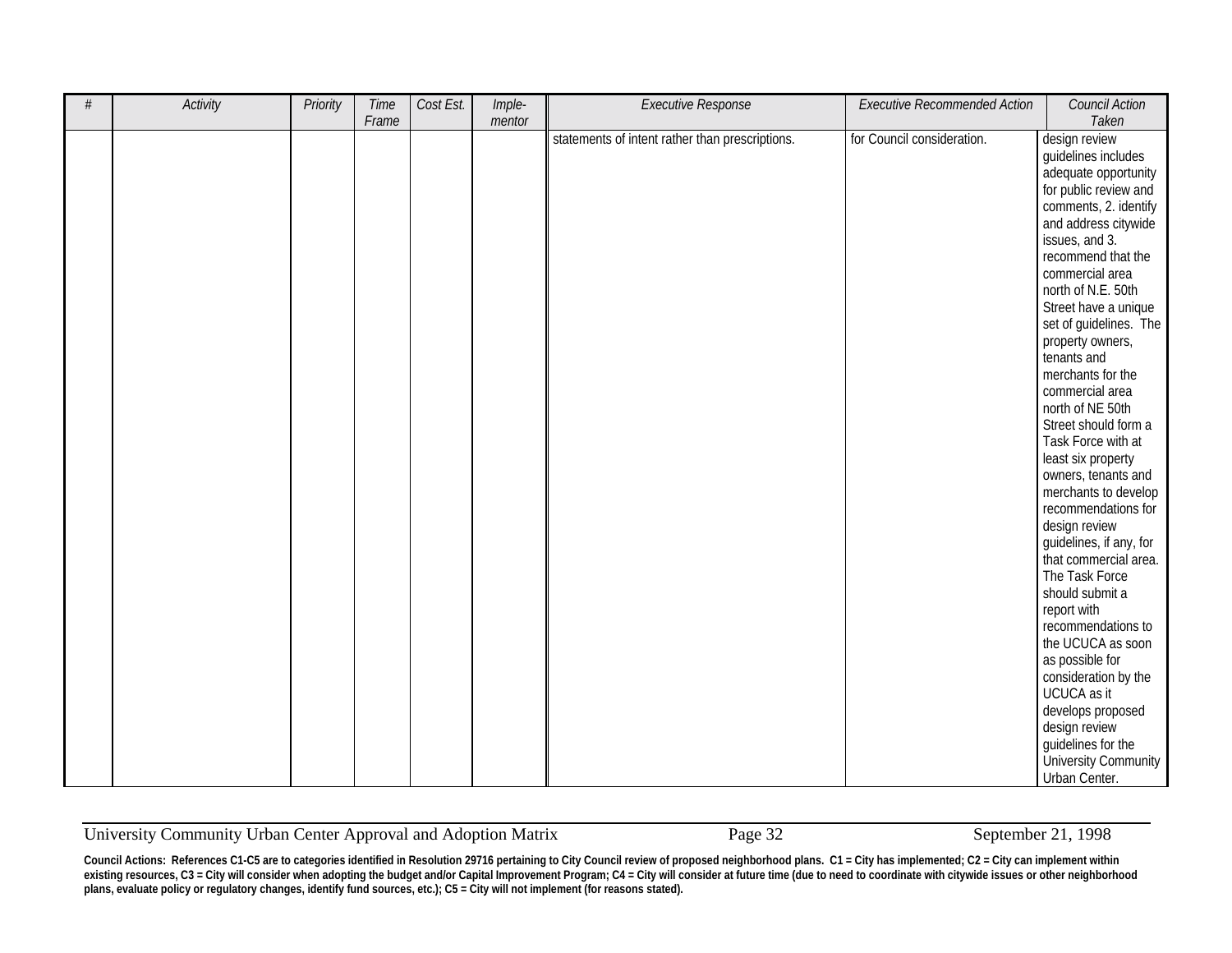| #   | <b>Activity</b>                                                                                                                                                                                                                                                           | Priority | Time<br>Frame                                                      | Cost Est.                                                                                                             | Imple-<br>mentor                  | <b>Executive Response</b>                                                                                                                                                                                                                                                                                                                                                                                                                                                                                                                                                                                                                                                                                                                                                                                                                                                                                                                                                        | <b>Executive Recommended Action</b>                                                                                                                                                                                                                                     | Council Action<br>Taken                                                                                                                                                           |
|-----|---------------------------------------------------------------------------------------------------------------------------------------------------------------------------------------------------------------------------------------------------------------------------|----------|--------------------------------------------------------------------|-----------------------------------------------------------------------------------------------------------------------|-----------------------------------|----------------------------------------------------------------------------------------------------------------------------------------------------------------------------------------------------------------------------------------------------------------------------------------------------------------------------------------------------------------------------------------------------------------------------------------------------------------------------------------------------------------------------------------------------------------------------------------------------------------------------------------------------------------------------------------------------------------------------------------------------------------------------------------------------------------------------------------------------------------------------------------------------------------------------------------------------------------------------------|-------------------------------------------------------------------------------------------------------------------------------------------------------------------------------------------------------------------------------------------------------------------------|-----------------------------------------------------------------------------------------------------------------------------------------------------------------------------------|
| A15 | Institute design guidelines for<br>"detached accessory units" in<br>multifamily zones to ensure<br>impacts to neighboring<br>properties are minimized (see<br>A1).<br>Note: Community had included<br>this in Key Strategies for<br>Northern Tier and the Ave/15th<br>NE. |          | Imme-<br>diately;<br>timed w/<br>citywide<br>housing<br>initiative | Explore<br>citywide.<br>UCUC<br>could be<br>a case<br>study.<br>Fund<br>through<br>City<br>Housing<br>Action<br>Plan. | City with<br>community<br>review. | The Executive moved this activity to Section II:<br>Specific Activities for Implementation, so that the<br>policy issues pertaining to the extension of design<br>review to this type of development in such zones can<br>be examined. What the neighborhood wants is<br>multiple units in separate buildings in MF zones.<br>Development standards such as lot coverage and<br>setbacks are preventing the creation of this type of<br>housing. This idea could work well as one of the<br>Mayor's demonstration projects.                                                                                                                                                                                                                                                                                                                                                                                                                                                      | Recommendation may be<br>considered in the future. Citywide<br>implications must be evaluated.<br>DCLU will be proposing<br>demonstration ordinance which<br>includes design review.                                                                                    | C <sub>4</sub><br>Approve Exec.'s<br>Rec. Action with<br>following additions:<br>explore potential<br>code changes that<br>could be used on<br>combination with<br>design review. |
| A16 | Develop design guidelines for<br>tree preservation and planting<br>on 25 <sup>th</sup> Ave. NE and in<br>Ravenna Urban Village area in<br>general.                                                                                                                        |          |                                                                    |                                                                                                                       |                                   | This issue can be dealt with as part of design review,<br>assuming this is a location where new development<br>will occur. The citywide design guidelines already<br>contain landscaping guidelines that the community<br>might want to propose modifying. The Executive is<br>working on tree preservation mechanisms that would<br>be applied citywide. The City Arborist, in SEATRAN,<br>is involved in the tree preservation work and would<br>be involved in review of any tree-related<br>neighborhood design guidelines from UCUC.<br>DCLU will work with the community to craft guidelines<br>covering the issues of most concern to the<br>community in relation to the proposed rezones. The<br>proposed guidelines need to be edited to: eliminate<br>overlap between the existing citywide guidelines and<br>the proposed changes; distinguish additions and<br>changes to existing guidelines; and be written as<br>statements of intent rather than prescriptions. | Recommendation will be<br>considered, pending completion of<br>further analysis in 1998 and 1999.<br>DCLU staff is actively working with<br>the community and expects to<br>bring a proposal to the Council in<br>late 1998 or early 1999 for Council<br>consideration. | C <sub>4</sub><br>Approve Exec.'s<br>Rec. Action with<br>following addition:<br>identify and address<br>citywide issues.                                                          |
| A18 | Designate the UW campus as<br>a major institution within the<br>Urban Center.                                                                                                                                                                                             |          |                                                                    | Staff<br>time.                                                                                                        | UW, SPO,<br>Community             | SPO: Our understanding that the community pro-<br>poses to remove the urban center village designation<br>from the UW, yet still recognize its role in the city's<br>growth management strategy as an employment cen-<br>ter through this designation. The UW is already<br>designated as a Major Institution in the Land Use<br>Code. The UW is a not a neighborhood, and while<br>people both live and work there, it is not an urban<br>village. The urban center village designation can be                                                                                                                                                                                                                                                                                                                                                                                                                                                                                  | Recommendation can be<br>implemented, as part of adoption of<br>the Comprehensive Plan ordinance<br>for the UCUC plan.                                                                                                                                                  | C <sub>2</sub><br>Approve Exec.'s<br>Rec. Action.                                                                                                                                 |

University Community Urban Center Approval and Adoption Matrix Page 33 September 21, 1998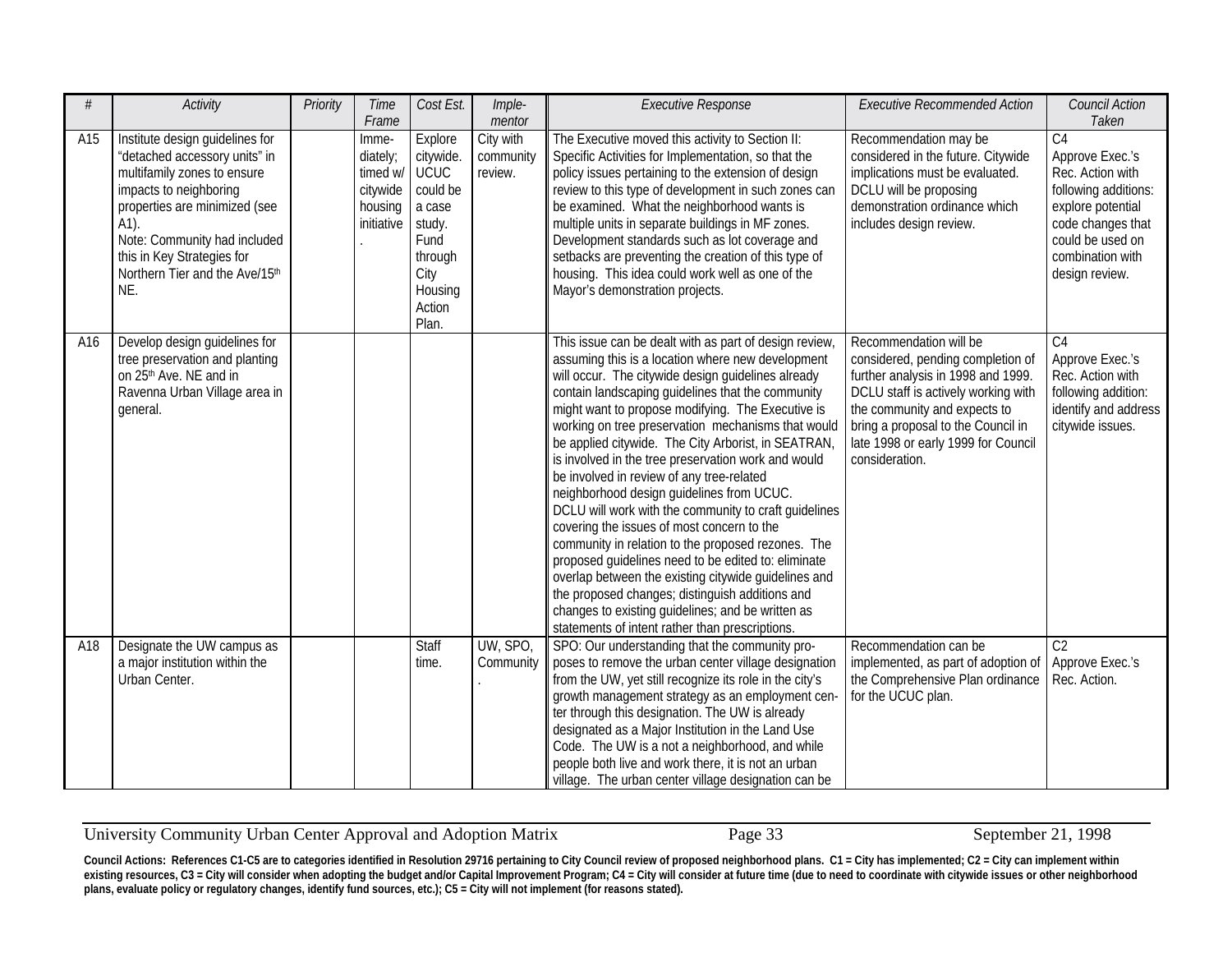| #                   | <b>Activity</b>                                                                                                                                                                                                                                                                                      | Priority | Time<br>Frame                        | Cost Est.                                                                               | Imple-<br>mentor                                | <b>Executive Response</b>                                                                                                                                                                                                                                                                                                                                                                                                                                                                                                                                                                                                                                                                                                                                                                                                                       | <b>Executive Recommended Action</b>                                                                                                                                                                                      | <b>Council Action</b><br>Taken                                                                                                                                    |
|---------------------|------------------------------------------------------------------------------------------------------------------------------------------------------------------------------------------------------------------------------------------------------------------------------------------------------|----------|--------------------------------------|-----------------------------------------------------------------------------------------|-------------------------------------------------|-------------------------------------------------------------------------------------------------------------------------------------------------------------------------------------------------------------------------------------------------------------------------------------------------------------------------------------------------------------------------------------------------------------------------------------------------------------------------------------------------------------------------------------------------------------------------------------------------------------------------------------------------------------------------------------------------------------------------------------------------------------------------------------------------------------------------------------------------|--------------------------------------------------------------------------------------------------------------------------------------------------------------------------------------------------------------------------|-------------------------------------------------------------------------------------------------------------------------------------------------------------------|
|                     |                                                                                                                                                                                                                                                                                                      |          |                                      |                                                                                         |                                                 | removed as part of the adoption of this plan.                                                                                                                                                                                                                                                                                                                                                                                                                                                                                                                                                                                                                                                                                                                                                                                                   |                                                                                                                                                                                                                          |                                                                                                                                                                   |
| A20                 | Modify notification<br>requirements for master use<br>permits to ensure that local<br>residents affected by the<br>development are notified.<br>Require three-week notification<br>to parties within a 500-foot<br>radius. Include local<br>community organizations in<br>notification.              |          | Timed<br>with<br>citywide<br>action. | Some<br>City<br>procedur<br>al costs.                                                   | DCLU.                                           | DCLU does not support this proposal for several<br>reasons:<br>Issues of public notice are regularly examined. The<br>City Council and the public recently considered<br>changes to notice requirements as part of<br>implementing regulatory reform.<br>Current 300-foot radius is a balance between<br>notifying those most affected by a development and<br>the cost. Increasing the radius will exponentially<br>increase the number of mailings. The UCUC plan has<br>not demonstrated that increasing the radius will<br>cause significantly more people to participate.<br>Additional mailing costs will increase development<br>fees.<br>Other methods of notice exist, e.g., signs at permit<br>application sites, neighborhood newspapers, and the<br>Land Use Bulletin (a.k.a. GMR), which is also posted<br>on the City's web page. | Recommendation will not be<br>implemented.                                                                                                                                                                               | C <sub>5</sub><br>Approve Exec.'s<br>Rec. Action.                                                                                                                 |
| A22                 | Study the means to conserve<br>the architectural qualities of<br>Greek Row south of NE 50th<br>St. between 16th and 22nd<br>Aves. NE.                                                                                                                                                                |          |                                      | Staff<br>time.                                                                          | Community<br>DON-<br>Urban<br>Conservati<br>on. | DON: Recommendation could be a good candidate<br>for a Neighborhood Matching Fund grant or King<br>County Heritage grant for the survey work that is part<br>of any nomination application. The Urban Conser-<br>vation Division is available to community members to<br>assist in researching and writing any landmark<br>nomination application.                                                                                                                                                                                                                                                                                                                                                                                                                                                                                              | Recommendation will be<br>considered in the future, pending<br>completion of additional research.<br>Neighborhood must take the next<br>step to initiate this project.                                                   | C <sub>4</sub><br>Approve Exec.'s<br>Rec. Action with<br>following addition:<br>Executive to work<br>with community to<br>explore means to<br>conserve buildings. |
| Transportation      |                                                                                                                                                                                                                                                                                                      |          |                                      |                                                                                         |                                                 |                                                                                                                                                                                                                                                                                                                                                                                                                                                                                                                                                                                                                                                                                                                                                                                                                                                 |                                                                                                                                                                                                                          |                                                                                                                                                                   |
| $B+1$<br><b>RUV</b> | Pedestrian linkages:<br>1) Crosswalk and curb bulbs<br>between Ravenna Park and<br>the intersection of NE 54th St.<br>and Ravenna Pl. NE<br>2) Sidewalk on west side of<br>30th Ave. NE between Blakeley<br>and NE 55th St. which winds<br>around existing trees, with<br>drainage and curb bulbs at |          | Near                                 | the<br>Ravenna<br>Creek<br>Daylighti<br>ng<br>Project.<br>$2)$ To be<br>determin<br>ed. | 1) Part of SEATRAN,<br>Community                | SEATRAN: 1) The recommendation can be reviewed<br>as part of the Ravenna Creek Daylighting project.<br>2) 30 <sup>th</sup> Ave. NE is a local street. City policy is to fund<br>such improvements on local streets through private<br>funding; therefore, an LID or an adjacent new<br>development will be needed to provide a pedestrian<br>facility at that location.<br>Funding improvements on local streets is a budget<br>decision on the use of local funds (NMF or the<br>Neighborhood Street Fund) since state and federal                                                                                                                                                                                                                                                                                                             | 1) Recommendation will be<br>considered in the future, as part of<br>Ravenna Creek Daylighting project.<br>2) Recommendation will be<br>considered in the future, pending<br>identification of a private fund<br>source. | C <sub>4</sub><br>Approve Exec.'s<br>Rec. Action.                                                                                                                 |

University Community Urban Center Approval and Adoption Matrix Page 34 September 21, 1998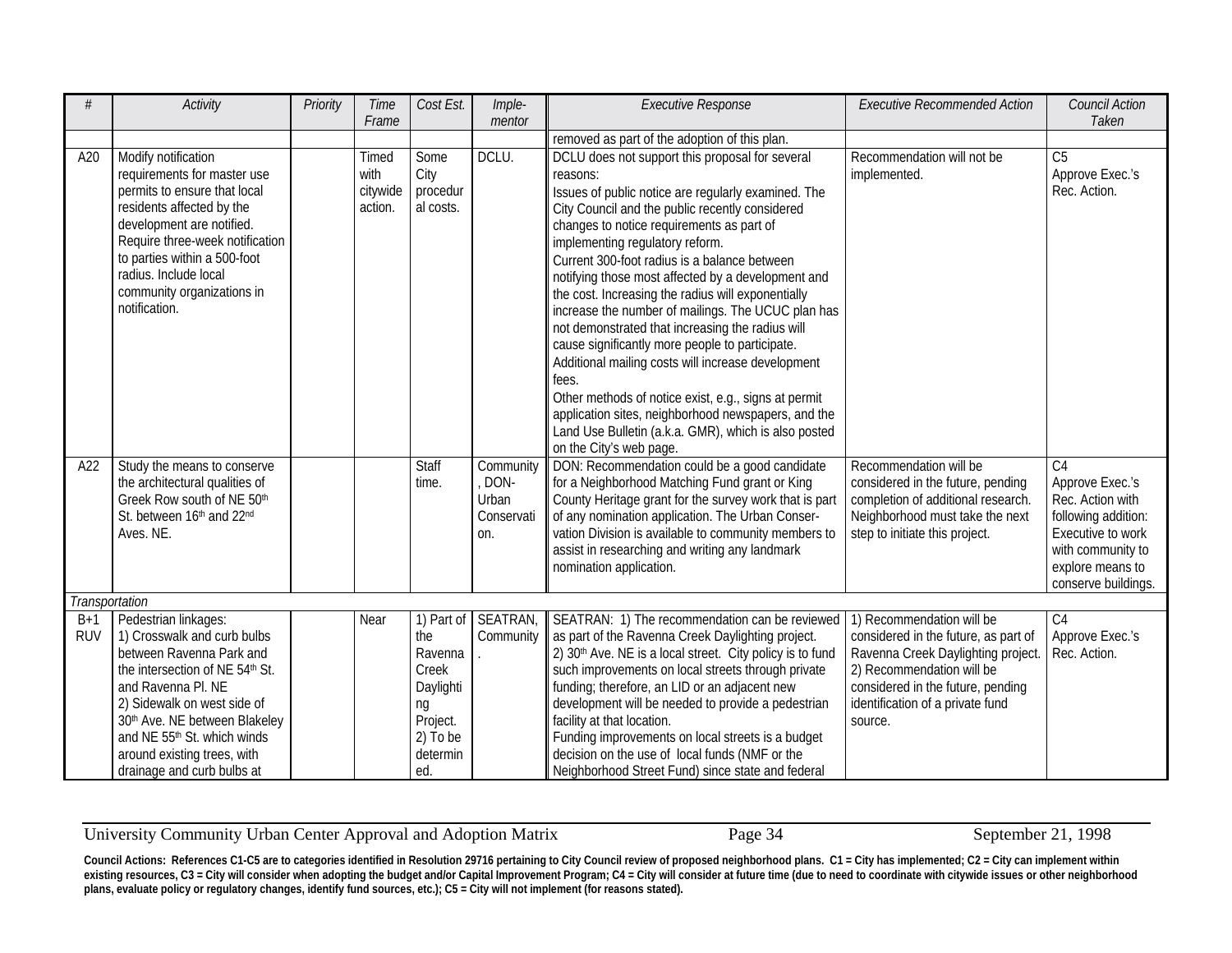| #                   | <b>Activity</b>                                                                                                                                                   | Priority | Time<br>Frame | Cost Est.                    | Imple-<br>mentor                                                           | <b>Executive Response</b>                                                                                                                                                                                                                                                                                                                                                                                                                                                                                                                                                                                                                                                                                                                                                                                                                               | <b>Executive Recommended Action</b>                                                                                                                                                                                             | Council Action<br>Taken                                                                                                                                                 |
|---------------------|-------------------------------------------------------------------------------------------------------------------------------------------------------------------|----------|---------------|------------------------------|----------------------------------------------------------------------------|---------------------------------------------------------------------------------------------------------------------------------------------------------------------------------------------------------------------------------------------------------------------------------------------------------------------------------------------------------------------------------------------------------------------------------------------------------------------------------------------------------------------------------------------------------------------------------------------------------------------------------------------------------------------------------------------------------------------------------------------------------------------------------------------------------------------------------------------------------|---------------------------------------------------------------------------------------------------------------------------------------------------------------------------------------------------------------------------------|-------------------------------------------------------------------------------------------------------------------------------------------------------------------------|
|                     | Blakeley.                                                                                                                                                         |          |               |                              |                                                                            | funds are not available for these type of<br>improvements.<br>Other alternatives are formation of an LID or waiting<br>for redevelopment to construct the improvements.                                                                                                                                                                                                                                                                                                                                                                                                                                                                                                                                                                                                                                                                                 |                                                                                                                                                                                                                                 |                                                                                                                                                                         |
| $B+2$<br><b>RUV</b> | Parking Regulations. Review<br>parking regulations in Ravenna<br>Urban Village toward setting a<br>four hour limit, including at<br>Blakeley Crescent (D22, B12). |          | Near          | Staff<br>time.               | SEATRAN,<br>Community                                                      | SEATRAN: Requests for time limit parking for select<br>locations or wide areas can be made directly to<br>SEATRAN Residential Parking Zone Program.                                                                                                                                                                                                                                                                                                                                                                                                                                                                                                                                                                                                                                                                                                     | Recommendation will be<br>considered in the future, pending<br>specific request by neighborhood<br>to SEATRAN. Neighborhood must<br>take the next steps to initiate the<br>project.                                             | C2/C4<br>Approve Exec.'s<br>Rec. Action.                                                                                                                                |
| B <sub>3</sub>      | Montlake Boulevard. Improve<br>drainage between NE 45th St.<br>and Montlake Bridge on<br>Montlake Boulevard, a state<br>highway.                                  |          |               |                              | WSDOT,<br>KC/Metro,<br><b>SEATRAN</b><br>SPU, local<br>property<br>owners. | Montlake Blvd. is a State Highway which is<br>maintained by WSDOT. The City supports the State<br>making drainage improvements as needed. Further<br>investigation is required to evaluate the extent to<br>which the drainage problem is related to the<br>pavement. The problem may also be related to as yet<br>uncompleted KC/Metro combined sewer overflow/<br>storm water control in the area.<br>The State and Metro are in the lead. If and when<br>they tackle this problem, then SPU will be available to<br>work with them. If it turns out that some piece of the<br>problem is related to City system, then SPU would<br>evaluate the situation and propose a solution. SPU is<br>not aware of anything at this time. SPU doesn't have<br>a role or power to bring things to WSDOT, maybe<br>OIR can help. SPU can provide technical help. | Recommendation will be<br>considered in the future, pending<br>action by WSDOT and KC/Metro,<br>completion of additional research<br>and identification of a fund source.                                                       | C <sub>4</sub><br>Approve Exec.'s<br>Rec. Action with<br>following addition:<br>OIR to work with<br>SPU to transmit<br>community's<br>request to WSDOT<br>and KC/Metro. |
| $B+3$<br><b>RUV</b> | Traffic calming along NE<br>Blakeley St. and Union Bay<br>Place NE.                                                                                               |          | Near          |                              | SEATRAN.                                                                   | SEATRAN: Concept OK. Coordinate this conceptual<br>design study with the Pedestrian Facilities Program<br>(PFP) project on NE Blakeley St. The City has<br>received PFP Funding for the section of NE Blakeley<br>St. from 25 <sup>th</sup> to 29 <sup>th</sup> Ave. NE. The project will<br>construct approximately 910 feet of 6-foot wide<br>concrete walkway along the north side of NE Blakeley<br>St. This project will be the first phase in closing a<br>substantial gap in the sidewalk system.                                                                                                                                                                                                                                                                                                                                                | Recommendation will be<br>considered in the future, in<br>conjunction with PFP project.<br>Conceptual design for traffic<br>calming will need to be funded<br>through another fund source, but<br>will be coordinated with PFP. | C <sub>4</sub><br>Approve Exec.'s<br>Rec. Action.                                                                                                                       |
| B <sub>4</sub>      | Signal Timing Refinements.<br>Establish new signal timing<br>programs in conjunction with                                                                         |          |               | In.<br>conjunc-<br>tion with | SEATRAN,<br>KC/Metro,<br>Sound                                             | SEATRAN has funding to install new controllers at 39<br>signalized intersections, interconnect signals and<br>upgrade "walk/don't walk" signs in the University                                                                                                                                                                                                                                                                                                                                                                                                                                                                                                                                                                                                                                                                                         | Recommendation is already being<br>implemented.                                                                                                                                                                                 | C <sub>1</sub><br>Approve Exec.'s<br>Rec. Action with                                                                                                                   |

#### University Community Urban Center Approval and Adoption Matrix Page 35 September 21, 1998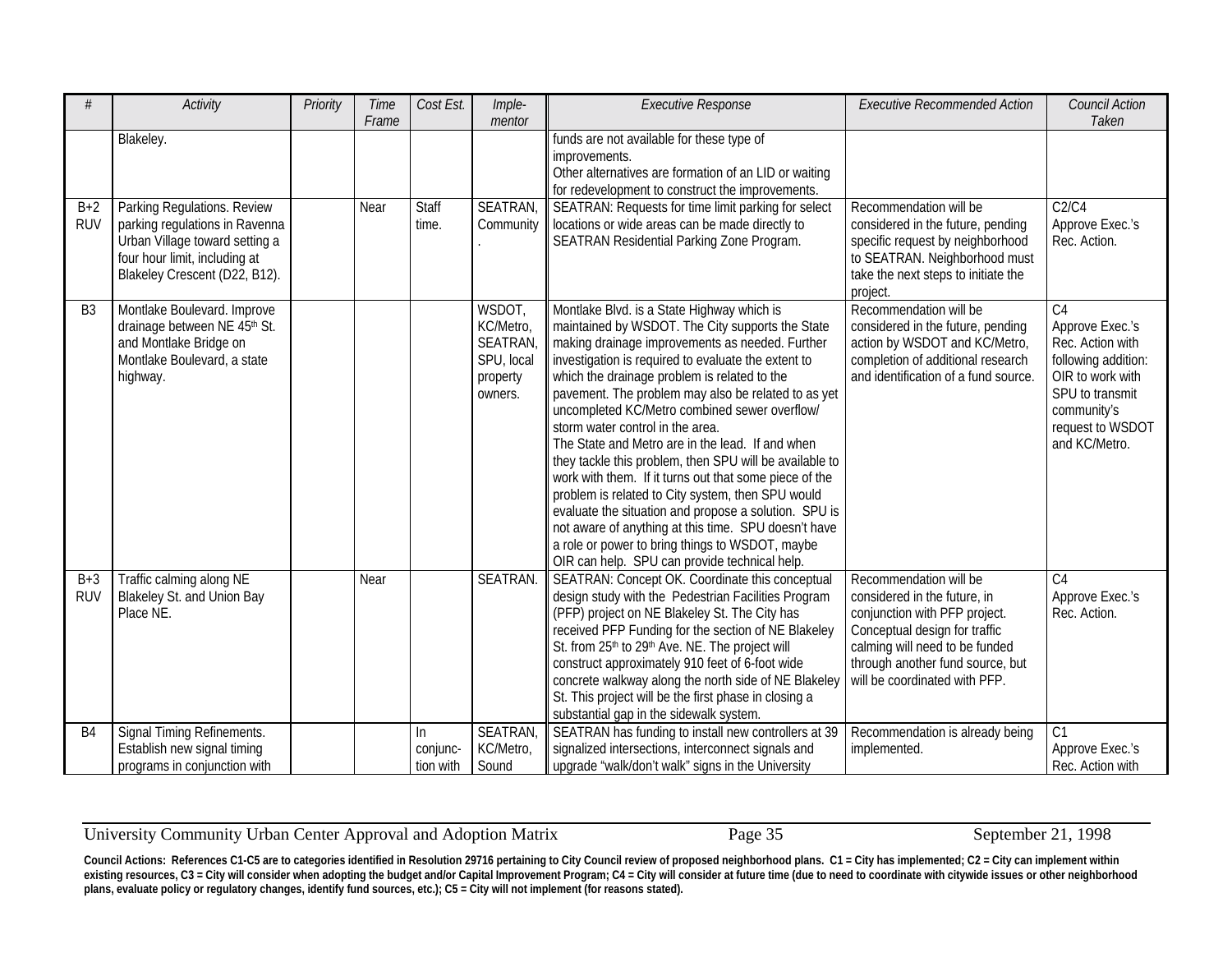| #                | <b>Activity</b>                                               | Priority | Time     | Cost Est.              | Imple-         | <b>Executive Response</b>                                                                                                 | <b>Executive Recommended Action</b> | Council Action                                |
|------------------|---------------------------------------------------------------|----------|----------|------------------------|----------------|---------------------------------------------------------------------------------------------------------------------------|-------------------------------------|-----------------------------------------------|
|                  |                                                               |          | Frame    |                        | mentor         |                                                                                                                           |                                     | Taken                                         |
|                  | the planned replacement of                                    |          |          | the                    | Transit.       | District. The hours during which pedestrians need to                                                                      |                                     | following addition:<br><b>SEATRAN</b> to work |
|                  | signal controllers. New timing<br>programs should be based on |          |          | controller<br>replacem |                | use push buttons at intersections along NE 45 <sup>th</sup> St.<br>will be reduced, so that the buttons do not need to be |                                     | with community to                             |
|                  | traffic volumes, turning move-                                |          |          | ent.                   |                | pushed for most of the day.                                                                                               |                                     | define "most of the                           |
|                  | ments, pedestrian volumes,                                    |          |          |                        |                |                                                                                                                           |                                     | day" so that hours                            |
|                  | and transit routes. Deactivate                                |          |          |                        |                |                                                                                                                           |                                     | pedestrians don't                             |
|                  | pedestrian-activated signals                                  |          |          |                        |                |                                                                                                                           |                                     | need to push                                  |
|                  | unless there is a compelling                                  |          |          |                        |                |                                                                                                                           |                                     | buttons reflects flow                         |
|                  | reason to the contrary.                                       |          |          |                        |                |                                                                                                                           |                                     | of pedestrians at                             |
|                  |                                                               |          |          |                        |                |                                                                                                                           |                                     | appropriate times.                            |
| $B+4$            | Street closure of NE 54th St. at                              |          | With     |                        | <b>SEATRAN</b> | The Fire Department does not approve the closure                                                                          | Recommendation will not be          | $\overline{C4}$                               |
| <b>RUV</b>       | intersection with Ravenna                                     |          | Ravenn   |                        | Community      | for the following reasons: 1) the structures are high                                                                     | implemented.                        | Do not approve                                |
|                  | Place NE: deadend NE 54th St.                                 |          | a Creek  |                        | , private      | density apartments which require as much road                                                                             |                                     | Exec.'s rec. action:                          |
|                  | on east side of Ravenna Place.                                |          | Daylight |                        | property       | access as possible during emergencies; 2) the only                                                                        |                                     | <b>SEATRAN shall</b>                          |
|                  |                                                               |          | ing.     |                        | owners.        | access westbound from Station 38 is NE 55th St. In                                                                        |                                     | explore alternatives                          |
|                  |                                                               |          |          |                        |                | the event of a closure/accident, NE 54 <sup>th</sup> St. is used by                                                       |                                     | to full street closure                        |
|                  |                                                               |          |          |                        |                | emergency vehicles and closure will result in delays.                                                                     |                                     | to address concerns                           |
| B <sub>8</sub> a | Provide new stairs east of 22nd                               |          |          |                        |                | A conceptual design is necessary to determine                                                                             | Recommendation will be              | of community.<br>$\overline{C4}$              |
|                  | Ave NE in the NE 47 <sup>th</sup> St. right                   |          |          |                        |                | whether ADA requirements applied to this location for                                                                     | considered in the future, pending   | Approve Exec.'s                               |
|                  | of way to establish a link with                               |          |          |                        |                | a proposed stairway would make this project                                                                               | identification of a fund source and | Rec. Action.                                  |
|                  | 25th Ave NE.                                                  |          |          |                        |                | unfeasible.                                                                                                               | completion of additional planning   |                                               |
|                  |                                                               |          |          |                        |                |                                                                                                                           | and design.                         |                                               |
| <b>B12</b>       | Burke-Gilman Trail                                            |          |          | Spot                   | <b>SEATRAN</b> | SEATRAN: A pedestrian connection at 27 <sup>th</sup> Ave. NE                                                              | Recommendation already being        | C <sub>2</sub> and C <sub>4</sub>             |
|                  | improvements. Establish a                                     |          |          | improve-               | UW, private    | to the Burke-Gilman Trail has been designed and will                                                                      | implemented by Department           | Approve Exec.'s                               |
|                  | pedestrian intersection at 27th                               |          |          | ment,                  | property       | be constructed this summer by SEATRAN Ped/Bike                                                                            | initiative.                         | Rec. Action.                                  |
|                  | Ave. NE to allow north-south                                  |          |          | Neighbor               | owners.        | Program with ISTEA funds. SEATRAN has recently                                                                            |                                     |                                               |
|                  | access across the Trail, in                                   |          |          | hood                   |                | completed construction of spot safety improvements                                                                        |                                     |                                               |
|                  | conjunction with redevelop-                                   |          |          | Matching               |                | between 25 <sup>th</sup> and 30 <sup>th</sup> Aves. NE near the UW and                                                    |                                     |                                               |
|                  | ment of Blakeley Crescent                                     |          |          | Fund.                  |                | University Village. Improvements included: widening                                                                       |                                     |                                               |
|                  | (D22). Provide lighting and                                   |          |          |                        |                | a 12-foot trail and a 5-foot sidewalk, new curb bulbs                                                                     |                                     |                                               |
|                  | audible signal at the Trail                                   |          |          |                        |                | at NE Blakeley St. and Ravenna Pl. NE, improved                                                                           |                                     |                                               |
|                  | crossing at 25 <sup>th</sup> Ave. NE and                      |          |          |                        |                | curb ramps, improved lighting, and an improved trail                                                                      |                                     |                                               |
|                  | improve lighting at the 25 <sup>th</sup><br>Ave. NE crossing. |          |          |                        |                | crossing at NE Blakeley St. and 30 <sup>th</sup> Ave. NE. The<br>UW will continue the trail widening from where this      |                                     |                                               |
|                  |                                                               |          |          |                        |                | project finished to where the UW recently widened its                                                                     |                                     |                                               |
|                  |                                                               |          |          |                        |                | section of the trail.                                                                                                     |                                     |                                               |
| <b>B13</b>       | Access Across I-5. Improve                                    |          |          | As                     | <b>WSDOT</b>   | SEATRAN: Sound Transit development may create                                                                             | Recommendation will be              | C <sub>4</sub>                                |

University Community Urban Center Approval and Adoption Matrix Page 36 September 21, 1998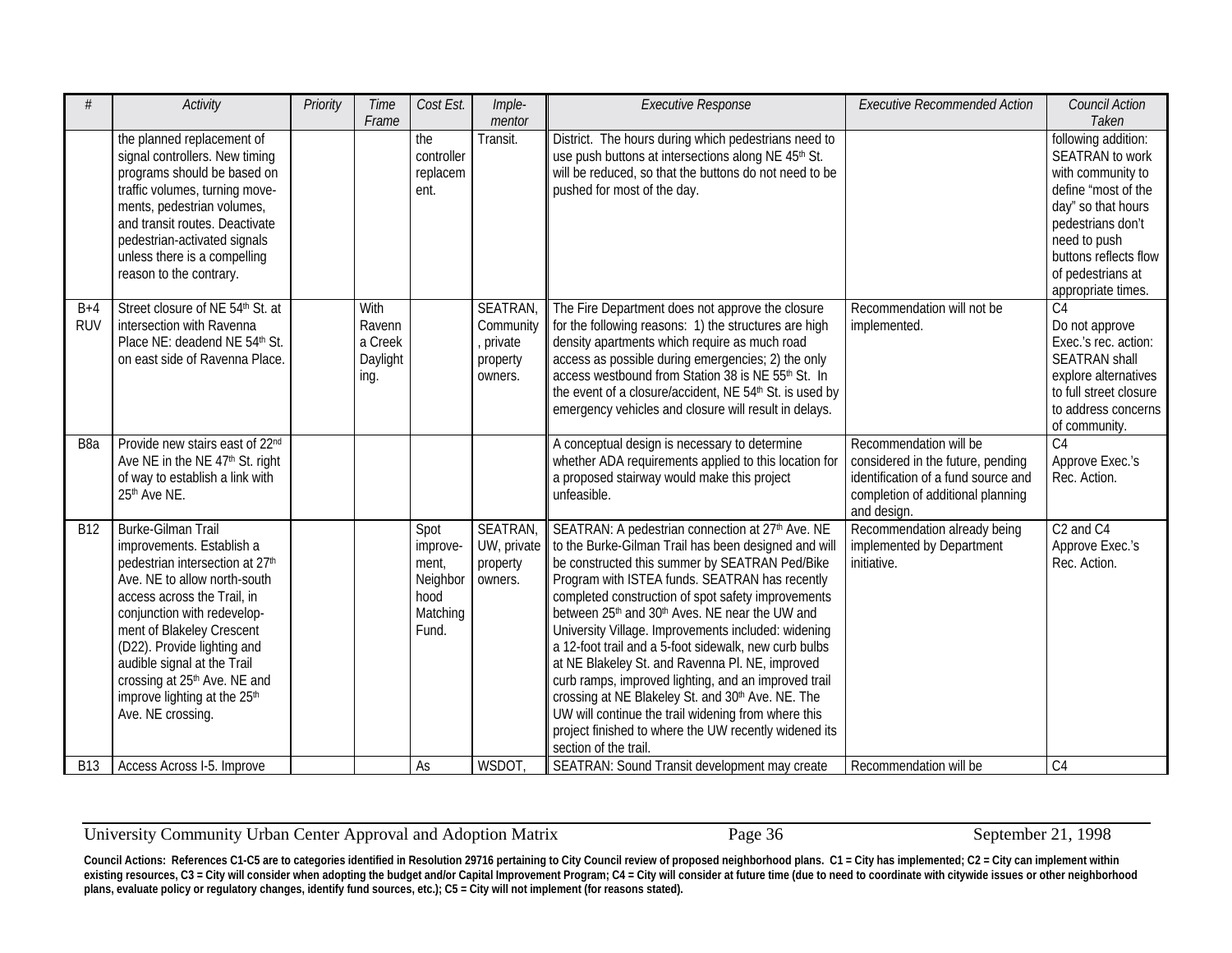| #          | <b>Activity</b>                                                                                                                                                                                                              | Priority | Time<br>Frame | Cost Est.                                | Imple-<br>mentor                                 | <b>Executive Response</b>                                                                                                                                                                                                                                                                                                             | <b>Executive Recommended Action</b>                                                                                                                                                                                                                                | <b>Council Action</b><br>Taken                                       |
|------------|------------------------------------------------------------------------------------------------------------------------------------------------------------------------------------------------------------------------------|----------|---------------|------------------------------------------|--------------------------------------------------|---------------------------------------------------------------------------------------------------------------------------------------------------------------------------------------------------------------------------------------------------------------------------------------------------------------------------------------|--------------------------------------------------------------------------------------------------------------------------------------------------------------------------------------------------------------------------------------------------------------------|----------------------------------------------------------------------|
|            | access across I-5 at NE 45th<br>St. by providing signage,<br>bicycle and pedestrian refuges,<br>railings, and other<br>improvements that would<br>reduce the potential for<br>vehicle-bicycle conflicts at this<br>location. |          |               | needed<br>for<br>citywide<br>system.     | <b>SEATRAN</b>                                   | new opportunities for improving non-motorized<br>access across I-5 near NE 45th St.                                                                                                                                                                                                                                                   | considered in the future, as part of<br>station area planning.                                                                                                                                                                                                     | Approve Exec.'s<br>Rec. Action.                                      |
| <b>B14</b> | Shoreline/Campus Trail.<br>Establish a bike route through<br>the UW linking the planned<br>bicycle lanes on NE Boat St.<br>with an underpass at Montlake<br>Boulevard on the north side of<br>the Montlake bridge.           |          |               | <b>UW</b><br>project.                    | <b>SEATRAN</b><br>UW.                            | SEATRAN: Bike lanes are striped in the new section<br>of NE Boat St. from the Brooklyn Ave. NE<br>intersection to the east. West of Brooklyn Ave. NE,<br>the street is not wide enough without the removal of<br>parking.                                                                                                             | NE Boat St. to Brooklyn Ave. NE:<br>Recommendation has been<br>implemented.<br>West of Brooklyn Ave. NE:<br>Recommendation may be<br>considered in the future, if support<br>for removal of parking by adjacent<br>property owners and tenants is<br>documented.   | C <sub>4</sub><br>Approve Exec.'s<br>Rec. Action.                    |
| <b>B15</b> | Montlake Underpass.<br>Construct a bicycle and<br>pedestrian underpass on<br>Montlake Boulevard just north<br>of the Montlake Bridge. Fund<br>as part of improvements to<br>provide ambulance access.                        |          |               |                                          | UW<br><b>SEATRAN</b><br>Army<br>Corps,<br>WSDOT. | SEATRAN: Concept OK. Issue should be addressed<br>as part of the UW Master Plan process.                                                                                                                                                                                                                                              | Recommendation will be<br>considered in the future, as part of<br>UW Master Plan process. The City<br>has a major role in the master plan<br>process, and therefore, a role in<br>the evaluation of the idea of an<br>underpass.                                   | $\overline{C4}$<br>Approve Exec.'s<br>Rec. Action.                   |
| B19        | Brooklyn Ave. NE north of NE<br>55th St. Reduce speeds by<br>providing pedestrian bulbs at<br>intersections.                                                                                                                 |          |               | Approxi-<br>mately<br>\$10K per<br>bulb. | SEATRAN.                                         | SEATRAN: Concept OK. Community needs to<br>determine priority locations. Further planning could<br>be supported by a Neighborhood Matching Fund<br>grant. Demonstrate support of adjacent property<br>owners, residents and businesses.                                                                                               | Recommendation may be<br>considered in the future, pending<br>identification of a potential fund<br>source, completion of additional<br>planning, and documentation of<br>community support. Neighborhood<br>must take the next steps to initiate<br>this project. | C <sub>4</sub><br>Approve Exec.'s<br>Rec. Action.                    |
| <b>B20</b> | Intersection of NE 52nd St. and<br>12 <sup>th</sup> Ave. NE and NE 55 <sup>th</sup> St.<br>and 12 <sup>th</sup> Ave. NE. Provide<br>traffic circles at these<br>intersections.                                               |          |               | Approx-<br>imately<br>\$14K<br>each.     | SEATRAN.                                         | a) SEATRAN: NE 52nd St. and 12th Ave. NE is a high<br>priority for a traffic circle due to accident experience.<br>This circle is likely to be funded in 1999, if the support<br>of adjacent property owners, residents and<br>businesses is documented.<br>b) NE 55 <sup>th</sup> St. and 12 <sup>th</sup> Ave. NE: The low accident | a) Recommendation can and will<br>be implemented.<br>b) Recommendation may be<br>considered in the future, pending<br>coordination with all other neigh-                                                                                                           | C <sub>2</sub> and C <sub>4</sub><br>Approve Exec.'s<br>Rec. Action. |

University Community Urban Center Approval and Adoption Matrix Page 37 September 21, 1998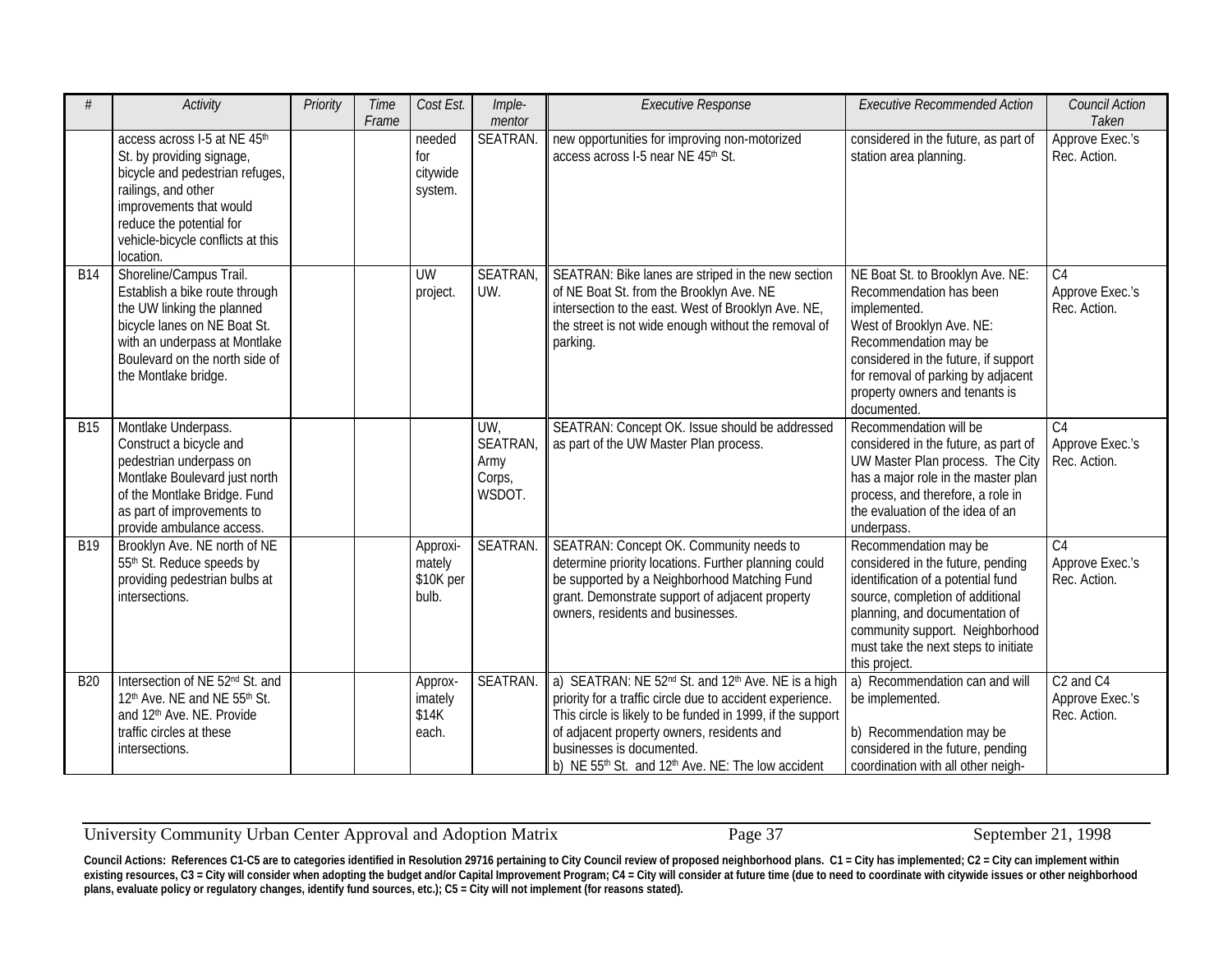| #                               | Activity                                                                                                                                                                                     | Priority | Time<br>Frame                  | Cost Est. | Imple-<br>mentor                                                 | <b>Executive Response</b>                                                                                                                                                                                                                                                                                                                                                                                                                                                                                                                                                                                                                                                                                                                                                                                                                                                               | <b>Executive Recommended Action</b>                                                                                                                                                                                                                                   | Council Action<br>Taken                                                                                                                                                                                                                                                                                                                                                 |
|---------------------------------|----------------------------------------------------------------------------------------------------------------------------------------------------------------------------------------------|----------|--------------------------------|-----------|------------------------------------------------------------------|-----------------------------------------------------------------------------------------------------------------------------------------------------------------------------------------------------------------------------------------------------------------------------------------------------------------------------------------------------------------------------------------------------------------------------------------------------------------------------------------------------------------------------------------------------------------------------------------------------------------------------------------------------------------------------------------------------------------------------------------------------------------------------------------------------------------------------------------------------------------------------------------|-----------------------------------------------------------------------------------------------------------------------------------------------------------------------------------------------------------------------------------------------------------------------|-------------------------------------------------------------------------------------------------------------------------------------------------------------------------------------------------------------------------------------------------------------------------------------------------------------------------------------------------------------------------|
| B <sub>22</sub> a<br><b>RUV</b> | Develop procedure and<br>implement football game day<br>RPZ in the Ravenna Urban<br>Village area.                                                                                            |          | Very<br>near.<br>1999-<br>2000 |           | UW,<br>Seahawks.                                                 | rate at this location suggests that it would not<br>compete well for the City's Neighborhood Traffic<br>Control Program funds. Neighborhood Matching<br>Fund might be a possibility.<br>Under the NTCP, accident rates (in conjunction with<br>other measures) are used to rank traffic circle<br>requests in order to allocate limited annual<br>construction dollars. SEATRAN does not object to<br>the installation of traffic circles where there has not<br>been an occurrence of accidents if funded outside of<br>the NTCP, construction is technically feasible, the<br>Fire Department can negotiate around the circle, and<br>there is sufficient community support (60% by<br>petition).<br>SEATRAN: City Council has established a criteria-<br>based process for formation and expansion of RPZs<br>that the community can follow to apply for an RPZ for<br>this purpose. | borhood plans. Neighborhood may<br>elect to pursue funding through<br>Neighborhood Matching Fund.<br>Recommendation may be<br>considered in the future, pending<br>identification of a fund source.<br>Neighborhood must take next steps<br>to initiate this project. | C <sub>4</sub><br>The Executive shall<br>work proactively to<br>respond to the<br>community's<br>requests for RPZs.<br>This response shall<br>include working with<br>the community to<br>clarify the requests,<br>processing the<br>requests, and<br>assisting the<br>community in its<br>discussions with<br>UW and the<br>Seahawks<br>regarding funding<br>for RPZs. |
| <b>B24</b>                      | Urban Center Transportation<br>Programs. Study the feasibility<br>of developing a transportation<br>management program for the<br>UCUC under the stewardship<br>of a broadly-based community |          |                                |           | Community<br>SPO,<br>SEATRAN,<br>WSDOT,<br>UW, Sound<br>Transit, | No Executive response because this item was moved<br>to this Section (from Section III) by the Council.                                                                                                                                                                                                                                                                                                                                                                                                                                                                                                                                                                                                                                                                                                                                                                                 | No Executive Recommended<br>Action because this item was<br>moved to this Section (from<br>Section III) by the Council.                                                                                                                                               | C <sub>4</sub><br>The Executive will<br>assess the<br>feasibility of<br>development of a<br>TMP for the UCUC                                                                                                                                                                                                                                                            |

University Community Urban Center Approval and Adoption Matrix Page 38 September 21, 1998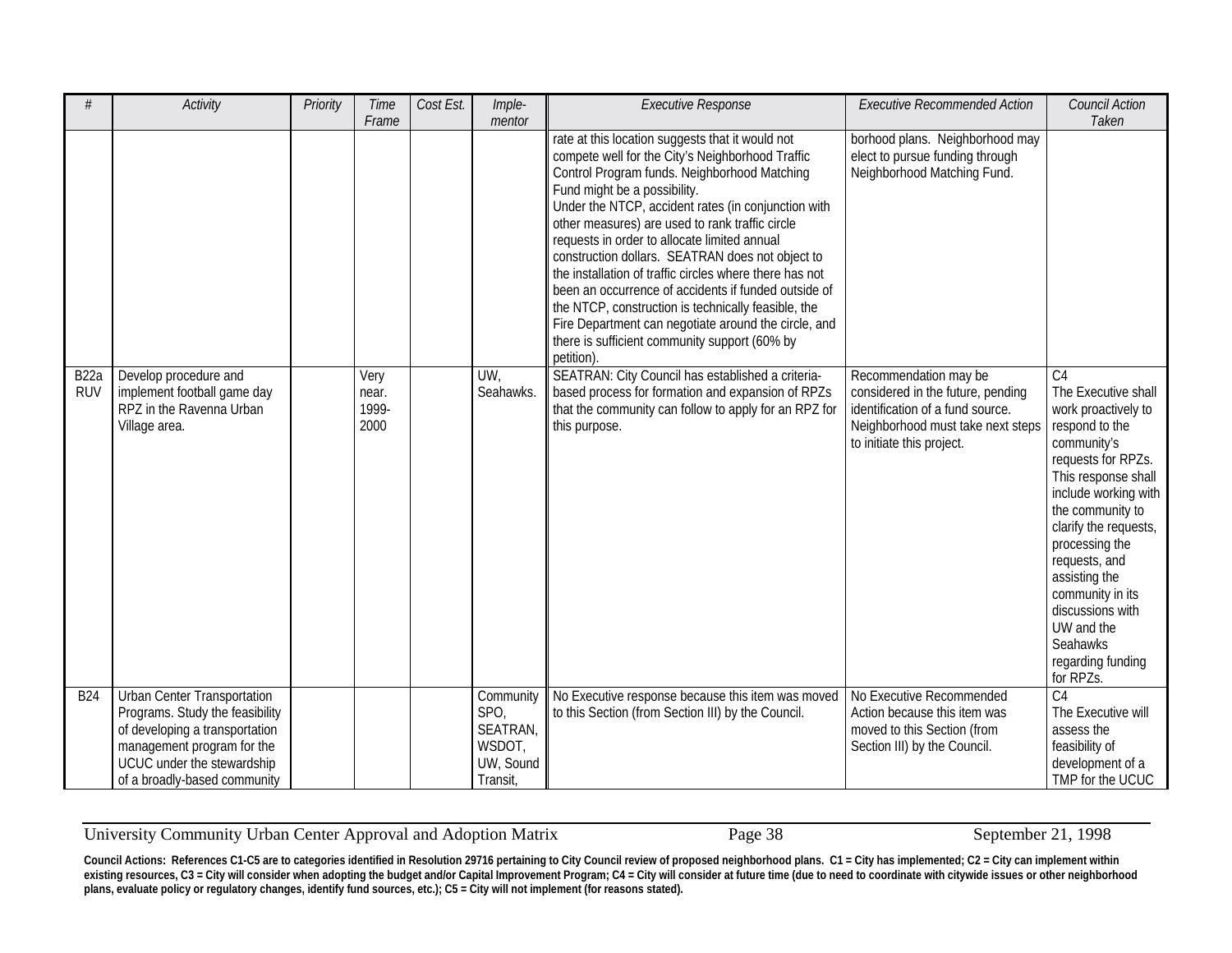| #                | Activity                                                                                                                                                                                                                                                                                                                                             | Priority | Time<br>Frame                     | Cost Est.          | Imple-<br>mentor                                      | <b>Executive Response</b>                                                                                                                                                                                             | <b>Executive Recommended Action</b>                                                                                                                                              | Council Action<br>Taken                                                                                                                                                                          |
|------------------|------------------------------------------------------------------------------------------------------------------------------------------------------------------------------------------------------------------------------------------------------------------------------------------------------------------------------------------------------|----------|-----------------------------------|--------------------|-------------------------------------------------------|-----------------------------------------------------------------------------------------------------------------------------------------------------------------------------------------------------------------------|----------------------------------------------------------------------------------------------------------------------------------------------------------------------------------|--------------------------------------------------------------------------------------------------------------------------------------------------------------------------------------------------|
|                  | planning association (see H-1).<br>Assist the community in<br>developing and implementing<br>this transportation program.<br>Elicit the involvement of other<br>governmental transportation<br>and transit agencies in this<br>process, and ensure that those<br>agencies coordinate their<br>efforts on all transportation<br>projects in the UCUC. |          |                                   |                    | <b>KC/Metro</b><br>Transit,<br>Comm.<br>Transit, etc. |                                                                                                                                                                                                                       |                                                                                                                                                                                  | with involvement<br>from community-<br>based<br>organizations,<br>including contiguous<br>communities. The<br>Executive will report<br>to the Council on<br>this item no later<br>than May 1999. |
| $\overline{B25}$ | Ride Free Zone. Establish a<br>ride free transit zone within the<br>UCUC, including Ravenna<br>Urban Village. Alternately,<br>establish a shuttle system(s) to<br>cover specific needs - link to<br>Sound Transit, ride home from<br>(grocery) shopping, etc.                                                                                        |          |                                   | Unknown            | KC/Metro,<br>DON.                                     | DON: This issue can, and should, be dealt with<br>through the UW Master Plan process.                                                                                                                                 | Recommendation will be<br>considered in the future, through<br>UW Master Plan process,<br>University Village Master Plan<br>process, and Sound Transit<br>station area planning. | C <sub>4</sub><br>Approve Exec.'s<br>Rec. Action.                                                                                                                                                |
| Housing          |                                                                                                                                                                                                                                                                                                                                                      |          |                                   |                    |                                                       |                                                                                                                                                                                                                       |                                                                                                                                                                                  |                                                                                                                                                                                                  |
| C1               | Institute an employer assisted<br>housing program in which<br>major employers (e.g., UW)<br>encourage employees to<br>locate in the community<br>through reduced loan fees and<br>closing costs. UW has already<br>agreed to make a program<br>available to employees.                                                                               |          | As soon<br>as pos-<br>sible.      | No City<br>costs.  | UW,<br>DHHS.                                          | DHHS staff are already working with the UW on this<br>effort. DHHS has made presentations on this topic to<br>the UW. The UW is planning to issue a Request for<br>Proposals for private partners in the near future. | Recommendation already being<br>implemented.                                                                                                                                     | C <sub>2</sub><br>Approve Exec.'s<br>Rec. Action.                                                                                                                                                |
| C <sub>2</sub>   | Institute a shared equity<br>housing partnership program<br>in which an institutional<br>investor (limited partner)<br>provides a share of the equity<br>needed for an employee home<br>purchase in exchange for a<br>share of the resale price.                                                                                                     |          | City-<br>wide<br>initia-<br>tive. | Unknown            | DHHS,<br>SPO.                                         | DHHS staff is interested in exploring a pilot project<br>with one major employer. If the UCUC has a major<br>employer in mind, DHHS would be interested in<br>pursuing the possibility with them.                     | Recommendation will be<br>considered in the future, pending<br>identification of willing community<br>partner.                                                                   | C <sub>4</sub><br>Approve Exec.'s<br>Rec. Action.                                                                                                                                                |
| C <sub>3</sub>   | Encourage a co-housing                                                                                                                                                                                                                                                                                                                               |          | City-                             | <b>Little City</b> | DHHS,                                                 | DHHS, SPO: The City supports the concept of co-                                                                                                                                                                       | Recommendation will be                                                                                                                                                           | $\overline{C4}$                                                                                                                                                                                  |

University Community Urban Center Approval and Adoption Matrix Page 39 September 21, 1998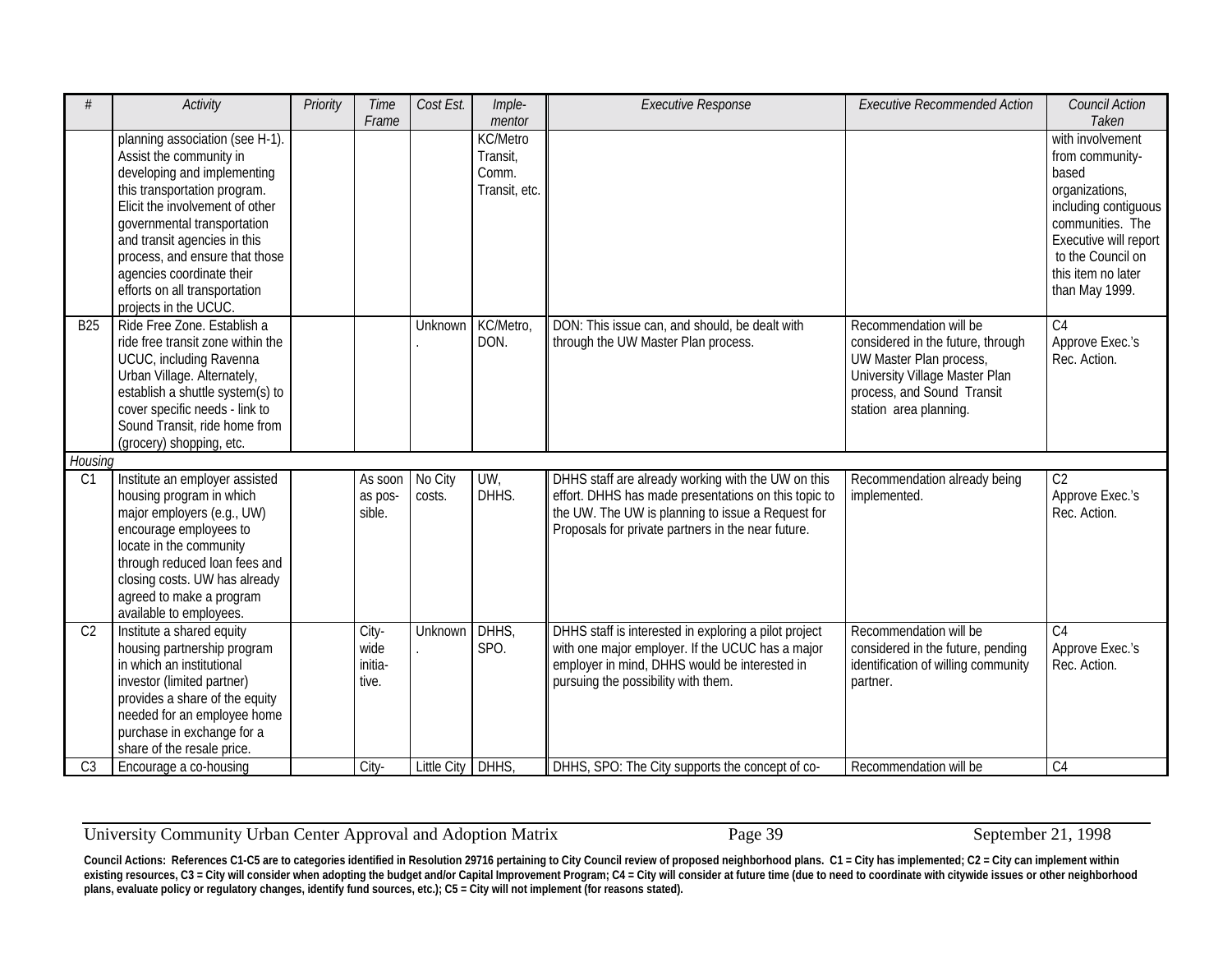| #               | Activity                                                                                                                                                                                                                                                                                             | Priority | Time<br>Frame                     | Cost Est.                                                                                                    | Imple-<br>mentor | <b>Executive Response</b>                                                                                                                                                                                                                                                                                                                                                                                                                                                      | <b>Executive Recommended Action</b>                                                                             | <b>Council Action</b><br>Taken                     |
|-----------------|------------------------------------------------------------------------------------------------------------------------------------------------------------------------------------------------------------------------------------------------------------------------------------------------------|----------|-----------------------------------|--------------------------------------------------------------------------------------------------------------|------------------|--------------------------------------------------------------------------------------------------------------------------------------------------------------------------------------------------------------------------------------------------------------------------------------------------------------------------------------------------------------------------------------------------------------------------------------------------------------------------------|-----------------------------------------------------------------------------------------------------------------|----------------------------------------------------|
|                 | program in which small owner<br>units are built with shared<br>kitchen and recreation<br>facilities. Owners form an<br>association to design and<br>manage the development. City<br>help will be needed for land<br>banking.                                                                         |          | wide<br>initia-<br>tive.          | cost.                                                                                                        | DCLU.            | housing and may in the future undertake activities to<br>facilitate co-housing developments, such as<br>examining the land use code for barriers to this type<br>of development. The notion of the City getting<br>involved in land banking would have to be examined<br>carefully to understand the costs and benefits.                                                                                                                                                       | considered in the future, pending<br>identification of willing community<br>partner, and potential fund source. | Approve Exec.'s<br>Rec. Action.                    |
| C4              | Encourage co-op and mutual<br>housing in which a housing<br>association owns the units and<br>members lease.<br>Members (tenants) form<br>association and develop the<br>housing. City assistance may<br>be needed for land acquisition.                                                             |          | City-<br>wide<br>initia-<br>tive. | Little City<br>cost.                                                                                         | DHHS,<br>ESD.    | DHHS multifamily housing development staff<br>currently works with nonprofits that develop and<br>support mutual housing. Assistance for purchase and<br>rehabilitation of low- to moderate-income mutual<br>housing is available on a competitive basis. Specific<br>projects in the UCUC may be considered in the future<br>if project applications are submitted.                                                                                                           | Recommendation will be<br>considered in the future, pending<br>identification of willing community<br>partner.  | C4<br>Approve Exec.'s<br>Rec. Action.              |
| C <sub>5</sub>  | Institute a Land Trust housing<br>program in which a land trust<br>retains ownership of the land in<br>order to keep lease rates<br>lower.<br>Private developer or<br>association builds the unit on<br>land trust land. Public or<br>contributed funds are<br>necessary to acquire the<br>property. |          | City-<br>wide<br>initia-<br>tive. | Unknown                                                                                                      | DHHS.            | DHHS, SPO: The City is in the early stages of<br>researching Land Trusts for housing for low- to<br>moderate-income households. There are some<br>existing program funds to support the creation of<br>Land Trusts.                                                                                                                                                                                                                                                            | Recommendation will be<br>considered in the future, pending<br>completion of additional research.               | $\overline{C4}$<br>Approve Exec.'s<br>Rec. Action. |
| $\overline{C6}$ | Develop an apartment building<br>rehabilitation loan program to<br>assist low-income households<br>by providing low interest loans<br>to correct building code<br>deficiencies and undertake<br>improvements.<br>City would need to direct<br>interest rate buy-down funds to<br>SRO projects.       |          | City-<br>wide<br>initia-<br>tive. | Funding<br>must<br>also be<br>identified<br>for<br>construct<br>ion and<br>/or<br>permane<br>nt<br>financing | DHHS.            | DHHS: City multifamily rental preservation and<br>rehabilitation loans are currently available to owners<br>of multifamily rental properties on a competitive basis.<br>Resulting units must be made available to low- and<br>moderate-income renters. DHHS and City Light have<br>weatherization funds available. The City continues to<br>rehabilitate SRO units. Specific projects in the UCUC<br>may be considered in the future if project applications<br>are submitted. | Recommendation already being<br>implemented.                                                                    | $\overline{C2}$<br>Approve Exec.'s<br>Rec. Action. |

University Community Urban Center Approval and Adoption Matrix Page 40 September 21, 1998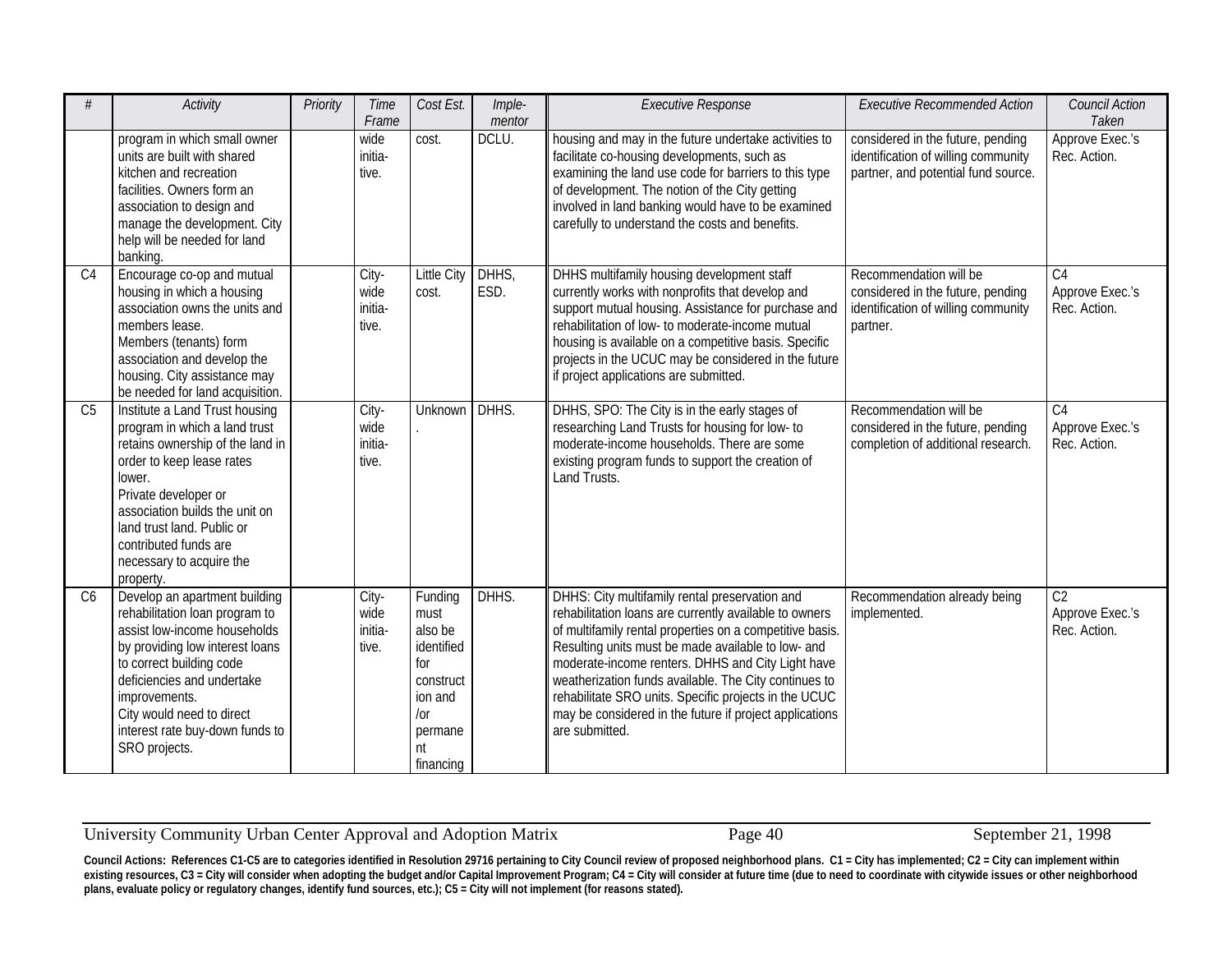| #               | Activity                                                                                                                                                                       | Priority | Time<br>Frame                           | Cost Est.                                                                                  | Imple-<br>mentor                                                           | <b>Executive Response</b>                                                                                                                                                                                                                                                                                                                                                                                                                                                                                                                                                                                                                                                                                                                                          | <b>Executive Recommended Action</b>                                                                                                                                                                                          | <b>Council Action</b><br>Taken                     |
|-----------------|--------------------------------------------------------------------------------------------------------------------------------------------------------------------------------|----------|-----------------------------------------|--------------------------------------------------------------------------------------------|----------------------------------------------------------------------------|--------------------------------------------------------------------------------------------------------------------------------------------------------------------------------------------------------------------------------------------------------------------------------------------------------------------------------------------------------------------------------------------------------------------------------------------------------------------------------------------------------------------------------------------------------------------------------------------------------------------------------------------------------------------------------------------------------------------------------------------------------------------|------------------------------------------------------------------------------------------------------------------------------------------------------------------------------------------------------------------------------|----------------------------------------------------|
| C <sub>7</sub>  | Enhance funding available for<br>gap financing, including prime<br>loan reduction and interest rate<br>buy downs.                                                              |          | City-<br>wide<br>initia-<br>tive.       | Unknown                                                                                    | City,<br>financing<br>agencies,<br>and banks.                              | DHHS: City multifamily rehabilitation programs make<br>funds available at very low interest rates. For first<br>time home buyers, State programs make available<br>funds for down payment assistance and/or mortgage<br>assistance to moderate-income home buyers.                                                                                                                                                                                                                                                                                                                                                                                                                                                                                                 | Recommendation already being<br>implemented.                                                                                                                                                                                 | $\overline{C4}$<br>Approve Exec.'s<br>Rec. Action. |
|                 | Parks, Recreation, Open Space, and Urban Design Features                                                                                                                       |          |                                         |                                                                                            |                                                                            |                                                                                                                                                                                                                                                                                                                                                                                                                                                                                                                                                                                                                                                                                                                                                                    |                                                                                                                                                                                                                              |                                                    |
| D <sub>10</sub> | Encourage the UW to consider<br>incorporating open space into<br>UW development between 11 <sup>th</sup><br>and 12 <sup>th</sup> Aves. NE just north of<br>NE 41st St.         |          | Part of<br>the UW<br>master<br>plan.    | Undeter-<br>mined                                                                          | $UW$ .                                                                     | This issue should be addressed as part of the UW<br>Master Plan process.                                                                                                                                                                                                                                                                                                                                                                                                                                                                                                                                                                                                                                                                                           | Recommendation will be<br>considered in the future, as part of<br>UW Master Plan process.                                                                                                                                    | C <sub>4</sub><br>Approve Exec.'s<br>Rec. Action.  |
| D11             | Install sidewalks, lighting, and<br>street trees on 7 <sup>th</sup> Ave. NE<br>connecting the Burke-Gilman<br>Trail to the shoreline.                                          |          |                                         | <b>Street</b><br>improve-<br>ment<br>funds<br>and<br>develop-<br>ment<br>requirem<br>ents. | <b>SEATRAN</b><br>DPR, local<br>property<br>owner<br>contribution          | SEATRAN: Concept OK. Design needed consistent<br>with Shoreline Street End guidelines. Street tree<br>planting is a good community-based project, with<br>Neighborhood Matching Fund support a possibility.<br>SEATRAN Arborist's office or SCL's Urban Tree<br>Replacement Program may be able to assist.<br>SCL: Lighting technical assistance is available for a<br>community-based project. For more street or alley<br>lights, the neighborhood is encouraged to develop a<br>lighting plan with Seattle City Light's North Service<br>Center. Include property ownership, location of lights,<br>type of fixtures and lighting calculations. Costs of<br>installation, fixtures and electricity are the responsibil-<br>ity of the adjacent property owners. | Recommendation will be<br>considered in the future, pending<br>identification of a fund source and<br>completion of additional design and<br>planning. Neighborhood must take<br>the next steps to initiate this<br>project. | $\overline{C4}$<br>Approve Exec.'s<br>Rec. Action. |
| D12             | Explore various ways to<br>upgrade Campus Parkway to<br>increase useable open space.                                                                                           |          |                                         | Depends<br>on the<br>scope.                                                                | Partnership<br>: DPR, UW<br>KC/Metro,<br>SEATRAN,<br>and Sound<br>Transit. | This issue should be addressed through the UW<br>Master Plan process.                                                                                                                                                                                                                                                                                                                                                                                                                                                                                                                                                                                                                                                                                              | Recommendation will be<br>considered in the future, through<br>UW Master Plan process.                                                                                                                                       | C <sub>4</sub><br>Approve Exec.'s<br>Rec. Action.  |
| D14             | Encourage the UW to explore<br>opportunities for sharing the<br>Vic Mix Pond area (east of<br>25th between Silver Cloud<br>Motel and University Village)<br>as part of housing |          | Part of<br><b>UW</b><br>master<br>plan. | Undeter-<br>mined.                                                                         | UW.                                                                        | This issue should be addressed through the UW<br>Master Plan process.                                                                                                                                                                                                                                                                                                                                                                                                                                                                                                                                                                                                                                                                                              | Recommendation will be<br>considered in the future, through<br>UW Master Plan process.                                                                                                                                       | $\overline{C4}$<br>Approve Exec.'s<br>Rec. Action. |

University Community Urban Center Approval and Adoption Matrix Page 41 September 21, 1998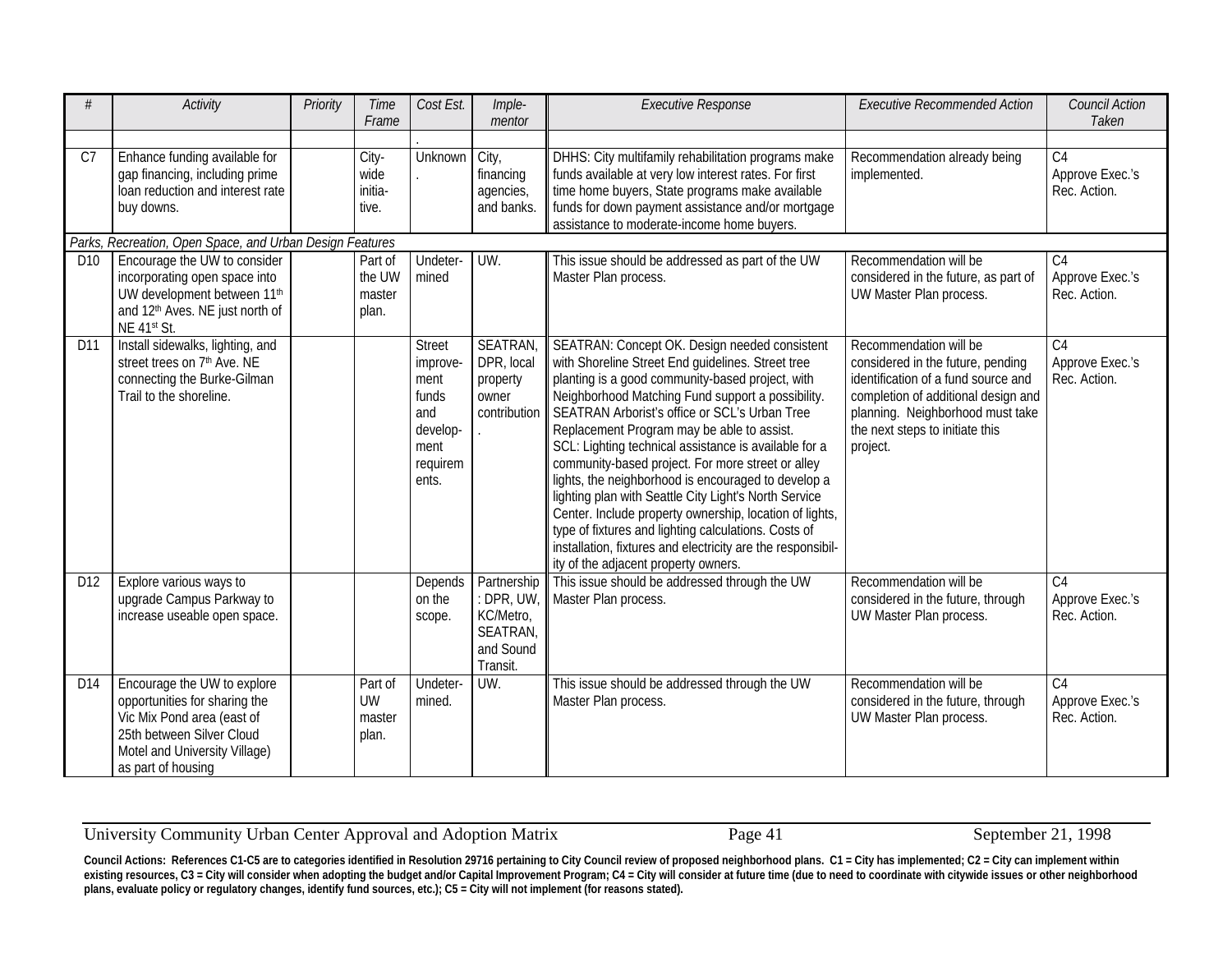| #               | <b>Activity</b>                                                                                                                                                                                                                | Priority | Time<br>Frame     | Cost Est.          | Imple-<br>mentor                          | <b>Executive Response</b>                                                                                                                                                                                                                                                                                                                                                                                                                                                                                                                                                                                                                                                                                                                                                                                                                      | <b>Executive Recommended Action</b>                                                                                                                                                                                                                                                              | Council Action<br>Taken                            |
|-----------------|--------------------------------------------------------------------------------------------------------------------------------------------------------------------------------------------------------------------------------|----------|-------------------|--------------------|-------------------------------------------|------------------------------------------------------------------------------------------------------------------------------------------------------------------------------------------------------------------------------------------------------------------------------------------------------------------------------------------------------------------------------------------------------------------------------------------------------------------------------------------------------------------------------------------------------------------------------------------------------------------------------------------------------------------------------------------------------------------------------------------------------------------------------------------------------------------------------------------------|--------------------------------------------------------------------------------------------------------------------------------------------------------------------------------------------------------------------------------------------------------------------------------------------------|----------------------------------------------------|
|                 | development or community<br>recreation space.                                                                                                                                                                                  |          |                   |                    |                                           |                                                                                                                                                                                                                                                                                                                                                                                                                                                                                                                                                                                                                                                                                                                                                                                                                                                |                                                                                                                                                                                                                                                                                                  |                                                    |
| D16             | Improve sidewalks along NE<br>50 <sup>th</sup> St. from I-5 to 15 <sup>th</sup> Ave.<br>NE by requiring new<br>development be set back to<br>provide at least 12-foot-wide<br>sidewalks and upgrading lights<br>and pavements. |          | $3 - 7$<br>years. | Undeter-<br>mined. | Property<br>owners,<br>DCLU,<br>Community | DCLU: In principle, DCLU supports this<br>recommendation. Right now, however, DCLU cannot<br>legally require developments to provide wider<br>sidewalks on private property. This problem needs to<br>be solved if this proposal is to be implemented.<br>DCLU will likely explore as part of an urban center<br>implementation project because wider sidewalks are<br>an issue in many locations.<br>SCL: For additional street or alley lights, the<br>neighborhood is encouraged to develop a lighting<br>plan by working with Seattle City Light's North<br>Service Center. (For lighting on arterials, SEATRAN<br>has jurisdiction.) The plan should include location of<br>lights, type of lighting fixtures and lighting calcu-<br>lations. The lighting plan will provide information for a<br>feasibility analysis and cost estimate. | Recommendation may be<br>considered in the future, pending<br>identification of a fund source,<br>completion of additional research<br>and resolution of legal issues.                                                                                                                           | $\overline{C4}$<br>Approve Exec.'s<br>Rec. Action. |
| D17             | Create a P-patch near or at the<br>small park at NE 43rd St. and<br>9th Ave. NE.<br>The community must initiate.                                                                                                               |          |                   |                    | Community<br>DON.                         | The wait is at least a year for any of the three<br>gardens in the UCUC.<br>1) DPR does not feel that the site, Christie Park, is<br>appropriate for a P-Patch due to size and lack of<br>existing parks to serve the general population in the<br>area.<br>2) Alternative recommendation: Other nearby sites<br>should be identified. Considerations for any new P-<br>Patch include: water and solar access, soil quality,<br>permanence of the site, and whether there is<br>gardeners a group of to see the project though from<br>grant-writing, to building the site and gardening.                                                                                                                                                                                                                                                      | 1) Recommendation will not be<br>implemented at Christie Park.<br>2) Recommendation will be<br>considered in the future, pending<br>completion of additional planning<br>and identification of a potential fund<br>source. Neighborhood must take<br>the next steps to initiate this<br>project. | C <sub>4</sub><br>Approve Exec.'s<br>Rec. Action.  |
| D19             | Acquire two more P-patches in<br>Ravenna Urban Village. Retain<br>the existing P-patch at NE 52nd<br>St.                                                                                                                       |          |                   | Undeter-<br>mined. | Community<br>DON.                         | Potential sites need to be identified. Considerations<br>for any new P-Patch include: water and solar access<br>soil quality, permanence of the site, and whether a<br>group of potential gardeners exists who could see the<br>project though from writing a Neighborhood Matching<br>Fund grant, to building the site and actually<br>gardening.                                                                                                                                                                                                                                                                                                                                                                                                                                                                                             | Recommendation will be<br>considered in the future pending<br>completion of additional planning<br>and identification of a potential fund<br>source. Neighborhood must take<br>the next steps to initiate this<br>project.                                                                       | C <sub>4</sub><br>Approve Exec.'s<br>Rec. Action.  |
| D <sub>20</sub> | Improve NW Heritage Park on                                                                                                                                                                                                    |          |                   |                    | Community                                 | SEATRAN: Property is in the public right-of-way. This   Recommendation is a community-                                                                                                                                                                                                                                                                                                                                                                                                                                                                                                                                                                                                                                                                                                                                                         |                                                                                                                                                                                                                                                                                                  | C <sub>4</sub>                                     |

#### University Community Urban Center Approval and Adoption Matrix Page 42 September 21, 1998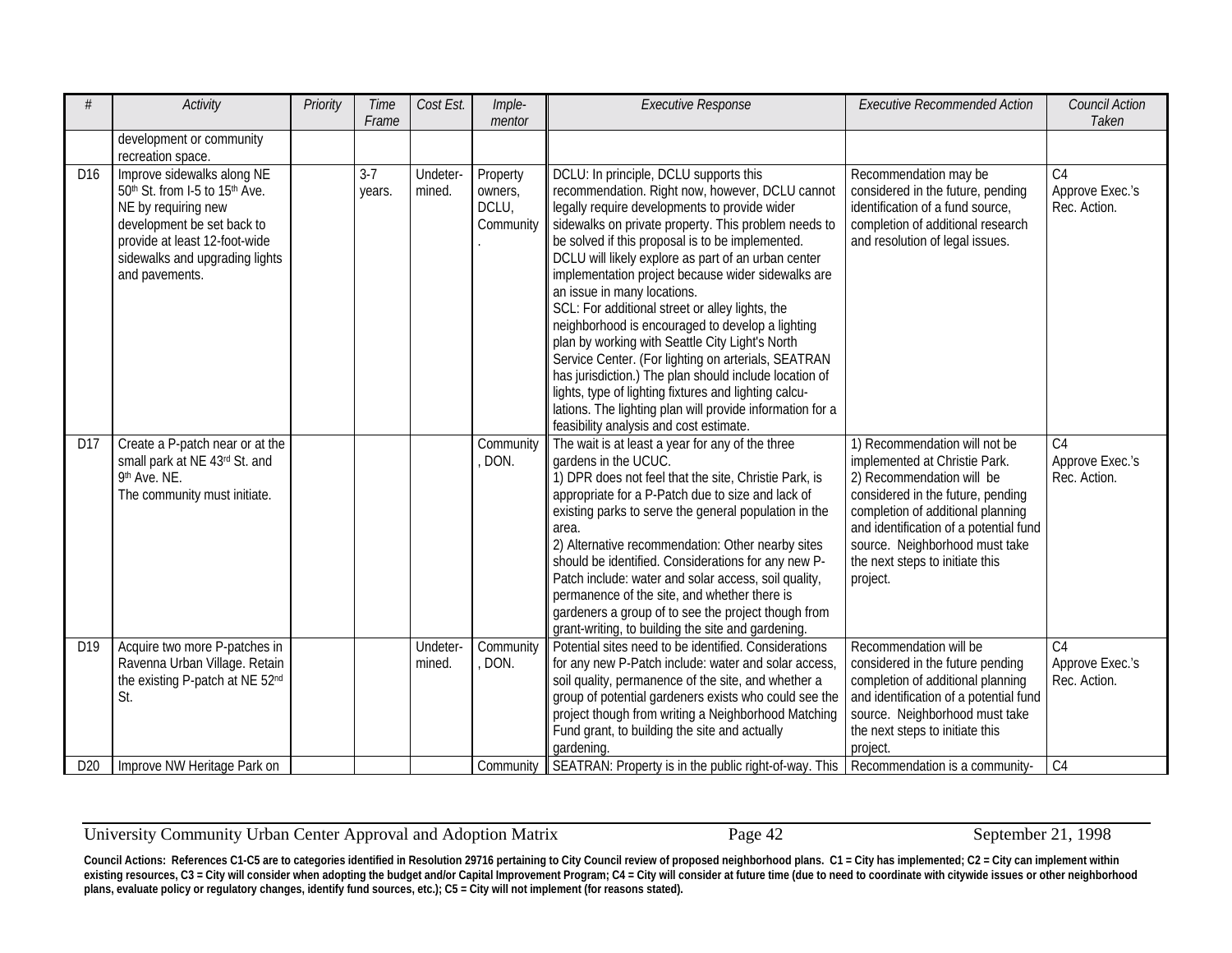| #                   | <b>Activity</b>                                                                                                                                                                                                           | Priority | Time<br>Frame | Cost Est.                                       | Imple-<br>mentor                                                      | <b>Executive Response</b>                                                                                                                                                                                                                                                                                                                                                                                                                        | <b>Executive Recommended Action</b>                                                                                                                                                                                                                                                                                                | <b>Council Action</b><br>Taken                     |
|---------------------|---------------------------------------------------------------------------------------------------------------------------------------------------------------------------------------------------------------------------|----------|---------------|-------------------------------------------------|-----------------------------------------------------------------------|--------------------------------------------------------------------------------------------------------------------------------------------------------------------------------------------------------------------------------------------------------------------------------------------------------------------------------------------------------------------------------------------------------------------------------------------------|------------------------------------------------------------------------------------------------------------------------------------------------------------------------------------------------------------------------------------------------------------------------------------------------------------------------------------|----------------------------------------------------|
|                     | the north side of NE Blakeley<br>St. at 24 <sup>th</sup> Ave. NE.                                                                                                                                                         |          |               |                                                 |                                                                       | project could be a good candidate for the<br>Neighborhood Matching Fund.                                                                                                                                                                                                                                                                                                                                                                         | based activity.                                                                                                                                                                                                                                                                                                                    | Approve Exec.'s<br>Rec. Action.                    |
| $D+2$<br><b>RUV</b> | Establish Ravenna Place NE<br>as a Green Street Type III.                                                                                                                                                                 |          | Near          | Neighbor<br>hood<br>Matching<br>Fund<br>grant.  | DCLU,<br>DON,<br>Community                                            | SEATRAN: Existing street classification is a collector<br>arterial. The existing ROW is 70 feet. A conceptual<br>design would be needed to determine where it would<br>be feasible to widen sidewalks, provide landscaping<br>and pedestrian amenities. The street would not need<br>the "green street" classification for this to occur. This<br>project is a good candidate for a Neighborhood<br>Matching Fund grant for planning and design. | Green street designation is not<br>necessary; recommendation will<br>not be implemented. Neighbor-<br>hood must take next steps to<br>initiate this project.<br>Pedestrian improvements:<br>Recommendation will be<br>considered in the future, pending<br>completion of design and<br>identification of a private fund<br>source. | $\overline{C4}$<br>Approve Exec.'s<br>Rec. Action. |
| $D+3$<br><b>RUV</b> | Create gateways to Ravenna<br>Urban Village at the<br>intersections of 25 <sup>th</sup> Ave. NE<br>with NE 55 <sup>th</sup> St. and NE 45 <sup>th</sup><br>St.                                                            |          | Near          | Minimal.                                        | <b>SEATRAN</b><br>Community                                           | Concept OK. A conceptual design is needed to<br>determine improvements at each location. This<br>project is a good candidate for a Neighborhood<br>Matching Fund grant for planning and design.                                                                                                                                                                                                                                                  | Recommendation will be<br>considered in the future, pending<br>identification of a fund source and<br>completion of additional planning<br>and design. Neighborhood must<br>take the next steps to initiate this<br>project.                                                                                                       | C <sub>4</sub><br>Approve Exec.'s<br>Rec. Action.  |
| D <sub>28</sub>     | Create a north gateway to the<br>University District at the Ave or<br>15th St. NE and NE 45th St.<br>Consider "UW front door,"<br>Burke Museum, Sound Transit<br>potential new development,<br>and KC/Metro improvements. |          |               | Depends<br>on the<br>scope.                     | UW, Burke<br>Museum,<br>Sound<br>Transit,<br>Community<br>, KC/Metro. | This issue could be addressed as part of station area<br>planning.                                                                                                                                                                                                                                                                                                                                                                               | Recommendation will be<br>considered in the future, as part of<br>station area planning.                                                                                                                                                                                                                                           | C <sub>4</sub><br>Approve Exec.'s<br>Rec. Action.  |
| D <sub>29</sub>     | Create gateways and/or<br>enhanced crosswalks to the<br>University District at the<br>intersections of NE 50th St.<br>with University Way and<br>Roosevelt Ave. NE, and<br>Roosevelt Ave. NE and NE<br>42nd St.           | $\sf H$  |               | \$100K to<br>\$200K<br>per<br>intersecti<br>on. | <b>SEATRAN</b><br>Community<br>, Chamber,<br>arts<br>council.         | SEATRAN: Concept OK. Conceptual design needed<br>to determine improvements.                                                                                                                                                                                                                                                                                                                                                                      | Recommendation will be<br>considered in the future, pending<br>identification of a fund source and<br>completion of additional design.                                                                                                                                                                                             | C <sub>4</sub><br>Approve Exec.'s<br>Rec. Action.  |
| D35                 | Encourage tree planting in the<br>University Urban Center.                                                                                                                                                                |          |               |                                                 | Community                                                             | The City has many resources available to support<br>neighborhood-based tree planting projects.<br>SEATRAN Arborist Office is a good place to start.                                                                                                                                                                                                                                                                                              | Recommendation is a community-<br>based activity.                                                                                                                                                                                                                                                                                  | C <sub>4</sub><br>Approve Exec.'s<br>Rec. Action.  |

University Community Urban Center Approval and Adoption Matrix Page 43 September 21, 1998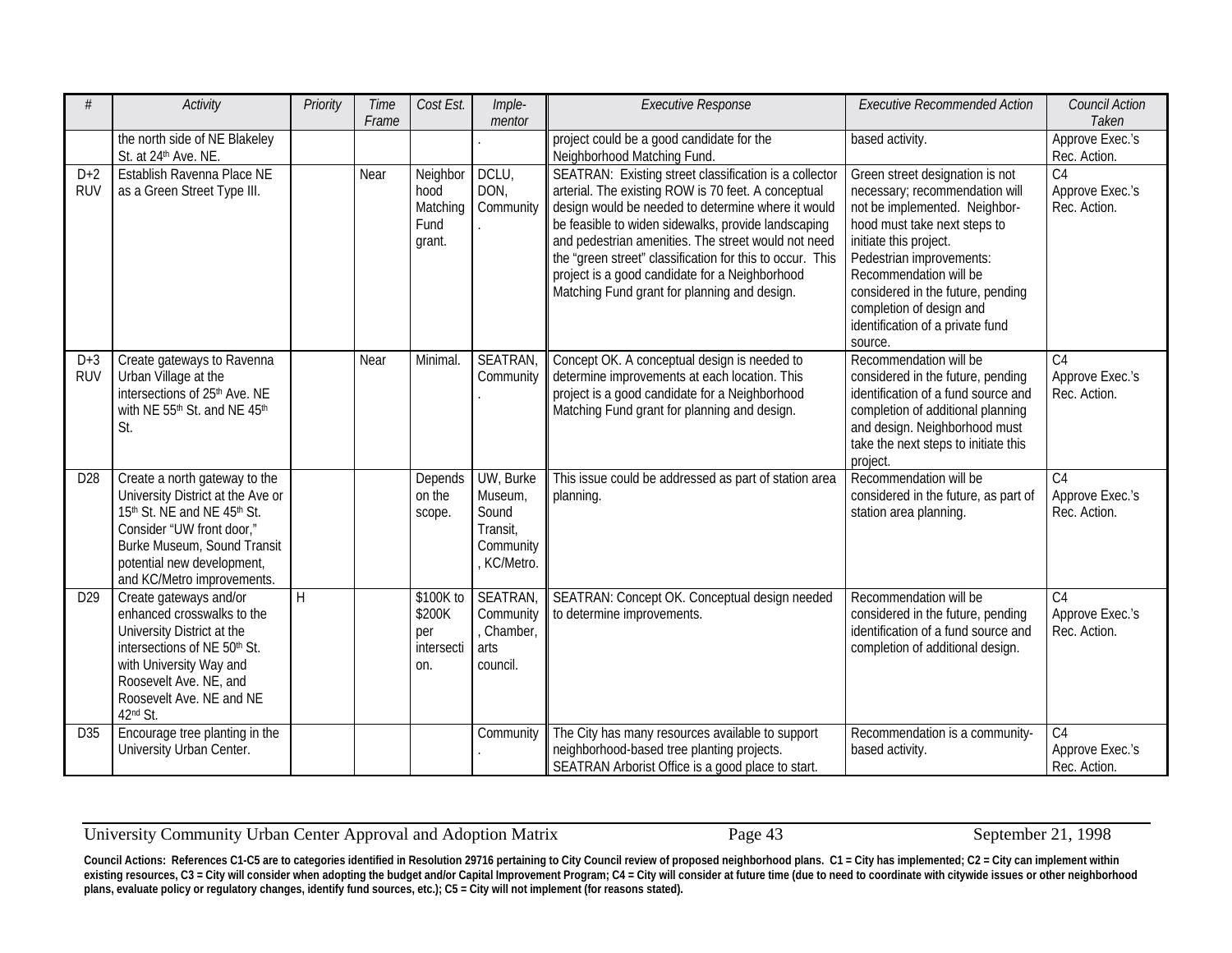| #              | <b>Activity</b>                                                                                                                                                                                                                                                                                                                                                                                                                                               | Priority | Time<br>Frame | Cost Est.                                               | Imple-<br>mentor                                                                                                                                        | <b>Executive Response</b>                                                                                                                                                                                                                                                                                      | <b>Executive Recommended Action</b>               | <b>Council Action</b><br>Taken                      |
|----------------|---------------------------------------------------------------------------------------------------------------------------------------------------------------------------------------------------------------------------------------------------------------------------------------------------------------------------------------------------------------------------------------------------------------------------------------------------------------|----------|---------------|---------------------------------------------------------|---------------------------------------------------------------------------------------------------------------------------------------------------------|----------------------------------------------------------------------------------------------------------------------------------------------------------------------------------------------------------------------------------------------------------------------------------------------------------------|---------------------------------------------------|-----------------------------------------------------|
|                | Arts and Cultural Activities                                                                                                                                                                                                                                                                                                                                                                                                                                  |          |               |                                                         |                                                                                                                                                         |                                                                                                                                                                                                                                                                                                                |                                                   |                                                     |
| E <sub>1</sub> | Establish an arts council,<br>which will continue to explore<br>and assess community need<br>for support for art and cultural<br>activities and expression. An<br>arts council could deal with<br>such issues as collaborative<br>scheduling, advertising,<br>promotion, and public arts<br>projects.<br>Ongoing activities funded by<br>member dues and contribu-<br>tions. City provides SAC<br>funding. Grants and contribu-<br>tions from special events. |          |               |                                                         | Local,<br>public,<br>institutional<br>arts<br>organiza-<br>tions, SAC,<br>King<br>County,<br>and<br>Washington<br><b>State Arts</b><br>Commissio<br>ns. | Seattle Arts Commission may be able to provide<br>advice and Department of Neighborhoods may be<br>private, and able to provide organizing assistance. They have<br>both met with Arts & Culture Committee to share<br>information and explore resources.                                                      | Recommendation is a community-<br>based activity. | C <sub>4</sub><br>Approve Exec.'s<br>Rec. Action.   |
| E <sub>2</sub> | Promote arts and cultural<br>activities at the University<br>Saturday Market.                                                                                                                                                                                                                                                                                                                                                                                 |          | Ongoin<br>g   | None to<br>City.                                        | University<br>Market and<br>UCUCA.                                                                                                                      |                                                                                                                                                                                                                                                                                                                | Recommendation is a community-<br>based activity. | C <sub>4</sub><br>Approve Exec.'s<br>Rec. Action.   |
| E <sub>3</sub> | Promote Arts and Cultural<br>activities and education at the<br>University Heights Center.<br>This action is dependent upon<br>the survival of the Center (see<br>D27).                                                                                                                                                                                                                                                                                       |          | Ongoin<br>g   |                                                         | University<br>Heights<br>Center and<br>UCUCA.                                                                                                           |                                                                                                                                                                                                                                                                                                                | Recommendation is a community-<br>based activity. | C <sub>4</sub><br>Approve Exec.'s<br>Rec. Action.   |
| E <sub>4</sub> | Promote cultural activities at<br>the University Branch Library,<br>such as poetry readings, book<br>groups, children's story time,<br>and activities. Provide informa-<br>tion services on cultural events<br>in the Urban Center.                                                                                                                                                                                                                           |          |               |                                                         | Seattle<br>Public<br>Library and<br>UCUCA.                                                                                                              | This is a service provided by the Library on an<br>ongoing basis.                                                                                                                                                                                                                                              | Recommendation already being<br>implemented.      | $\overline{C}$ 1<br>Approve Exec.'s<br>Rec. Action. |
| E <sub>5</sub> | Ensure that the community<br>plays an important role in<br>selecting and directing the<br>artwork associated with major<br>public projects including<br>improvements associated with:                                                                                                                                                                                                                                                                         |          |               | Funded<br>under<br>the<br>current<br>1% for<br>the Arts | UCUCA,<br>local arts<br>council and<br>SAC.                                                                                                             | SAC routinely involves community members in<br>selecting public art works in their neighborhoods.<br>SAC's structure involves community members in<br>defining scopes of work, selecting the artists and<br>reviewing the art as it develops. SAC works with<br>groups to identify local participants in these | Recommendation already being<br>implemented.      | $\overline{C}$ 1<br>Approve Exec.'s<br>Rec. Action. |

University Community Urban Center Approval and Adoption Matrix Page 44 September 21, 1998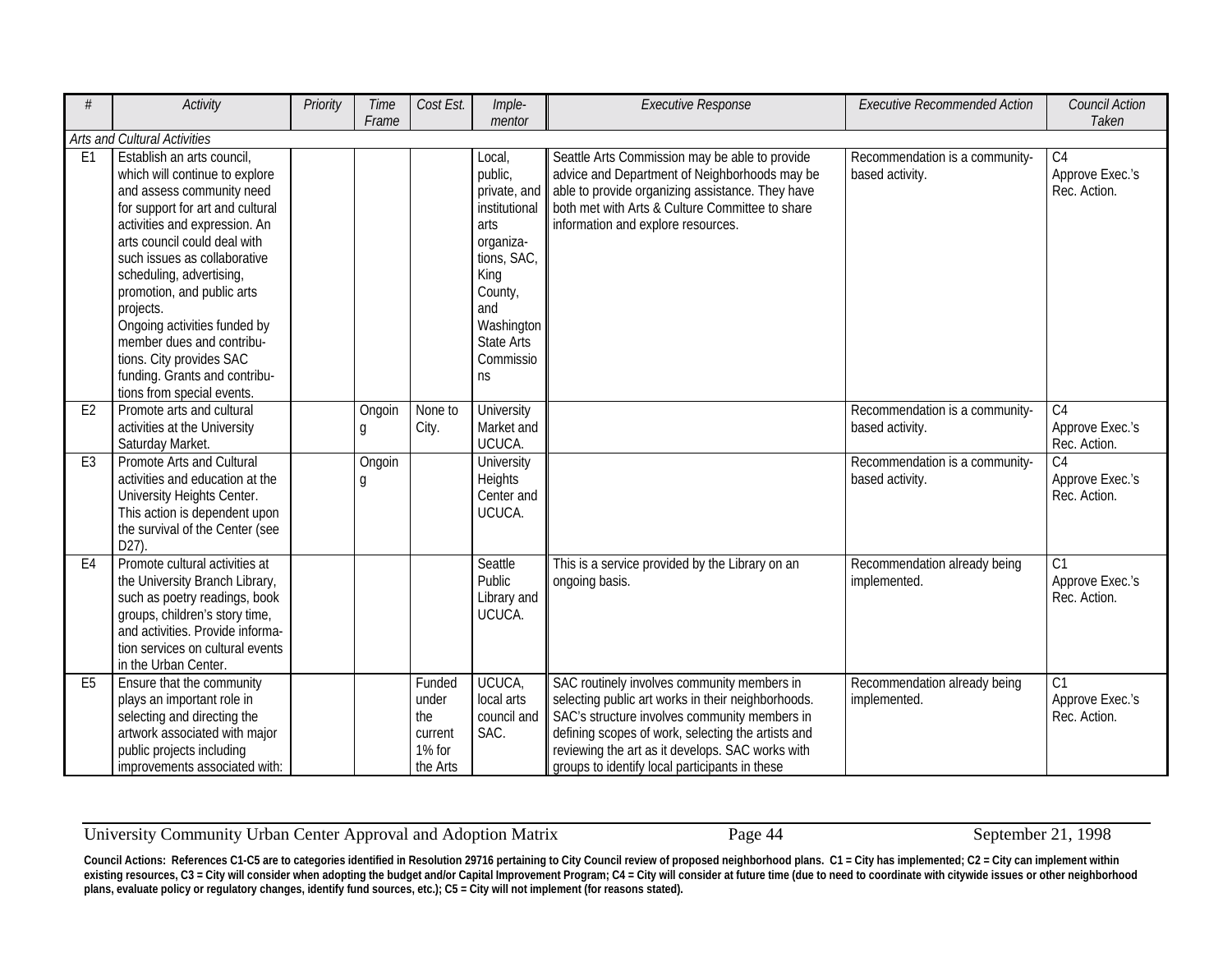| #              | <b>Activity</b>                                                                                                                                                                                                   | Priority | Time<br>Frame | Cost Est.                                                                  | Imple-<br>mentor                                                                                                              | <b>Executive Response</b>                                                                                                                                                                                                                   | <b>Executive Recommended Action</b>               | Council Action<br>Taken                            |
|----------------|-------------------------------------------------------------------------------------------------------------------------------------------------------------------------------------------------------------------|----------|---------------|----------------------------------------------------------------------------|-------------------------------------------------------------------------------------------------------------------------------|---------------------------------------------------------------------------------------------------------------------------------------------------------------------------------------------------------------------------------------------|---------------------------------------------------|----------------------------------------------------|
|                | the Sound Transit stations,<br>Ave reconstruction, Gateway<br>and sidewalks, Campus<br>Parkway, parks and open<br>spaces, including Blakeley<br>Crescent and P-patches, 15th<br>Ave. NE and KC/Metro<br>upgrades. |          |               | program.                                                                   |                                                                                                                               | processes. The broader community is informed<br>through public meetings, community newspaper<br>articles and other media. Projects that are managed<br>by KC/Metro and Sound Transit will have a similar<br>level of community involvement. |                                                   |                                                    |
| E <sub>6</sub> | Ensure that the interests of<br>families and children are met<br>with programs for arts and<br>cultural activities.                                                                                               |          | Ongoin<br>g   | None<br>explicit<br>(see E2,<br>E <sub>3</sub> , and<br>E4,<br>above).     | Local arts<br>council,<br>SPL, Henry<br>Gallery,<br>Burke Mu-<br>seum, Uni-<br>versity<br>Heights<br>Center,<br>YMCA,<br>DPR. | This is an ongoing service provided by both the<br>Library and DPR.                                                                                                                                                                         | Recommendation already being<br>implemented.      | C1<br>Approve Exec.'s<br>Rec. Action.              |
| E7             | Incorporate arts and cultural<br>affairs into regular business<br>activities and events such as<br>the annual Street Fair and<br>Ravenna Creek Festival.                                                          |          |               | None<br>identified                                                         | Local arts<br>council and<br>Chamber of<br>Commerce.                                                                          | Neighborhood Service Centers support community-<br>based events as part of their ongoing work.                                                                                                                                              | Recommendation is a community-<br>based activity. | C <sub>4</sub><br>Approve Exec.'s<br>Rec. Action.  |
| E <sub>8</sub> | Coordinate gallery, art, and<br>performance space to provide<br>greater service options for<br>events.                                                                                                            |          | Ongoin<br>g   | None<br>identified                                                         | Local arts<br>council and<br>participatin<br>organizatio<br>ns.                                                               |                                                                                                                                                                                                                                             | Recommendation is a community-<br>based activity. | C <sub>4</sub><br>Approve Exec.'s<br>Rec. Action.  |
| E <sub>9</sub> | Establish a directory for visual,<br>performing and literary arts,<br>artists, art organizations, and<br>space available. Establish<br>additional exhibit space, where<br>possible.                               |          |               | Grants,<br>donation<br>S,<br>sponsors<br>hip-type<br>advertisi<br>ng, etc. | Local arts<br>council,<br>Chamber,<br>University<br>Heights<br>Center,<br>UW.                                                 | An arts directory could be a good project for a<br>Neighborhood Matching Fund grant.                                                                                                                                                        | Recommendation is a community-<br>based activity. | $\overline{C4}$<br>Approve Exec.'s<br>Rec. Action. |
| E10            | Identify historically important                                                                                                                                                                                   |          |               | Staff                                                                      |                                                                                                                               | Community   DON: The Urban Conservation Division would                                                                                                                                                                                      | Recommendation will be                            | C <sub>4</sub>                                     |

University Community Urban Center Approval and Adoption Matrix Page 45 September 21, 1998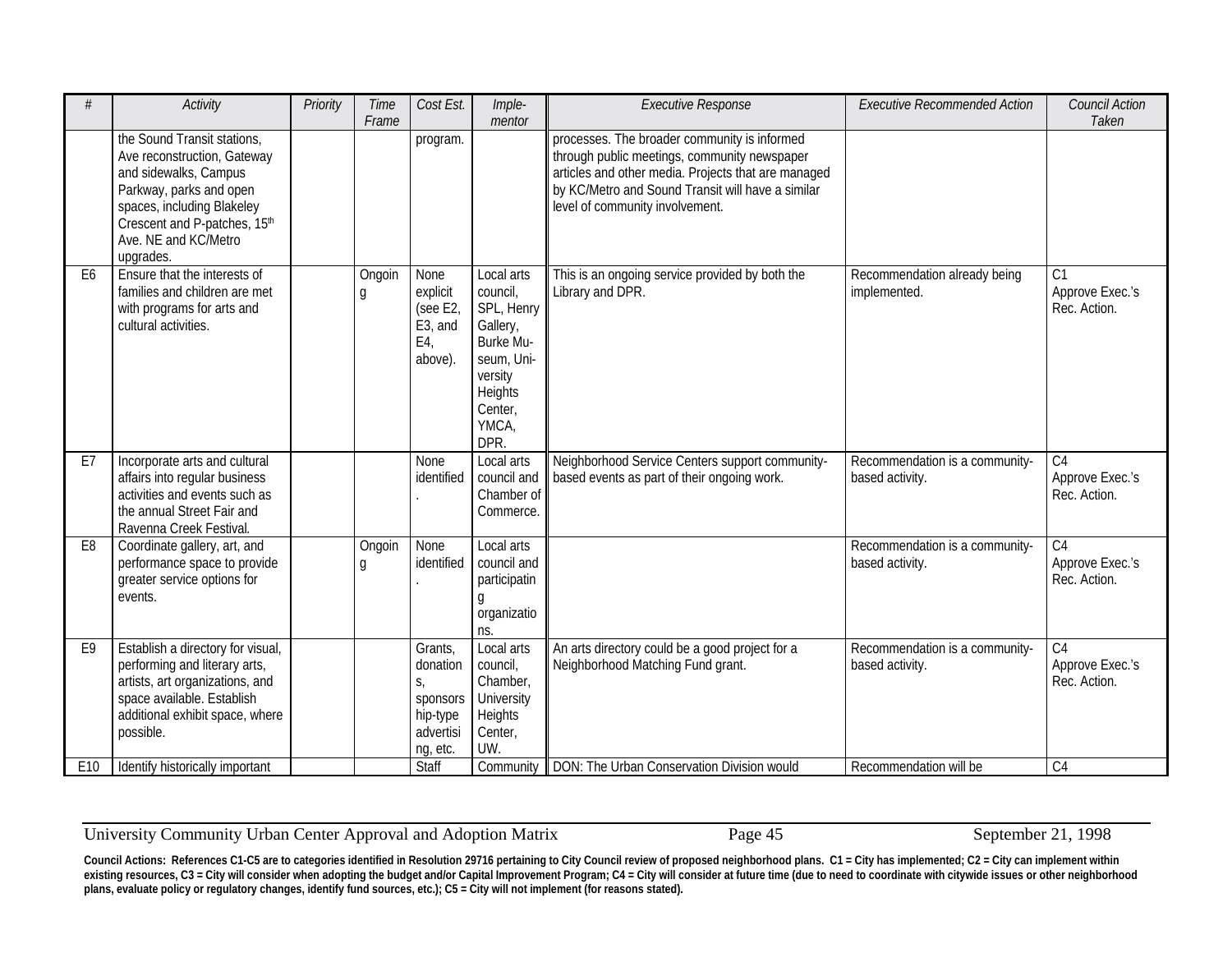| #                      | <b>Activity</b>                                                                                                                                                                                                                                                                                                                                                                                                                                           | Priority | Time<br>Frame | Cost Est.                                                                    | Imple-<br>mentor                                                                                                | <b>Executive Response</b>                                                                                                                                                                                                                                                                                         | <b>Executive Recommended Action</b>                                                                                                                                                       | <b>Council Action</b><br>Taken                     |
|------------------------|-----------------------------------------------------------------------------------------------------------------------------------------------------------------------------------------------------------------------------------------------------------------------------------------------------------------------------------------------------------------------------------------------------------------------------------------------------------|----------|---------------|------------------------------------------------------------------------------|-----------------------------------------------------------------------------------------------------------------|-------------------------------------------------------------------------------------------------------------------------------------------------------------------------------------------------------------------------------------------------------------------------------------------------------------------|-------------------------------------------------------------------------------------------------------------------------------------------------------------------------------------------|----------------------------------------------------|
|                        | buildings and work with arts<br>and government agencies to<br>preserve significant landmarks<br>that contribute to the continuity<br>and character of the<br>community.                                                                                                                                                                                                                                                                                   |          |               | time.                                                                        | DON-<br>Urban<br>Conservati<br>on.                                                                              | definitely be available to community members to<br>assist in researching and writing any landmark<br>nomination application. The community might want to<br>seek a Neighborhood Matching Fund grant or King<br>County Heritage grant to do the survey work that<br>would be a part of any nomination application. | considered in the future, pending<br>completion of additional research.<br>Neighborhood must take the next<br>step to initiate this project.                                              | Approve Exec.'s<br>Rec. Action.                    |
| E11                    | Encourage the UW to employ<br>cultural and public-oriented<br>performances and facilities<br>(such as the Henry Gallery,<br>Meany performances, the<br>Burke Museum, Kane Hall<br>lectures, etc.) to create greater<br>interaction between the<br>community and the university.<br>This can be done through<br>physically timing and orienting<br>features to the community and<br>through programs to give local<br>community members special<br>access. |          | Ongoin<br>g   | None<br>identified                                                           | UW and the<br>individual<br>facilities,<br>supported<br>by the<br><b>UCUCA</b><br>and local<br>arts<br>council. |                                                                                                                                                                                                                                                                                                                   | Recommendation is a community-<br>based activity.                                                                                                                                         | C <sub>4</sub><br>Approve Exec.'s<br>Rec. Action.  |
| <b>Social Services</b> |                                                                                                                                                                                                                                                                                                                                                                                                                                                           |          |               |                                                                              |                                                                                                                 |                                                                                                                                                                                                                                                                                                                   |                                                                                                                                                                                           |                                                    |
| F <sub>5</sub>         | Over the long term, work with<br>the School District to establish<br>a public school in the area.<br>(See UCUC Plan Policy F-3.1.)                                                                                                                                                                                                                                                                                                                        |          | Long<br>term  |                                                                              | Community<br>School<br>District.                                                                                | The School District is currently updating its Long-<br>range Facilities Master Plan. Over the long-term, the<br>Executive will monitor growth in the University<br>District, and, if warranted, support future<br>development of a school.                                                                        | Recommendation will be<br>considered in the future, pending<br>completion of additional research<br>and coordination with School<br><b>District Long-range Facilities</b><br>Master Plan. | C <sub>4</sub><br>Approve Exec.'s<br>Rec. Action.  |
| F <sub>6</sub>         | Work with the School District to<br>ensure that local children<br>receive their "fair share" of<br>resources. If necessary, add<br>transportation services and an<br>"education center." (See<br>UCUC Plan Policy F-3.4.)                                                                                                                                                                                                                                 |          | Ongoin<br>g   | As<br>necessar<br>y to give<br>local<br>families<br>parity<br>with<br>others | Community<br>, School<br>District.                                                                              | District funding allocations are driven by student<br>educational needs rather than "fair share" model.<br>The Executive supports the School District's position.                                                                                                                                                 | Recommendation will not be<br>implemented.                                                                                                                                                | $\overline{C5}$<br>Approve Exec.'s<br>Rec. Action. |
| <b>Public Safety</b>   |                                                                                                                                                                                                                                                                                                                                                                                                                                                           |          |               |                                                                              |                                                                                                                 |                                                                                                                                                                                                                                                                                                                   |                                                                                                                                                                                           |                                                    |
| G1                     | Integrate security planning with                                                                                                                                                                                                                                                                                                                                                                                                                          |          |               | Modest                                                                       | DPR, SPD.                                                                                                       | SPD and DPR are working to improve coordination in   Recommendation can be                                                                                                                                                                                                                                        |                                                                                                                                                                                           | C <sub>2</sub>                                     |

University Community Urban Center Approval and Adoption Matrix Page 46 September 21, 1998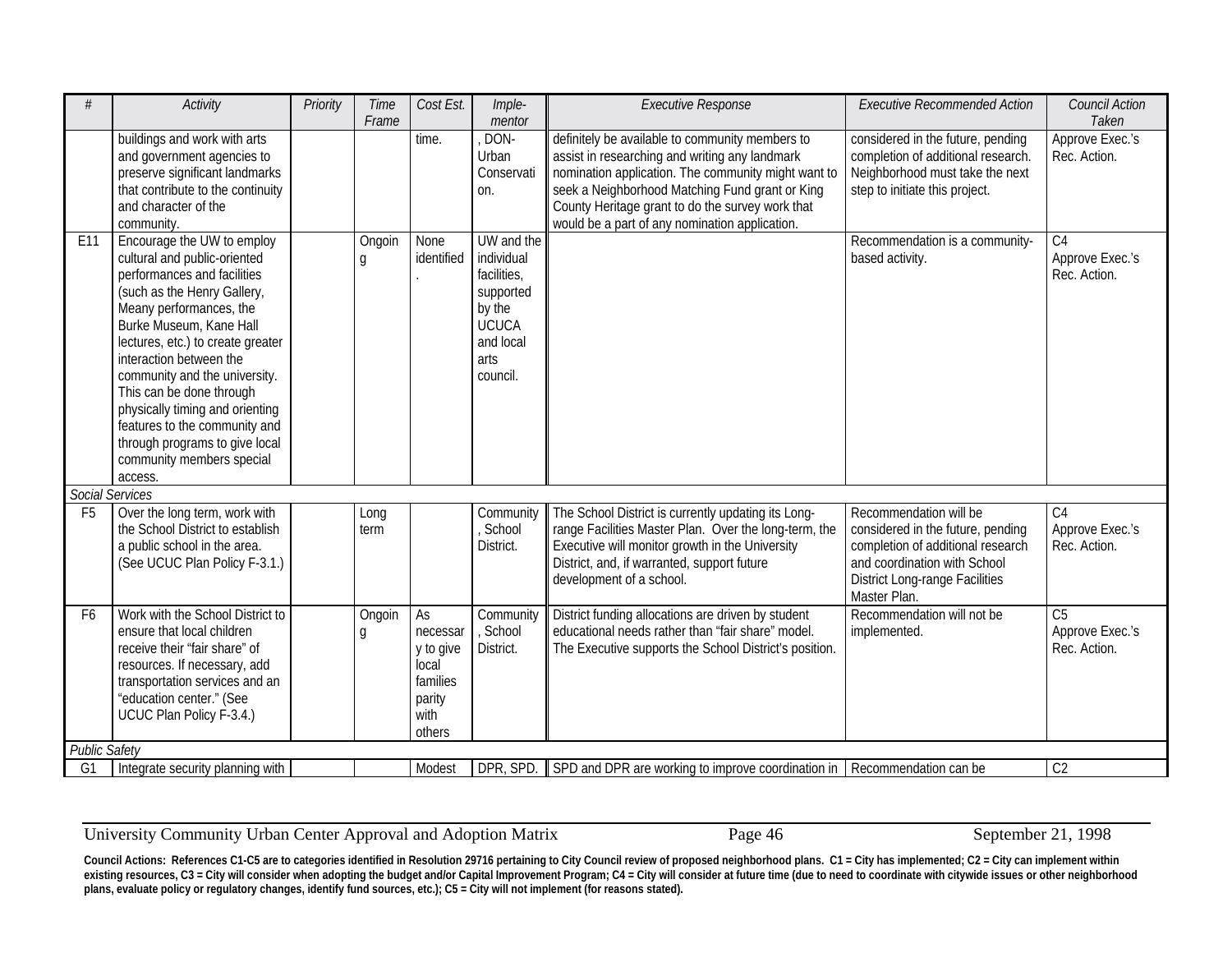| #              | Activity                                                                                                                                                                                                                                                      | Priority       | Time<br>Frame    | Cost Est.                                                                                                 | Imple-<br>mentor                                                                                 | <b>Executive Response</b>                                                                                                                                                                                                                                                                                                                                                                                     | <b>Executive Recommended Action</b>                                                                                                                                                              | Council Action<br>Taken                            |
|----------------|---------------------------------------------------------------------------------------------------------------------------------------------------------------------------------------------------------------------------------------------------------------|----------------|------------------|-----------------------------------------------------------------------------------------------------------|--------------------------------------------------------------------------------------------------|---------------------------------------------------------------------------------------------------------------------------------------------------------------------------------------------------------------------------------------------------------------------------------------------------------------------------------------------------------------------------------------------------------------|--------------------------------------------------------------------------------------------------------------------------------------------------------------------------------------------------|----------------------------------------------------|
|                | development of parks and<br>open space.                                                                                                                                                                                                                       |                |                  | increase<br>in design<br>fees.                                                                            |                                                                                                  | this area.                                                                                                                                                                                                                                                                                                                                                                                                    | implemented.                                                                                                                                                                                     | Approve Exec.'s<br>Rec. Action.                    |
| G <sub>2</sub> | Explore the feasibility of<br>providing portable wireless<br>CCTV cameras for use in<br>drug-dealing and other criminal<br>activity locations.<br>Equipment purchased by local<br>businesses; locations<br>determined by SPD;<br>installations by City Light. |                | Imme-<br>diately | Equipme<br>nt and<br>consult-<br>ing paid<br>privately.<br>Operatio<br>ns by<br>SPD and<br>City<br>Light. | Local<br>businesses<br>SPD, SCL.                                                                 | SPD: This idea must be considered very cautiously,<br>as it could be interpreted as an invasion of privacy.<br>Street poles are owned by SCL, the US West,<br>KC/Metro or SEATRAN. Approval needs to be<br>obtained from the pole owner. There may be pole<br>attachment requirements and fees.                                                                                                               | Recommendation may be<br>considered in the future, pending<br>identification of potential fund<br>source, clarification of any legal<br>issues and evidence of very strong<br>community support. | $\overline{C4}$<br>Approve Exec.'s<br>Rec. Action. |
| G <sub>3</sub> | Explore the feasibility of<br>establishing SPD's car prowl<br>decoy program in the UCUC.                                                                                                                                                                      |                | Imme-<br>diately | Cars and<br>equipme<br>nt<br>donated.<br>Monitorin<br>g by<br>SPD and<br>volunteer<br>S.                  | Set-up and<br>monitoring<br>by SPD<br>and<br>volunteers.                                         | SPD is currently reevaluating the effectiveness of this<br>program, and is not implementing it in other areas.<br>Preventing car prowls is a high priority. SPD is<br>exploring other options for car prowl prevention which<br>could be implemented in the UCUC.                                                                                                                                             | Recommendation will not be<br>implemented, but SPD will consider<br>alternatives to address concerns of<br>community.                                                                            | C <sub>4</sub><br>Approve Exec.'s<br>Rec. Action.  |
| G <sub>4</sub> | Notify the community about<br>current crime problems.<br>Piggyback on other mailers.<br>Send out press releases to<br>local papers.                                                                                                                           |                |                  | Preparati<br>on by<br>SPD<br>Crime<br>Preven-<br>tion. Dis-<br>tribution<br>varies.                       | SPD, DON.                                                                                        | Crime prevention staff are currently co-located in the<br>University Neighborhood Service Center. SPD and<br>DON can increase coordination on this issue.                                                                                                                                                                                                                                                     | Recommendation can and will be<br>implemented.                                                                                                                                                   | $\overline{C2}$<br>Approve Exec.'s<br>Rec. Action. |
| G <sub>5</sub> | Initiate a publicly-funded alley<br>lighting program for alleys<br>behind commercial uses.<br>Begin with both sides of the<br>Ave.                                                                                                                            | $\overline{M}$ |                  | Undeter-<br>mined.                                                                                        | City Light,<br>Chamber of<br>Commerce,<br>University<br><b>District</b><br>Improveme<br>nt Area. | SPO: This issue can be addressed as part of station<br>area planning.<br>SCL: Under current programs, City Light funds are<br>not used for alley lighting. All hardware, installation<br>and energy costs are borne by the property owners<br>where the lights are installed. For additional street or<br>alley lights, the neighborhood is encouraged to<br>develop a lighting plan with SCL's North Service | Recommendation will be<br>considered in the future, as part of<br>station area planning, and pending<br>identification of a public or private<br>fund source.                                    | $\overline{C4}$<br>Approve Exec.'s<br>Rec. Action. |

University Community Urban Center Approval and Adoption Matrix Page 47 September 21, 1998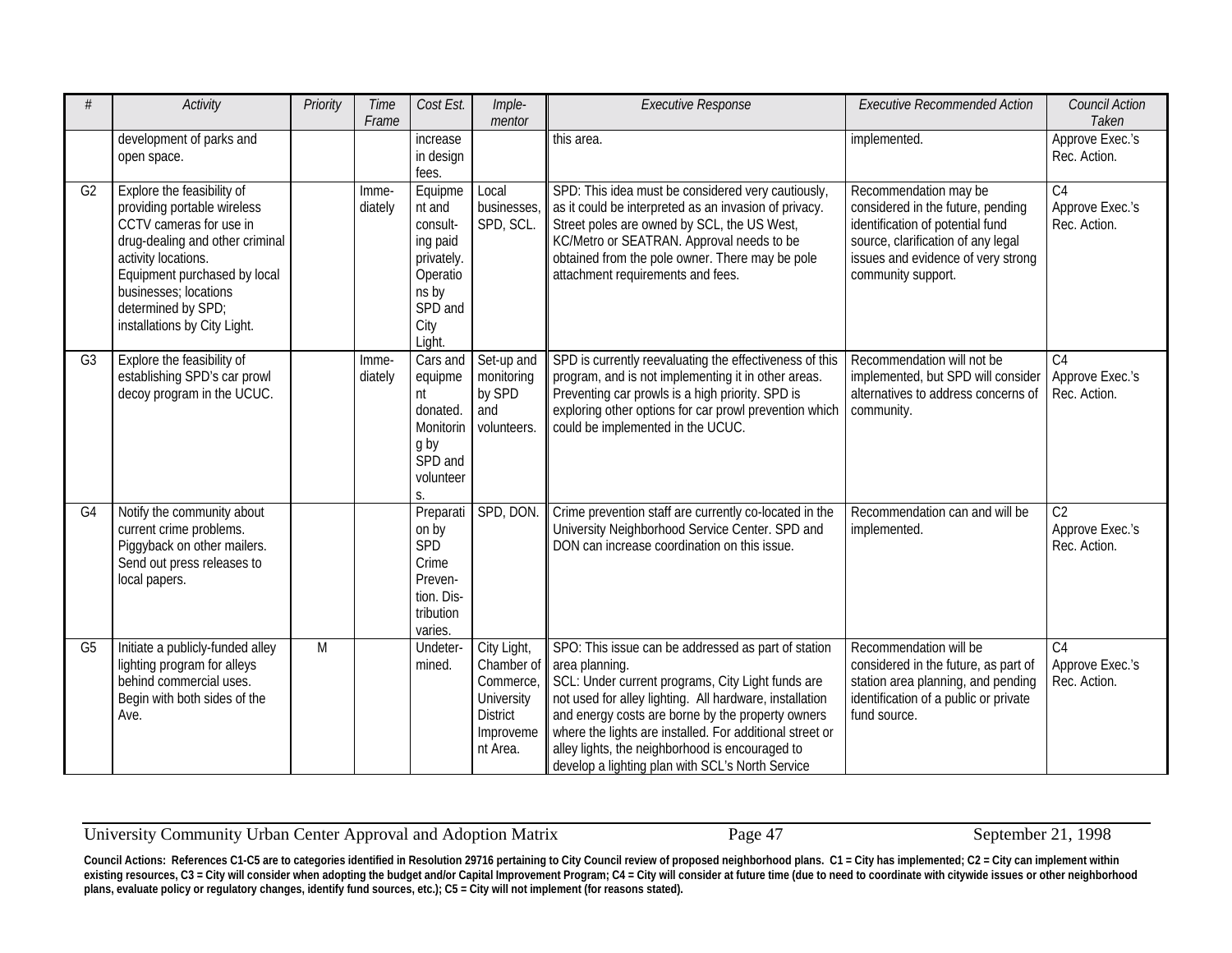| $\frac{1}{2}$  | <b>Activity</b>                                                                                                                                                                                                                                                                         | Priority | Time<br>Frame                  | Cost Est.                                                                              | Imple-<br>mentor                                                            | <b>Executive Response</b>                                                                                                                                                                                                                                                                                                                                                                                                                                                                                          | <b>Executive Recommended Action</b>                                                                                                                                                                                                                        | Council Action<br>Taken                                                                                                                                                       |
|----------------|-----------------------------------------------------------------------------------------------------------------------------------------------------------------------------------------------------------------------------------------------------------------------------------------|----------|--------------------------------|----------------------------------------------------------------------------------------|-----------------------------------------------------------------------------|--------------------------------------------------------------------------------------------------------------------------------------------------------------------------------------------------------------------------------------------------------------------------------------------------------------------------------------------------------------------------------------------------------------------------------------------------------------------------------------------------------------------|------------------------------------------------------------------------------------------------------------------------------------------------------------------------------------------------------------------------------------------------------------|-------------------------------------------------------------------------------------------------------------------------------------------------------------------------------|
|                |                                                                                                                                                                                                                                                                                         |          |                                |                                                                                        |                                                                             | Center. The plan should include location of lights,<br>type of lighting fixtures and lighting calculations. The<br>lighting plan will provide information for a feasibility<br>analysis and cost estimate.                                                                                                                                                                                                                                                                                                         |                                                                                                                                                                                                                                                            |                                                                                                                                                                               |
| G <sub>6</sub> | Establish a code requirement<br>for CPTED review of<br>multifamily projects. Establish<br>a roster of qualified security<br>specialists.                                                                                                                                                |          |                                |                                                                                        |                                                                             | DCLU: It is not appropriate to require review in the<br>manner proposed.<br>Alternative recommendation: If, however,<br>development standards in the Land Use Code are in<br>need of amendment to better incorporate Crime Pre-<br>vention Through Environmental Design principles,<br>this could be undertaken on a citywide basis. It would<br>be helpful for the neighborhood to document<br>problems or shortcomings with regard to CPTED to<br>contribute to the scope of a future code amendment<br>project. | Recommendation will not be<br>implemented as proposed.<br>Alternative recommendation: May<br>be considered in the future,<br>pending prioritization with other<br>neighborhood plan<br>recommendations, and<br>identification of potential fund<br>source. | C <sub>2</sub><br>Approve Exec.'s<br>Rec. Action.                                                                                                                             |
| G7             | Support existing crime fighting<br>programs, including Block<br>Watch, and the University<br>District BIA.                                                                                                                                                                              |          | Ongoin<br>g                    | Resourc<br>es added<br>as<br>necessar<br>V.                                            | SPD,<br>Community                                                           | This is an ongoing service provided by SPD.                                                                                                                                                                                                                                                                                                                                                                                                                                                                        | Recommendation already being<br>implemented.                                                                                                                                                                                                               | C <sub>2</sub><br>Approve Exec.'s<br>Rec. Action.                                                                                                                             |
| G <sub>8</sub> | Recommend the SARA<br>process as a method to solve<br>public safety problems and<br>issues which divide the<br>community.                                                                                                                                                               |          | As<br><b>issues</b><br>develop | SPD,<br>PFY staff<br>time.                                                             | SPD, DON<br>(NSC) Part<br>nership for<br>Youth.                             | The Seattle Police Department is committed to the<br>philosophy of community policing, partnering and<br>problem-solving (which includes the SARA problem-<br>solving process). SPD is currently implementing a<br>SARA problem-solving process for problems<br>identified on the Ave and will use this process on<br>other identified problems, when appropriate in the<br>future.                                                                                                                                | Recommendation can and will be<br>implemented.                                                                                                                                                                                                             | C <sub>4</sub><br>Approve Exec.'s<br>Rec. Action.                                                                                                                             |
|                |                                                                                                                                                                                                                                                                                         |          |                                |                                                                                        |                                                                             | Community Coordination, Communication, and Participation in Decision Making for Plan Implementation and Redevelopment Activities                                                                                                                                                                                                                                                                                                                                                                                   |                                                                                                                                                                                                                                                            |                                                                                                                                                                               |
| H1             | Empower a coalition of<br>established groups within the<br>urban center to determine how<br>continuation of neighborhood<br>planning, participation in<br>related public decisions, and<br>implementation of approved<br>activities can be monitored<br>including the need for staffing | Η        |                                | Funding<br>will be<br>necessar<br>y for<br>commu-<br>nications<br>and<br>expense<br>S: | Community<br>, individuals<br>and<br>organizatio<br>ns.<br>City<br>funding. | Neighborhood plan implementation will be housed in<br>DON. DON will have staff for neighborhood plan<br>implementation, as well as continuing the ongoing<br>role of providing staff assistance to neighborhood<br>groups. There is no proposed budget to fund a<br>University Community Coalition beyond these staff<br>funds.                                                                                                                                                                                    | Recommendation will be<br>implemented.                                                                                                                                                                                                                     | C <sub>2</sub><br>Approve Exec.'s<br>Rec. Action with<br>following addition:<br>Consider in the<br>context of an overall<br>city strategy for<br>supporting<br>stewardship of |

University Community Urban Center Approval and Adoption Matrix Page 48 September 21, 1998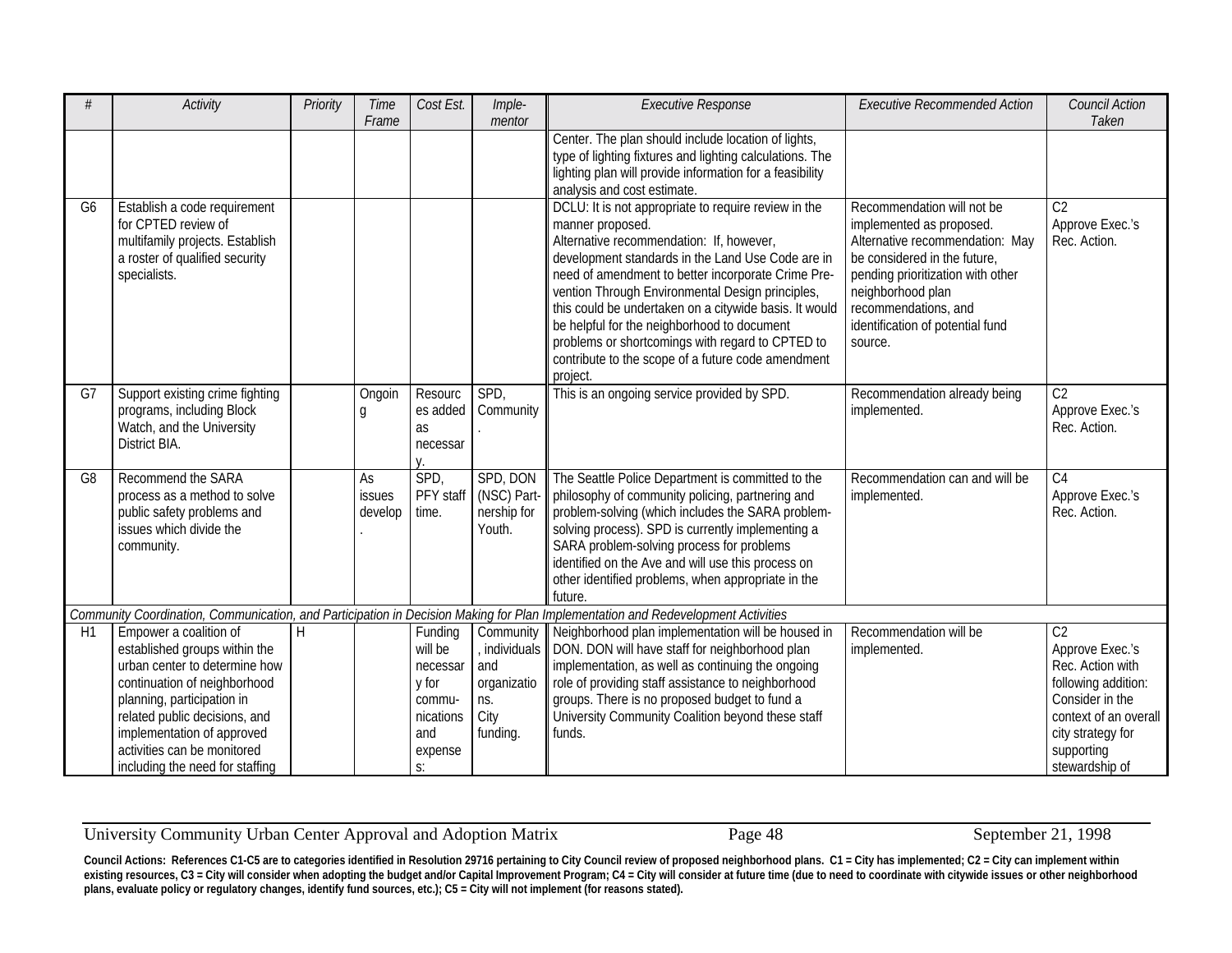|                | Activity                        | Priority | Time     | Cost Est.  | Imple-    | <b>Executive Response</b>                            | <b>Executive Recommended Action</b> | <b>Council Action</b> |
|----------------|---------------------------------|----------|----------|------------|-----------|------------------------------------------------------|-------------------------------------|-----------------------|
|                |                                 |          | Frame    |            | mentor    |                                                      |                                     | Taken                 |
|                | and technical assistance.       |          |          | approx.    |           |                                                      |                                     | plans.                |
|                | Funded by the City.             |          |          | $$10K-$    |           |                                                      |                                     |                       |
|                |                                 |          |          | \$20K/ yr. |           |                                                      |                                     |                       |
| H <sub>3</sub> | Create a liaison task force of  |          | Prior to | Staff      | UW,       | DON will coordinate the citizen outreach for the UW  | Recommendation is a community-      | C4                    |
|                | <b>UCUCA Planning Committee</b> |          | UW       | time for   | Community | Master Plan planning effort following the 1998 City- | based activity.                     | Approve Exec.'s       |
|                | members or its successor        |          | master   | the City.  |           | University agreement and welcomes participation      |                                     | Rec. Action.          |
|                | organization to advise and      |          | plan     |            |           | from UCUCA or its successor organization.            |                                     |                       |
|                | assist the UW in interpreting   |          |          |            |           |                                                      |                                     |                       |
|                | the Urban Center Plan as        |          |          |            |           |                                                      |                                     |                       |
|                | necessary to expedite the UW    |          |          |            |           |                                                      |                                     |                       |
|                | Master Plan process. This task  |          |          |            |           |                                                      |                                     |                       |
|                | force would work with campus    |          |          |            |           |                                                      |                                     |                       |
|                | planners and advisors during    |          |          |            |           |                                                      |                                     |                       |
|                | the formulation of plan         |          |          |            |           |                                                      |                                     |                       |
|                | alternatives but would not      |          |          |            |           |                                                      |                                     |                       |
|                | participate in the formal       |          |          |            |           |                                                      |                                     |                       |
|                | CUCAC review of the plan.       |          |          |            |           |                                                      |                                     |                       |

University Community Urban Center Approval and Adoption Matrix Page 49 September 21, 1998